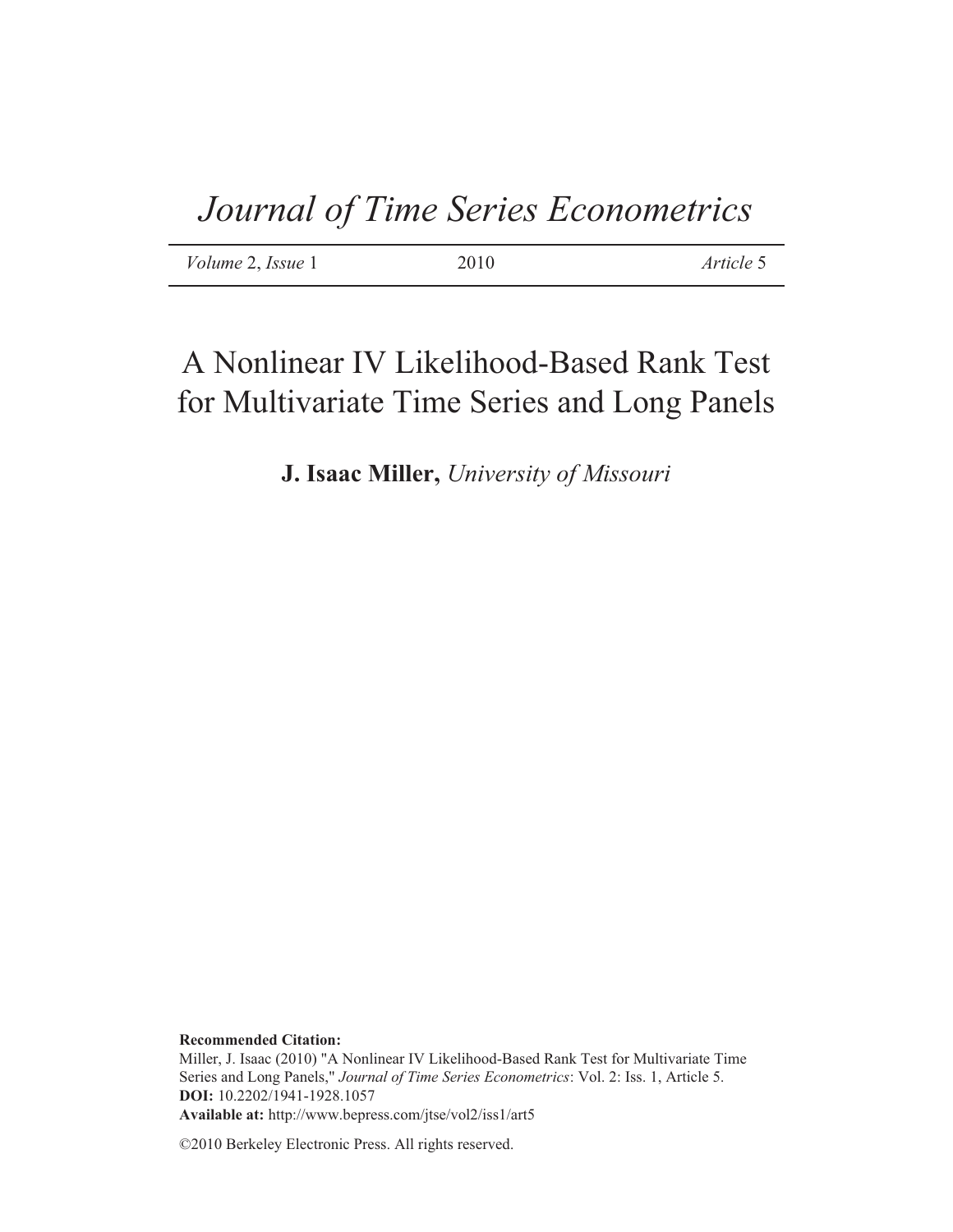# A Nonlinear IV Likelihood-Based Rank Test for Multivariate Time Series and Long Panels

J. Isaac Miller

#### **Abstract**

A test for the rank of a vector error correction model (VECM) or panel VECM based on the well-known trace test is proposed. The proposed test employs instrumental variables (IV's) generated by a class of nonlinear functions of the estimated stochastic trends of the VECM under the null. The test improves on the standard trace test by replacing the non-standard critical values with chi-squared critical values. Extending the result to the panel VECM case, the test is robust to cross-sectional correlation of the disturbances. The nonlinear IV rank test also extends earlier research on nonlinear IV unit root tests. However, the optimal instrument in the univariate case is not admissible in the more general multivariate case. The chi-squared result suggests that IV tests may be used to replace limits of other standard tests with integrated time series that are given by nonstandard stochastic integrals, even without a panel with which to pool test statistics.

**KEYWORDS:** VECM, panel VECM, cointegrating rank, trace test, nonlinear instruments

**Author Notes:** The author is very grateful to Ted Juhl and two anonymous referees for insightful comments on this research. The author is also grateful to the Department of Economics at Texas A&M University, where a large portion of the research for this paper was conducted as a visitor during the Fall 2008 semester. In particular, the author benefitted from discussions with Yoosoon Chang, Joon Park, and Hwansik Choi. Furthermore, the author is grateful to participants of the 2009 Midwest Econometrics Group Meeting at Purdue and a brown bag seminar at MU. The usual caveat applies.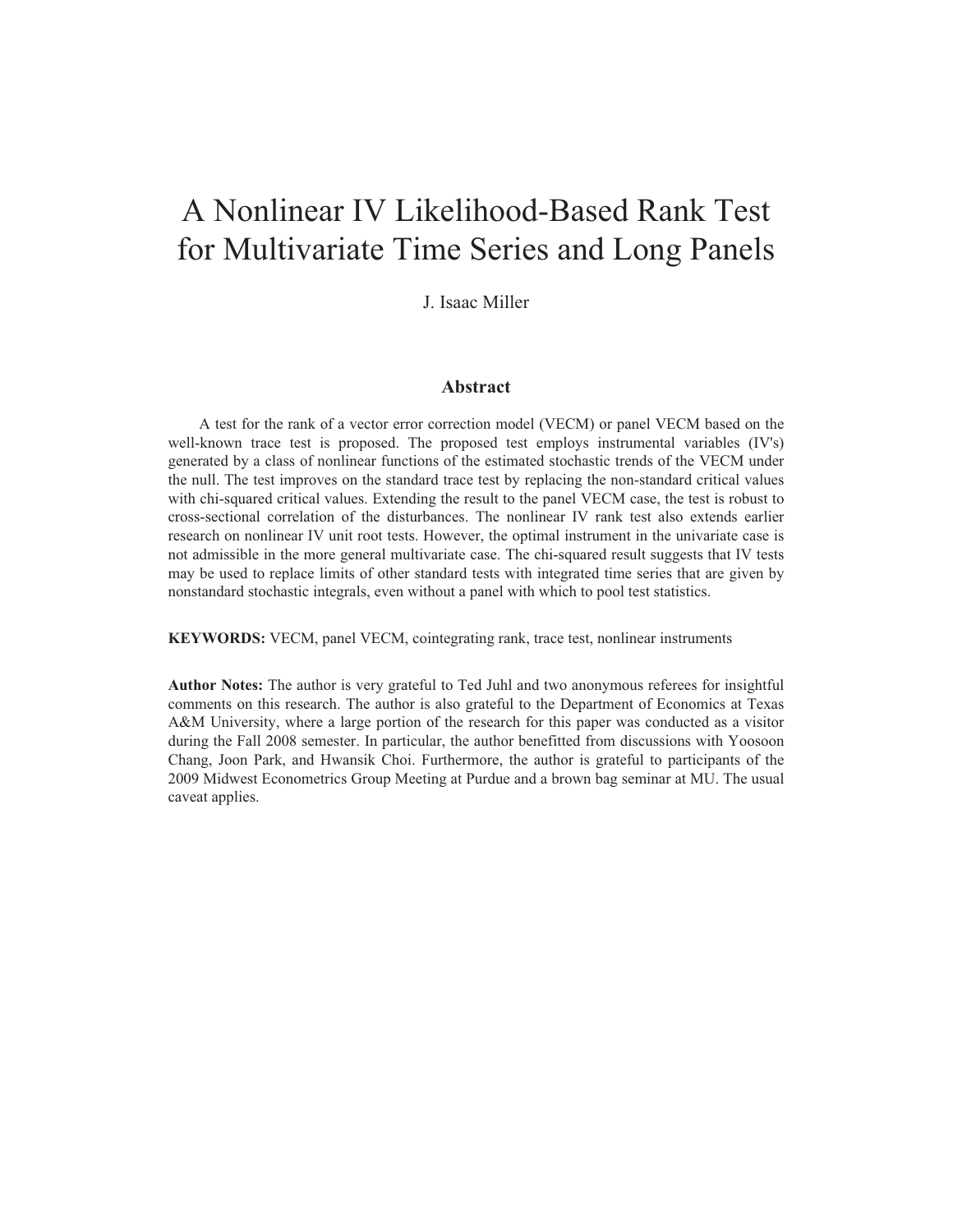# 1. Introduction

The problem of rank estimation in rank-deficient regressions became particularly important in analyzing multivariate time series data with the birth of cointegration in the 1980's. Johansen (1988) and Ahn and Reinsel (1990) brought cointegration of vector autoregressive processes to the forefront of research at the time. Johansen (1988) and Johansen and Juselius (1990) introduced likelihood ratio (LR) tests for the rank of a cointegrated vector error correction model (VECM), but the limits of these test statistics are nonstandard, involving stochastic integrals and nuisance parameters.

Improvements on these tests have been introduced in the literature. For example, Shintani (2001) developed a nonparametric test based on that of Phillips and Ouliaris (1990), which utilized degeneracy in the rank of the long-run variance matrix. Breitung (2002) suggested a generalized variance ratio statistic to test the rank.

An alternative strand of the literature has sought to replace rank tests with rank selection using information criteria. Gonzalo and Pitarakis (1998), Chao and Phillips (1999), Aznar and Salvador (2002), Kapetanios (2004), and Wang and Bessler (2005) have favored this approach, since consistent estimation of the rank should outperform tests in large samples. Cheng and Phillips (2009) have recently shown that the large-sample properties of information criteria do not require lag specification.

In a separate strand of the time series literature, the notion of instrumental variables based on nonlinear functions of integrated time series (NIV's) has roots in the theoretical contributions of Park and Phillips  $(1999, 2001)$ .<sup>1</sup> As is well-known, the asymptotic limit of the sample covariance of a vector of integrated series and a scalar-valued stationary series is given by a vector of stochastic integrals. The primary intuition underlying NIV tests is that when a nonlinear transformation of the integrated series is employed, the analogous limiting vector is mixed *normal* with a *diagonal* covariance matrix.

NIV's have been used primarily in testing for unit roots in cross-sectionally correlated panels, as first introduced by Chang (2002). Using NIV's to instrument out cross-sectional correlation has been further explored by Chang (2006), Demetrescu and Tarcolea (2008), Chang and Song (2009), Demetrescu  $(2009)$ , and Chang and Nguyen  $(2010)$ . These tests primarily exploit the *diago*nality of the covariance matrix in panels with large cross-sectional dimensions.

<sup>&</sup>lt;sup>1</sup>Additional theoretical contributions have been made along these lines by, *inter alia*, de Jong (2004), Pötscher (2004), de Jong and Wang (2005), Jeganathan (2008), and Wang and Phillips (2009).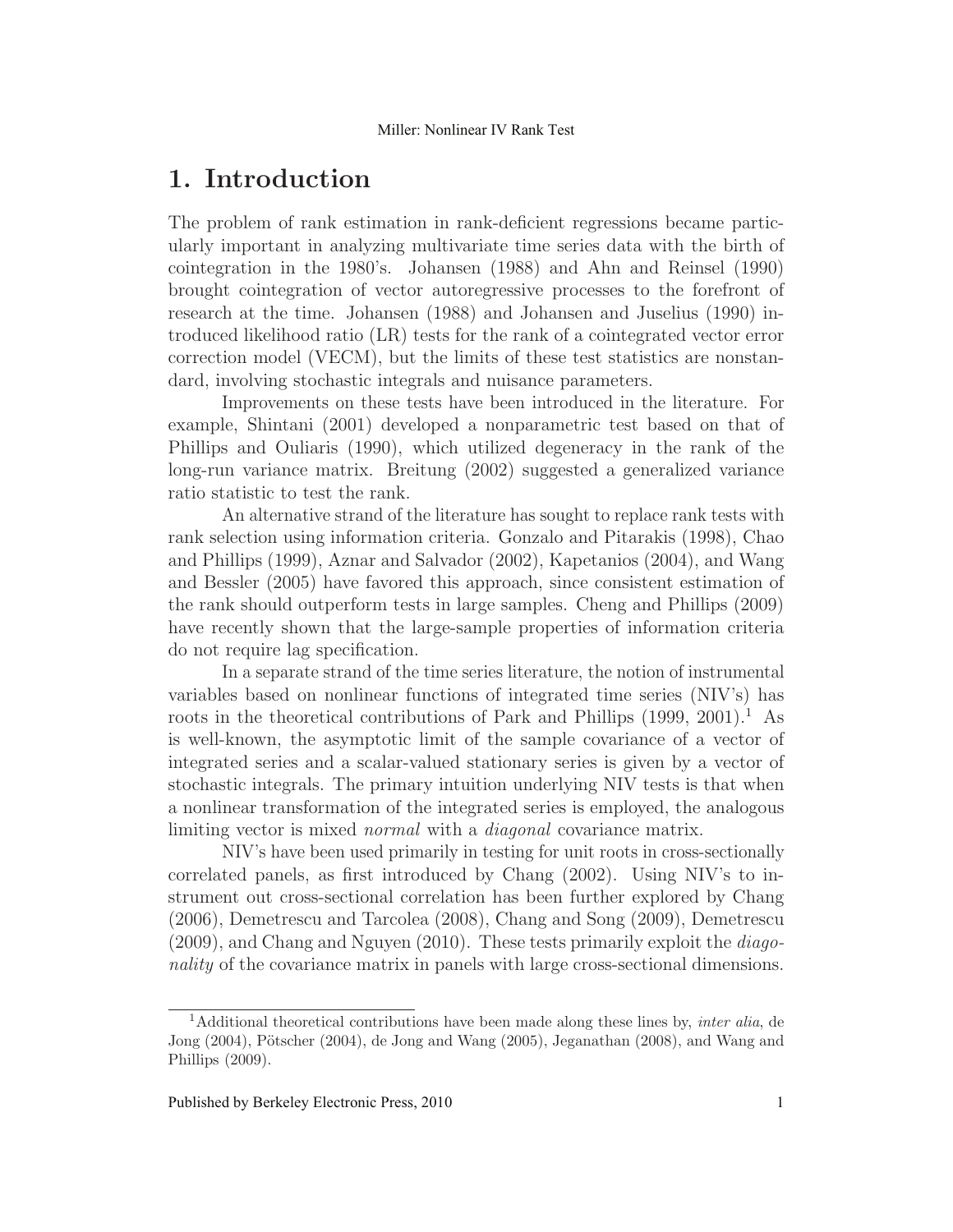#### *Journal of Time Series Econometrics, Vol. 2 [2010], Iss. 1, Art. 5*

out the non-normality associated with standard unit root tests, such as the Phillips-Perron tests (Phillips and Perron, 1988). These tests exclusively benefit from the (mixed) *normality* of covariance asymptotics, since *diagonality* of a univariate covariance matrix is moot. Those authors found that the optimal instrument for unit root testing is the sign function, which had been considered previously in unit root testing by So and Shin (1999). Phillips et al. (2004) used NIV's in unit root tests in order to instrument

The present analysis aims to further promote the use of nonlinear functions to instrument out non-normality by extending the use of NIV's from univariate unit root tests to multivariate rank tests. In this light, the main benefit of the proposed testing strategy is (mixed) normality. However, the rank deficiency of the system and potentially of the instruments presents nontrivial complications, and diagonality plays a key role in preserving rank through the IV transformations. In contrast with the results of Phillips *et al.*  $(2004)$ , the optimal instrument in the univariate case is not even admissible in the multivariate case, as it leads to a critical singularity.

The basic mechanism of the proposed testing strategy consists of two steps. The first step involves using a consistent estimate of the long-run variance to create linear combinations of the series orthogonal to the cointegrating space (and in the direction of the stochastic trends) and projecting the linearly transformed series onto the space of the instruments. The projection is identical to the familiar first step of a standard 2SLS procedure. The second step involves running the familiar reduced rank regression and calculating the trace test statistic. Implementation of the new test in the second step differs slightly from the standard LR test, since a different number of eigenvalues are calculated. Under the null, the eigenvalues are all zeros after the initial linear combination of the series in the direction of the stochastic trends.

I extend the nonlinear IV test to the panel VECM case. The full benefits of nonlinear IV's become apparent in a panel, as the diagonality of the covariance matrix of the sample moment discussed above is critical with a large correlated cross-section. Much of the literature on cointegration in panels focuses on residual-based tests for cointegration in single-equation models for each cross-sectional unit. These include the tests of Pedroni (2004) based on the Phillips-Ouliaris (1990) cointegration test and variance ratio test, the LM test of McCoskey and Kao (1998), the DF/ADF cointegration tests of Kao (1999), and the recent NIV tests of Chang and Nguyen (2010).<sup>2</sup> Larsson  $et$ al. (2001) extended cointegration tests of single-equation panel models to rank tests of panel VECM's. Their test (the LR bar test) averages the Johansen LR

<sup>2</sup>Baltagi and Kao (2000) provide an excellent survey of the early literature on panel unit root tests and panel cointegration tests.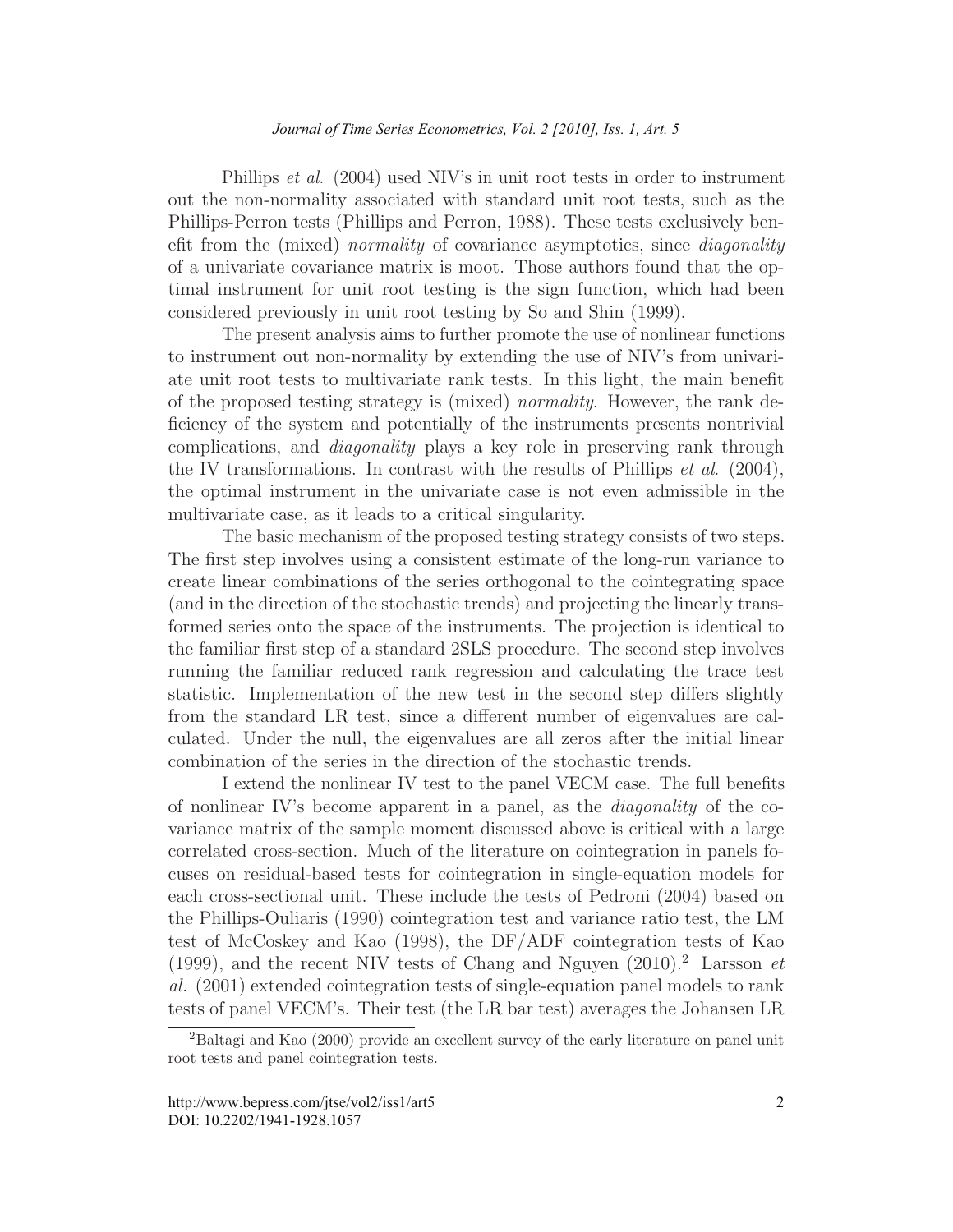test to obtain a normal limiting distribution as the cross-sectional dimension increases. Groen and Kleibergen (2003) developed an alternative LR test, and showed that both their LR test and that of Larsson  $et \ al.$  (2001) are robust to cross-sectional correlation in the variance, which is generally not the case with the earlier tests. The extension of the proposed test in this analysis is also robust to cross-sectional correlation as a direct result of the *diagonality* discussed above.

The rest of the paper proceeds as follows. I establish the basic models and assumptions and discuss some preliminary results in Section 2. In Sections 3, I discuss the mechanics and the chi-squared asymptotic limits of the test. I extend the test to more general settings in Sections 4 and 5. The proposed trace test is compared with the standard trace test and LR bar test using simulations in Section 6. Section 7 briefly concludes. Mathematical proofs are contained in an appendix.

I use the following notational conventions throughout the paper.  $e_i$  is a column vector of zeros with a single unit in the  $i<sup>th</sup>$  row. In particular, for some matrix or row vector B,  $Be_i$  selects the  $i<sup>th</sup>$  column of B, and  $e_i$  is assumed to be conformable depending on the context of usage. The Euclidean norm of a matrix B or vector b is denoted by  $||B||$  or  $||b||$ .  $B^{1/2}$  denotes the lower Cholesky decomposition of a positive definite symmetric matrix B, and  $B^{-1/2}$ denotes the inverse of  $B^{1/2}$ . vec denotes the vectorization operator and dg represents a diagonal (or block-diagonal) matrix with diagonal elements (or blocks) given by its arguments.

# 2. Model, RR Estimation, and Instruments

Consider an  $m \times 1$  VECM given by

$$
\triangle y_t = \Gamma A' y_{t-1} + \varepsilon_t, \tag{1}
$$

where A is an  $m \times r$  matrix of cointegrating vectors,  $\Gamma$  is an  $m \times r$  error correction matrix, and

[A1]  $(\varepsilon_t) \sim \textbf{iidN}(0, \Sigma)$ 

for  $t = 1, \ldots, T$ . Normality may be relaxed in the theoretical results below. However, normality is convenient in formulating the likelihood function.

Consider also a more general model given by

$$
\Delta y_t = \mu + \Gamma A' y_{t-1} + \Pi w_t + \varepsilon_t \tag{2}
$$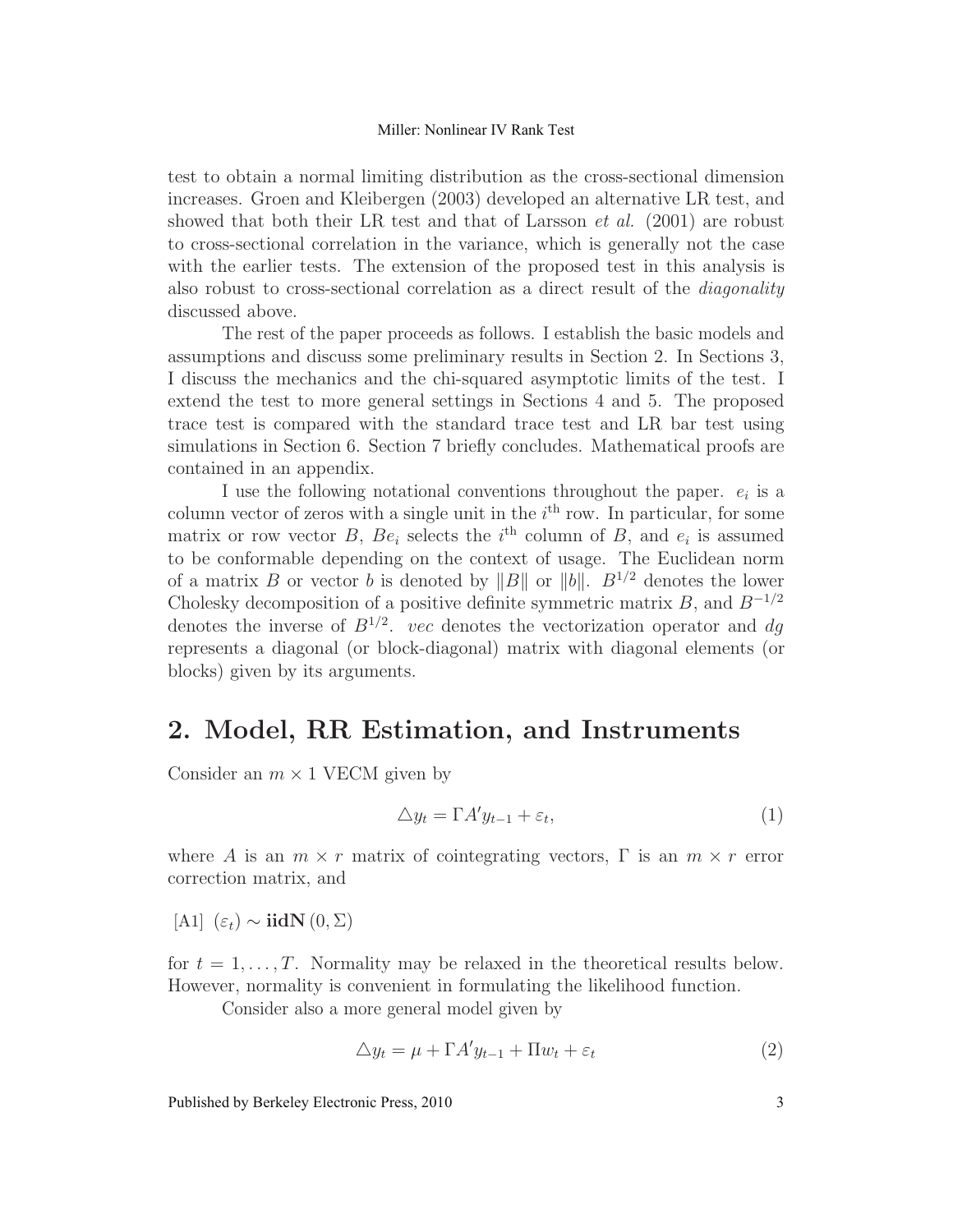with the addition of a vector of non-zero means  $\mu$  and stationary covariates  $(w_t)$ , which may include lags of  $(\Delta y_t)$ .  $\Pi$  is a matrix of nuisance parameters for the purposes of testing. As is typical for this type of model,  $(w_t)$  and  $(\varepsilon_t)$ are assumed to be contemporaneously uncorrelated.

For expositional simplicity, I focus on the simpler model in (1) in Sections 2 and 3. Extending the results to accommodate the model in (2) is the central focus of Section 4.

### 2.1 Wold Representation and Long-Run Variance

The following set of assumptions, identical to that of Cheng and Phillips (2009), characterizes the cointegrating properties of the model.

[A2]  $\Gamma$  and A are  $m \times r$  matrices of rank r for  $0 \le r \le m$ , such that

- (a) The determinantal equation  $|I (I + \Gamma A')x| = 0$  has roots on or outside the unit circle;
- (b) If  $r = 0$ , then  $\Gamma A' = 0$ , and if  $r = m$ , then  $(y_t)$  is (asymptotically) stationary; and
- (c)  $I + A^{\prime}\Gamma$  has eigenvalues within the unit circle.

Part (a) rules out explosive roots, part (b) codifies the two extreme cases for r, and part (c) ensures invertibility of  $I - (I + A<sup>T</sup>)x$ .

Define the  $m \times (m - r)$  orthogonal complements of A and  $\Gamma$  to be  $A_{\perp}$  and  $\Gamma_{\perp}$ , so that  $A'A_{\perp} = \Gamma'\Gamma_{\perp} = 0$  and  $(A, A_{\perp})$  and  $(\Gamma, \Gamma_{\perp})$  are invertible. Two key results are collected in the following lemma.

**Lemma 1** Let assumption  $[A1]-[A2]$  hold for the model given by  $(1)$ . The process  $(\triangle y_t)$  has

(a) a Wold representation given by

$$
\Delta y_t = C(L) \, \varepsilon_t,
$$

where  $C(x) \equiv \sum_{k=0}^{\infty} C_k x^k = I + \Gamma B(x) A'$  and  $B(x) \equiv \sum_{k=0}^{\infty} B_k x^k =$  $(I - (I + A')x)^{-1}$  with  $\sum_{k=0}^{\infty} k^2 ||C_k|| < \infty$ , and

(b) a long-run variance given by

$$
\Xi \equiv \mathbf{Irvar}\left(C\left(L\right)\varepsilon_t\right) = A_\perp (\Gamma'_\perp A_\perp)^{-1} \Gamma'_\perp \Sigma \Gamma_\perp (A'_\perp \Gamma_\perp)^{-1} A'_\perp
$$

of rank  $m - r$ .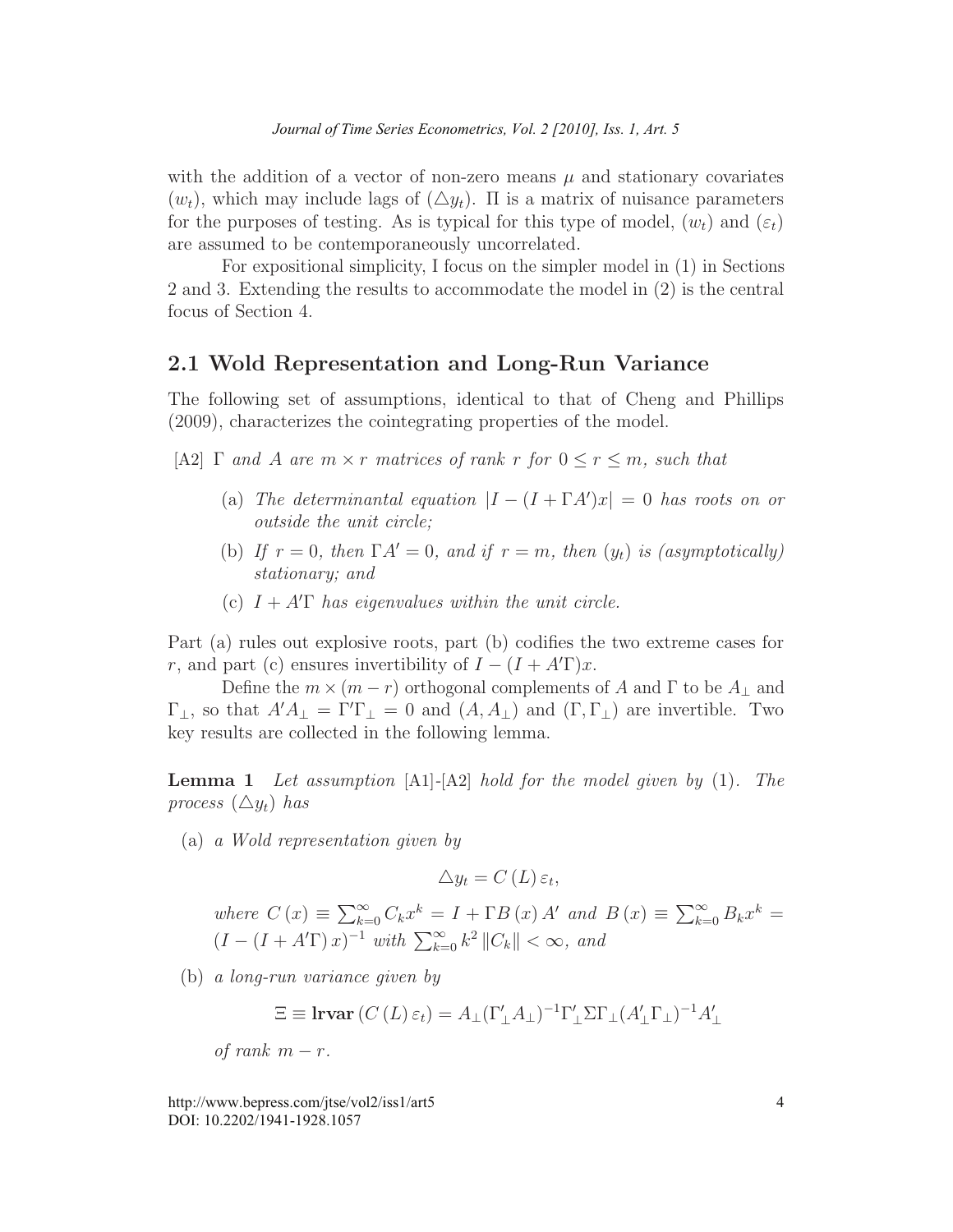### 2.2 Reduced Rank (RR) Regression

For notational simplicity and in keeping with Johansen's notation, let

$$
r_{0t} \equiv \triangle y_t \quad \text{and} \quad r_{1t} \equiv y_{t-1}.\tag{3}
$$

(These will be redefined subsequently for the model in  $(2)$ .) For known A, RR regression reduces to a simple least squares regression to estimate Γ. The LS estimator  $\hat{\Gamma}$  of  $\Gamma$  and the variance estimator  $\hat{\Sigma}$  of  $\Sigma$  are simply  $\hat{\Gamma}_{LS}(A)$  =  $S_{01}A(A'S_{11}A)^{-1}$  and  $\hat{\Sigma}_{LS}(A) = S_{00} - S_{01}A(A'S_{11}A)^{-1}A'S_{10}$ , where  $S_{gh} \equiv$  $T^{-1} \sum r_{gt} r'_{ht}$  for  $g, h = 0, 1$  denotes sample moments using  $r_{0t}$  and  $r_{1t}$ .

The likelihood function may be concentrated so that the maximal value (up to an irrelevant constant) is given by

$$
L_{\text{max}}^{-2/n} = |S_{00} - S_{01}A(A'S_{11}A)^{-1}A'S_{10}|
$$
  
=  $|S_{00}||A'(S_{11} - S_{10}S_{00}^{-1}S_{01})A|/|A'S_{11}A|,$ 

and A is chosen to minimize the right-hand side in order to maximize the likelihood. As is well-known, A may be estimated by finding the r largest eigenvalues of  $S_{11} - S_{10} S_{00}^{-1} S_{01}$  subject to  $A'S_{11} A = I$ . The m ordered eigenvalues  $\hat{\lambda}_{RR,1},\ldots,\hat{\lambda}_{RR,r},\hat{\lambda}_{RR,r+1},\ldots,\hat{\lambda}_{RR,m}$  are the same as those obtained by solving the determinantal equation  $|\lambda I - S_{11}^{-1} S_{10} S_{00}^{-1} S_{01}| = 0$ . The eigenvectors corresponding to the r largest of these form the columns of  $\hat{A}_{RR}$ . The reader is referred to Johansen (1995) for very detailed exposition on the RR technique.

### 2.3 Standardization and Transformation

It is straightforward to conceptualize estimating a reduced rank regression in a simple IV or 2SLS framework. In place of  $\hat{\Gamma}_{LS}(A)$ , the estimator would be

$$
\hat{\Gamma}_{IV}(A) = \sum r_{0t} w'_{t-1} \left( A' \sum r_{1t} w'_{t-1} \right)^{-1}
$$

where either  $w_{t-1} \equiv z_{t-1}$  for simple IV or  $w_{t-1} \equiv A' \sum r_{1t} z'_{t-1} (\sum z_{t-1} z'_{t-1})^{-1}$  $z_{t-1}$  for 2SLS. The instrument vector  $z_{t-1} = z(y_{t-1})$  would be created from integrable transformations of the  $m$  integrated series, similar to Chang's (2002, 2006) approach. However, such an estimator suffers from several deficiencies. (a) The contemporaneous variance and long-run variance of  $(r_{0t})$  differ, so that the sample moments  $\sum r_{0t}z'_{t-1}$  and  $\sum r_{0t}r'_{0t}$  (properly scaled by the sample size) have limits involving different variances. (b) The rank of  $\sum r_{1t}z'_{t-1}$ , which is necessary to ascertain the rank of the limiting chi-squared, is not well-known. (c) The long-run variances of individual elements of  $r_{0t}$  in the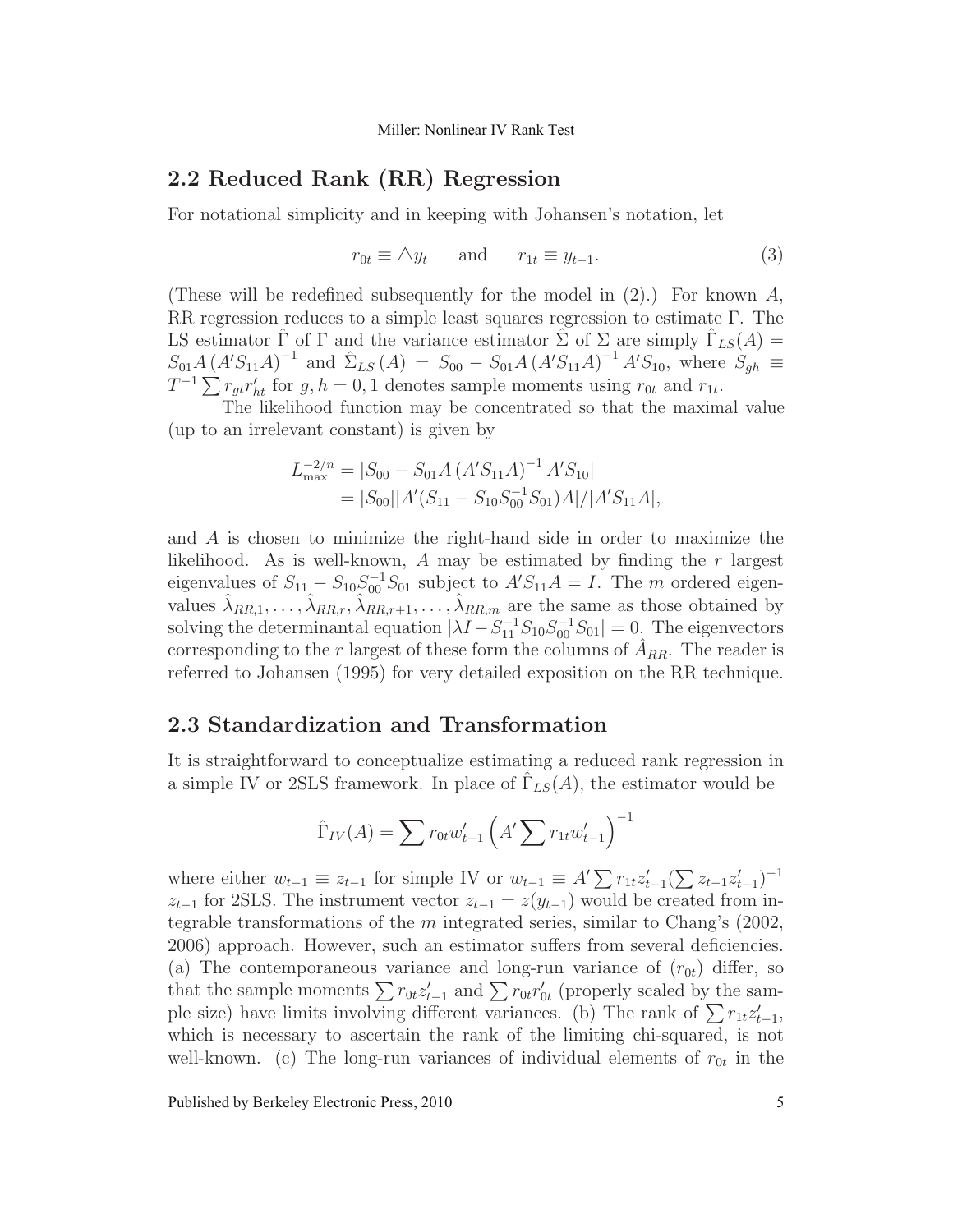asymptotic limit of any sample moment involving  $z_{t-1}$  are unknown. The latter deficiency poses no problem in the asymptotic theory, since the function may be arbitrarily scaled. However, instrument selection involves a choice of functions, and arbitrary scaling creates a small-sample estimation problem.

These deficiencies may be overcome by a standardization and transformation of  $(r_{0t})$  in the direction of the common stochastic trends, using its long-run variance Ξ defined above. It will shortly become clear that deficiencies (a) and (c) are remedied by this transformation. That deficiency (b) is remedied is evident in the proof of Lemma A.2 (in the appendix).

Define the  $m \times (m - r)$  matrix  $E \equiv (I_{m-r}, 0)'$  and note that  $E'E = I_{m-r}$ . The spectral decomposition of the real symmetric matrix  $\Xi$  may be denoted by  $P\Lambda P'$  where  $P' = P^{-1}$ . The non-zero eigenvalues coincide with the singular values, since  $\Xi$  is positive semidefinite. Thus,  $\Lambda$  has exactly  $m - r$ non-zero diagonal elements, so that  $P\Lambda P' = P E E' \Lambda^{1/2} E E' \Lambda^{1/2} E E' P'$  and  $(E'\Lambda E)^{-1/2}E'P'EPE(E'\Lambda E)^{-1/2} = I_{m-r}$ . By defining  $E^{+1/2} \equiv (E'\Lambda E)^{-1/2}$  $E'P'$ , note that  $\Xi^{+1/2}\Xi\Xi^{+1/2} = I_{m-r}$ . From the definition of  $\Xi$  in Lemma 1, it follows that  $\Xi^{+1/2} = (\Gamma'_\perp \Sigma \Gamma_\perp)^{-1/2} \Gamma'_\perp$ , so that  $\Xi^{+1/2} \Sigma \Xi^{+1/2'} = I_{m-r}$  also.

Rewrite (1) as

$$
r_{0t} = \Gamma A' r_{1t} + \Gamma_{\perp} A'_{\perp} r_{1t} + \varepsilon_t, \tag{4}
$$

where the variance of  $\Gamma_{\perp} A'_{\perp} r_{1t}$  is zero under the null. RR estimates m eigenvalues corresponding to both A and  $A_{\perp}$ , but only the first r eigenvalues corresponding to A are non-zero under the null.

Premultiplying by  $\Xi^{+1/2}$  yields

$$
\Xi^{+1/2}r_{0t} = \Xi^{+1/2}\Gamma_{\perp}A'_{\perp}r_{1t} + \Xi^{+1/2}\varepsilon_t,\tag{5}
$$

since  $\Xi^{+1/2}\Gamma = 0$ . Since the first term has degenerate variance under the null,

$$
\Xi^{+1/2} r_{0t} = \Xi^{+1/2} \varepsilon_t,\tag{6}
$$

and the long-run and contemporaneous variances of both sides are clearly  $I_{m-r}$ . For notational simplicity, let  $\varepsilon_t^0 \equiv \Xi^{+1/2} \varepsilon_t$  and  $r_{ht}^0 \equiv \Xi^{+1/2} r_{ht}$  for  $h = 0, 1$ . Note that  $(r_{1t}^0)$  is a vector of the unique stochastic trends of the model.

### 2.4 Instrument Selection

My approach to instrument selection closely mirrors Chang's (2002, 2006) approach. She uses nonlinear IV's for a panel of integrated series, transforming each series separately using a (possibly different) nonlinear function to generate each instrument. The vector series  $(r_{1t}^0)$  of stochastic trends may be viewed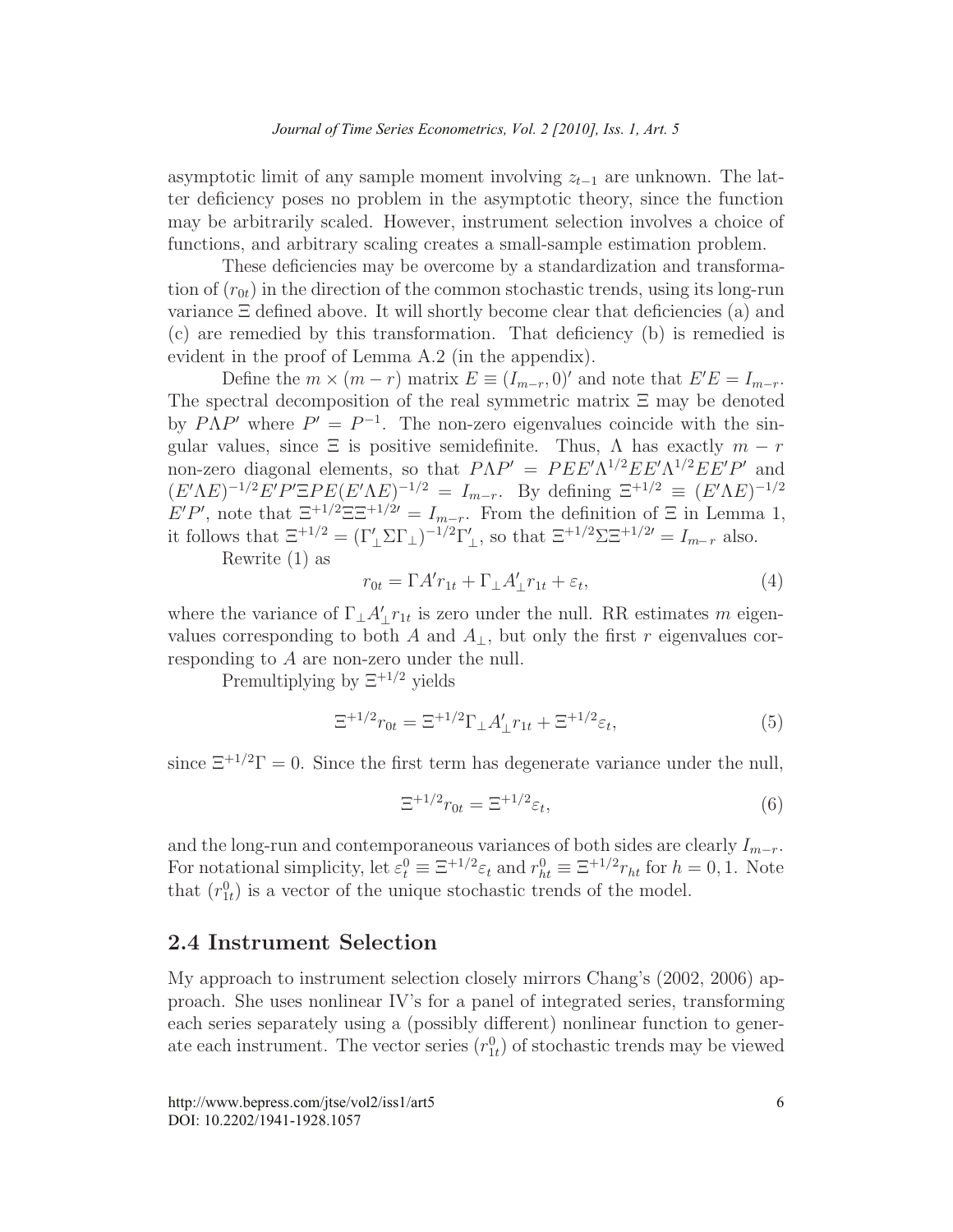as a panel, and instruments may be chosen in exactly the same fashion. Specifically, I individually transform each element  $e'_i r_{1t}^0$  for  $i = 1, \ldots, m-r$ , so that  $z(r_{1t}^0)$  represents an element-wise vector function with a vector argument – its elements are simply  $z_i(e'_i r_{1t}^0)$ . Letting  $z_{t-1} \equiv z(r_{1t}^0)$  denote this vector, z is called the instrument generating function (IGF) following Chang (2002).

The following definition, due to Chang (2002), delineates the class of regularly integrable functions introduced by Park and Phillips (1999, 2001).

**Definition (Chang, 2002).** A transformation q on R is said to be regularly integrable if g is a bounded integrable function such that for some constants  $c > 0$  and  $k > 3$ ,  $|g(x) - g(y)| \le c|x - y|^k$  on each piece  $A_i$  of its support  $A=\cup_{i=1}^{\ell}A_i\subset\mathbb{R}.$ 

The definition allows for functions that are not continuous but still reasonably smooth.

Letting  $B(\mathbb{R})$  denote the Borel  $\sigma$ -field on the real line, assume that

- [Z]  $z(x)$  is an  $(m r)$ -vector such that for  $i = 1, \ldots, m r$ ,
	- (a)  $z_i : \mathbb{R} \mapsto \mathbb{R}$ ,
	- (b)  $z_i(x_i)$  is regularly integrable and satisfies  $\int_{-\infty}^{\infty} z_i(x_i) x_i dx_i \neq 0$ , and
	- (c) The inverse image under z of a set on  $B(\mathbb{R})$  with Lebesgue measure zero also has Lebesgue measure zero.

Assuming an element-by-element functional mapping that generates exactly  $m - r$  instruments does not sacrifice generality, but the assumption greatly simplifies the degrees of freedom of the limiting chi-squared distribution below. The integrability assumption is identical to Chang's (2002). As she points out, this assumption avoids instrument failure, which would otherwise result from uncorrelatedness of the instrument and the corresponding regressor.

Part (c) of the assumption rules out functions with inverses that concentrate mass. The functions must induce continuous distributions. Functions of the type  $x^a \exp(-|x|^b)$  for positive odd powers a and  $b > 0$  are acceptable. However, variations of an indicator function of the type  $1\{|x| \leq K\}$  discussed by Chang (2002) do not satisfy part (c), since they concentrate probability mass at zero and one. The moment matrix of instruments may not be invertible in that case. This restriction rules out the sign function considered by Phillips *et al.* (2004) to be the optimal instrument in the univariate case.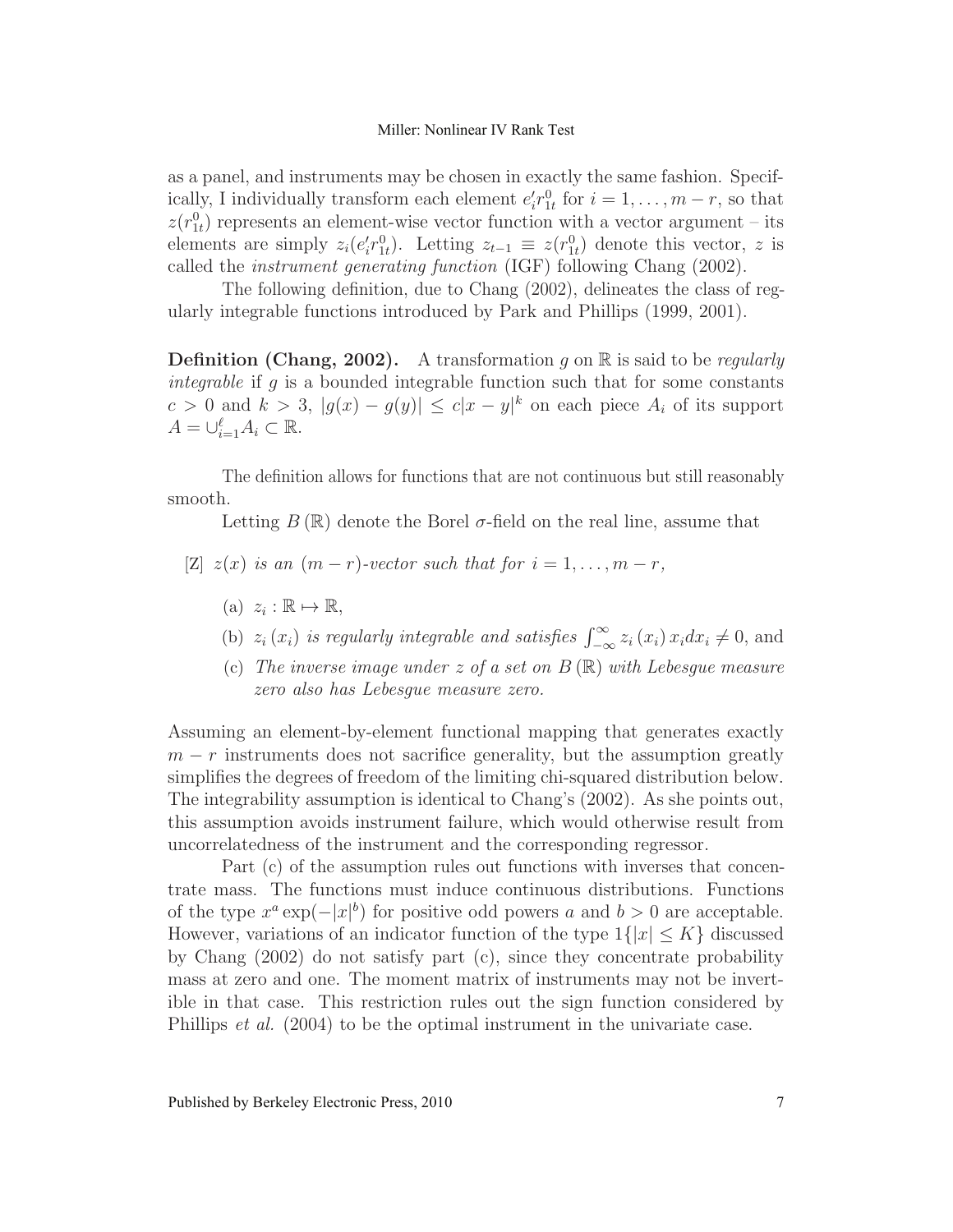### 2.5 Preliminary Asymptotic Results

Some preliminary asymptotic results help to frame subsequent exposition.

**Lemma 2** Let assumptions  $[A1]-[A2]$  hold for empirical moments constructed with instruments satisfying assumption  $Z^3$  and with  $(r_{0t})$  and  $(r_{1t})$  satisfying (3). Under the null hypothesis,

- (a)  $T^{-1} \sum \varepsilon_t^0 \varepsilon_t^0 \rightarrow_p I_{m-r},$
- (b)  $T^{-1/2} \sum z(r_{1t}^0) z(r_{1t}^0)' \rightarrow_d dg(L_i(1,0) \int z_i^2(s) ds)$  for  $i = 1, ..., m-r$ ,
- (c)  $T^{-1/4} \sum vec(z(r_{1t}^0) \varepsilon_t^{0\prime})$  $\rightarrow_d (I_{m-r} \otimes dg(L_i(1,0) \int z_i^2(s) ds))^{1/2} N(0, I_{(m-r)^2}),$  and

(d) 
$$
T^{-1} \sum z(r_{1t}^0) r_{1t}^{0t} = O_p(1)
$$

as  $T \to \infty$ . The convergences in parts (b) and (c) are joint.

The mixed normality of the result in part (c) of the lemma suggests that a procedure may be constructed to instrument out non-normality from the standard trace test, which is precisely the aim of this analysis. The diagonality of the limits in parts  $(a)-(c)$  of the lemma implies that such a procedure also instruments out cross-sectional correlation. The intuition is only implicit, because (possibly non-diagonal) Ξ is still explicitly estimated. The subsequent procedures would not be effective for high-dimensional systems (large  $m$ ).

Under the null,  $(\varepsilon_t^0)$  may be replaced with  $(r_{0t}^0)$  using the relationship in (6). The standardization and transformation thus clearly remedies deficiencies (a) and (c) discussed in Section 2.3 above.

### 2.6 Estimated Long-Run Variance Matrix

Lemma 2 relies on known long-run variance  $\Xi$ , which must be estimated in practice. This variance may be estimated consistently using standard techniques.<sup>4</sup> However, the estimation error may have detrimental effects on the testing strategy due to the nonlinearity of the IGF. The concern arises from the nonlinear transformation of an integrated trend premultiplied by the error itself. Specifically,  $e_i' \hat{\Xi}^{+1/2} r_{1t} = e_i' \Xi^{+1/2} r_{1t} + e_i' (\hat{\Xi}^{+1/2} - \Xi^{+1/2}) r_{1t}$ , and the impact of  $e'_{i}(\hat{\Xi}^{+1/2} - \Xi^{+1/2})r_{1t}$  on the IGF may be non-negligible.

<sup>3</sup>Corollary 2.2 of Wang and Phillips (2009) suggests that regularity can be relaxed in the proof of Lemma 2(b), which may be extended beyond this result.

<sup>4</sup>See, for example, Andrews (1991), Hansen (1992), or de Jong and Davidson (2000).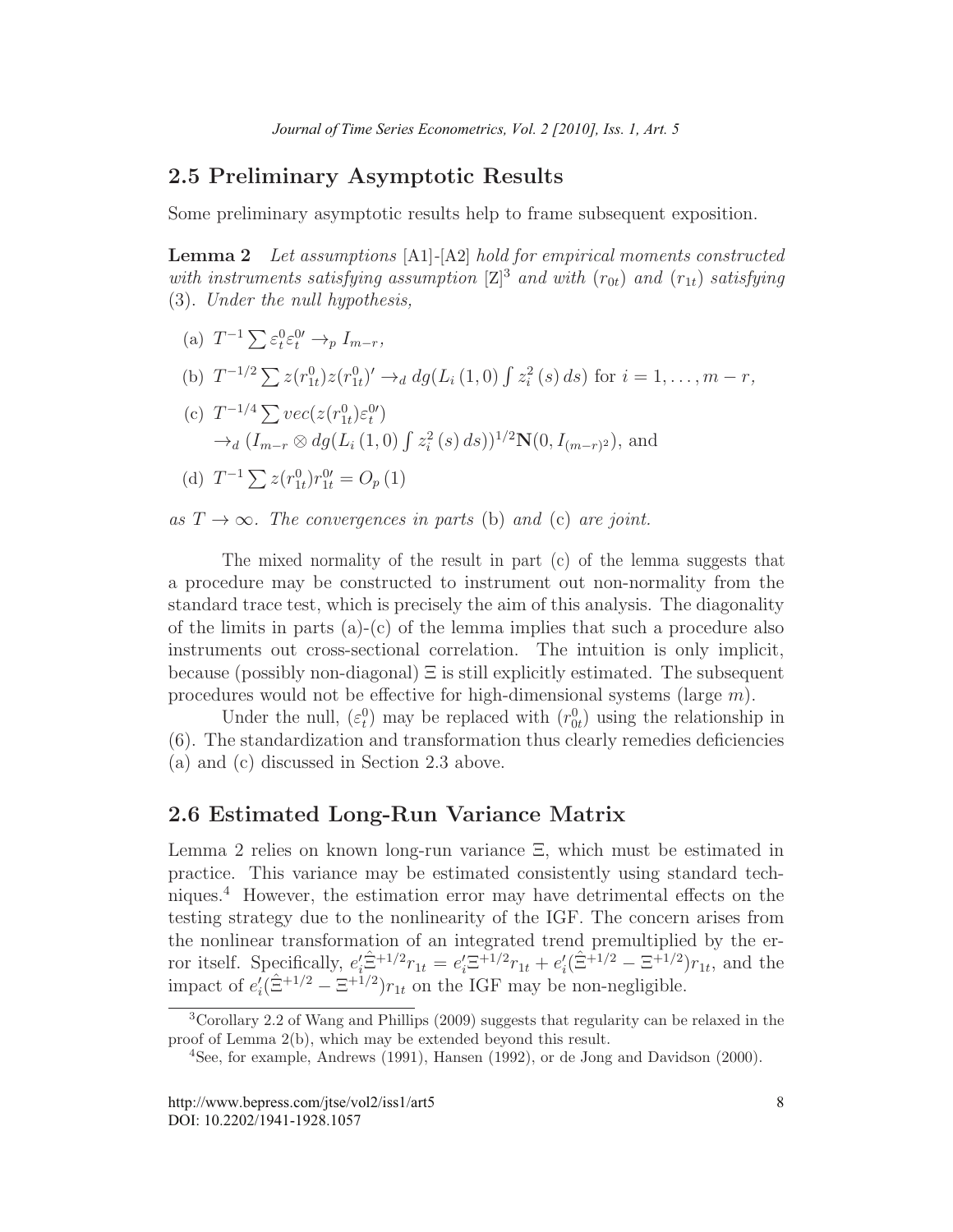Estimation error from  $(\hat{\Xi}^{+1/2} - \Xi^{+1/2})$  may lie in three important subspaces of  $\mathbb{R}^m$ . Error may lie in the span of  $e_i^{\prime} \Xi^{+1/2}$ , which is one of the  $(m - r)$ stochastic trends, it may lie in the  $(m - r - 1)$ -dimensional space spanned by the stochastic trends orthogonal to  $e_i^{\prime} \Xi^{+1/2}$ , and it may also lie in the cointegrating space. To formalize the decomposition of the estimation error, let

$$
P_{\Xi} = \Xi^{+1/2\prime} (\Xi^{+1/2} \Xi^{+1/2\prime})^{-1} \Xi^{+1/2} = P E E' P
$$

be an orthogonal projection onto the space of the trends and let

$$
P_{\Xi_i} = \Xi^{+1/2i} e_i (e_i' \Xi^{+1/2} \Xi^{+1/2i} e_i)^{-1} e_i' \Xi^{+1/2} = P E e_i e_i' E' P'
$$

be an orthogonal projection onto the univariate space spanned by  $e_i^{\prime} \Xi^{+1/2}$ .

Then

$$
r_{1t} = P_{\Xi_i} r_{1t} + \sum_{j \neq i} P_{\Xi_j} r_{1t} + (I - P_{\Xi}) r_{1t}
$$
 (7)

decomposes  $r_{1t}$  into three terms that project the vector series  $(r_{1t})$  in these three directions.

In order to address the asymptotic contribution of estimation error of the long-run variance, it is convenient to assume differentiability of  $z(x)$ . Let  $z^{(k)}(x)$  denote the  $k^{\text{th}}$  derivative of  $z(x)$ . Assume that

- [Z']  $z(x)$  is an  $(m r)$ -vector such that for  $i = 1, \ldots, m r$ ,
	- (a) assumption [Z] holds,
	- (b)  $z_i(x_i)$  is infinitely differentiable, and
	- (c)  $x_i^k z_i^{(k)}$  $i^{(k)}(x_i)$  also satisfies assumption [Z] for any  $k \geq 0$ .

Although this assumption places restrictions on the class of IGF's admissible under [Z], the class of exponential functions suggested by Chang (2002) is still admissible under assumption [Z'].

The following result gives conditions under which the asymptotics of Lemma 2 are relevant using estimated Ξ.

Lemma 3 Let assumptions [A1]-[A2] hold for empirical moments constructed with instruments satisfying assumption [Z'] and with  $(r_{0t})$  and  $(r_{1t})$  defined by (3). Define  $\hat{\epsilon}_t^0 \equiv \hat{\Xi}^{+1/2} \epsilon_t$  and  $\hat{r}_{1t}^0 \equiv \hat{\Xi}^{+1/2} r_{1t}$ . Under the null hypothesis,

(a) 
$$
\sum (\hat{\varepsilon}_t^0 \hat{\varepsilon}_t^0 - \varepsilon_t^0 \hat{\varepsilon}_t^0) = o_p(T)
$$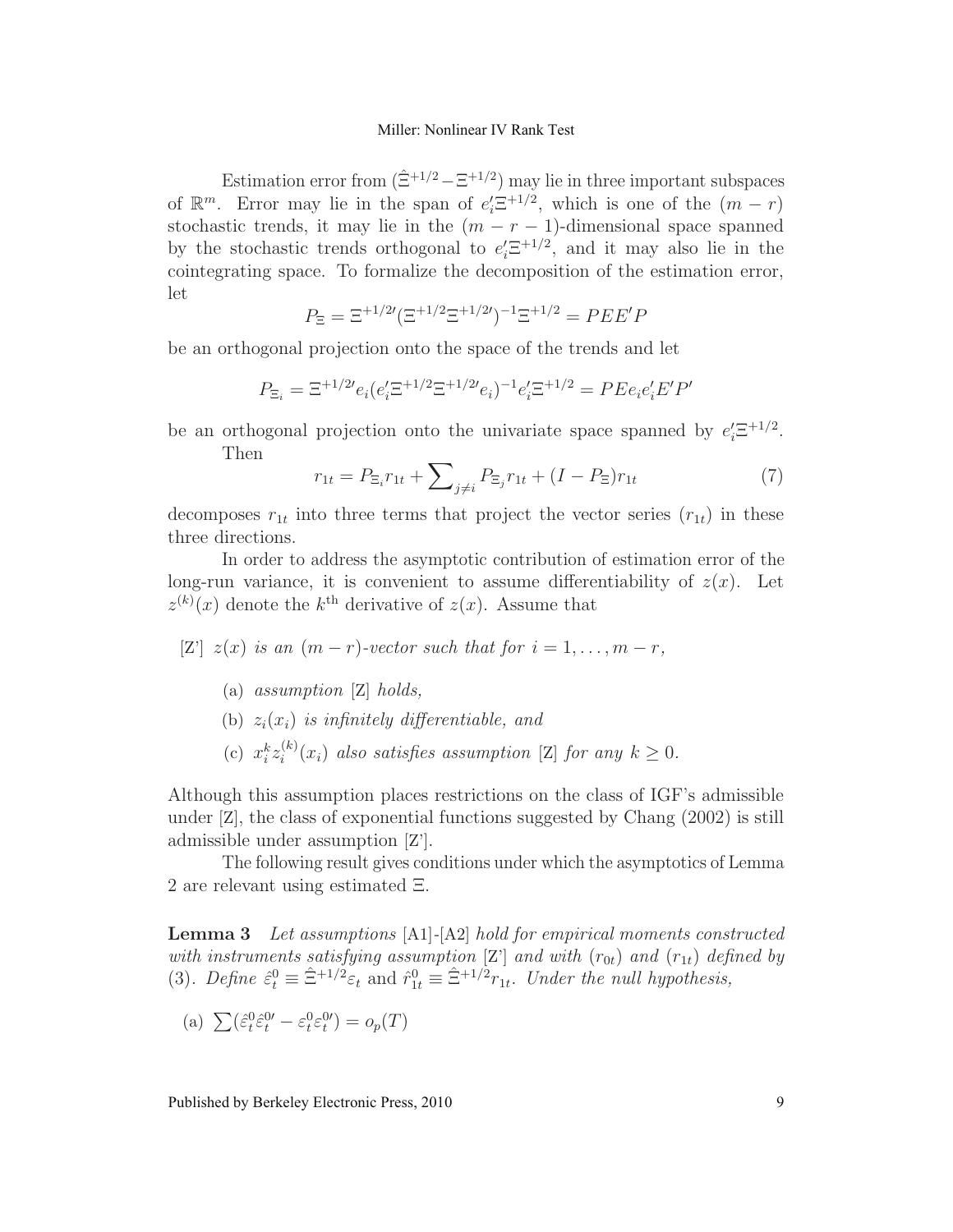as  $T \to \infty$ . Moreover, if either (i) the null hypothesis is  $m - r = 1$  and  $\hat{\Xi}^{+1/2} - \Xi^{+1/2} = o_p(1)$ , or (ii) the null hypothesis is  $m - r > 1$  and  $\hat{\Xi}^{+1/2} \Xi^{+1/2} = o_p(T^{-1/2}),$ 

(b) 
$$
\sum (z(\hat{r}_{1t}^0)z(\hat{r}_{1t}^0)' - z(r_{1t}^0)z(r_{1t}^0)') = o_p(T^{1/2})
$$

(c) 
$$
\sum (z(\hat{r}_{1t}^0)\hat{\epsilon}_t^{0\prime} - z(r_{1t}^0)\hat{\epsilon}_t^{0\prime}) = o_p(T^{1/4}), \text{ and}
$$

(d)  $\sum (z(\hat{r}_{1t}^0)\hat{r}_{1t}^{0\prime} - z(r_{1t}^0)r_{1t}^{0\prime}) = o_p(T)$ 

as  $T \to \infty$ .

The stricter requirement for the case with more than one stochastic trend arises because of the sample covariance between one stochastic trend and a regularly integrable nonlinear function of a different stochastic trend. The non-negligibility occurs because such terms have a larger asymptotic order (due to Lemma 1 of Chang and Park, 2003) than a sample covariance involving the same stochastic trend.

If  $m - r > 1$  but the estimation error is not  $o_p(T^{-1/2})$ , the limiting distributions of Lemma 2 are not obtained. Similarly to Zivot's (2000) analysis of misspecified predetermined cointegrating vectors, it is useful to note the implications of recalcitrant estimation error, which will be discussed after the test is presented.

# 3. A Nonlinear IV Rank Test

In this section, I put rank testing into the perspective of testing the number of non-zero eigenvalues after the  $r<sup>th</sup>$  ordered eigenvalue from (4). Under the null, there are *no* non-zero eigenvalues beyond the  $r<sup>th</sup>$ . I discuss the relative merits of a 2SLS-type estimator over a simple IV estimator in this context. I then introduce the test by way of a two-stage reduced rank (2SRR) regression. Finally, the simple chi-squared limit of the NIV trace test is presented.

### 3.1 A Different Perspective on Rank Testing

Before IV estimation, consider a new perspective on rank testing using the transformed series  $(r_{0t}^0)$ . The transformed system in (5) may be written as

$$
r_{0t}^0 = \Xi^{+1/2}\Gamma_\perp \left[ \begin{array}{cc} (\Gamma'_\perp \Sigma \Gamma_\perp)^{1/2\prime} (A'_\perp \Gamma_\perp)^{-1} A'_\perp A_\perp \\ (\Gamma' A)^{-1} \Gamma' A_\perp \end{array} \right]' \left[ \begin{array}{c} (\Gamma'_\perp \Sigma \Gamma_\perp)^{-1/2} \Gamma'_\perp r_{1t} \\ A' r_{1t} \end{array} \right] + \varepsilon_t^0,
$$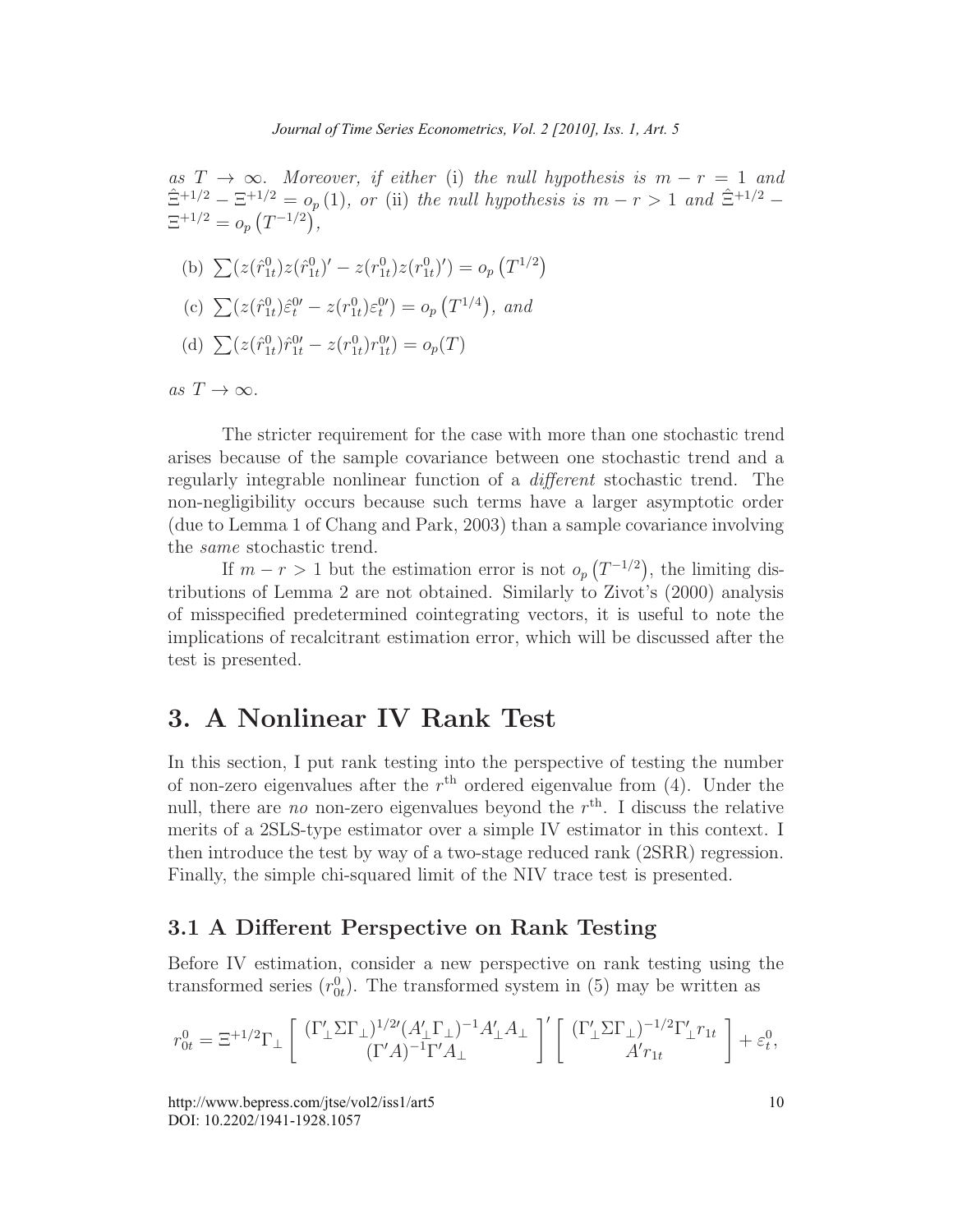since  $A_{\perp}(\Gamma'_{\perp}A_{\perp})^{-1}\Gamma'_{\perp} + \Gamma(A'\Gamma)^{-1}A' = I$ , or more simply as

$$
r_{0t}^{0} = \Gamma_{\perp}^{0} A_{\perp}^{*\prime} r_{1t}^{*} + \varepsilon_{t}^{0}, \tag{8}
$$

where  $\Gamma_{\perp}^0 \equiv \Xi^{+1/2} \Gamma_{\perp}$ ,  $A_{\perp}^* \equiv (A_{\perp}^{0\prime}, A_{\perp}' \Gamma (A\Gamma)^{-1})^{\prime}$ ,  $A_{\perp}^0 \equiv (\Gamma_{\perp}' \Sigma \Gamma_{\perp})^{1/2\prime} (A_{\perp}' \Gamma_{\perp})^{-1}$  $A'_{\perp}A_{\perp}$ , and  $r_{1t}^* \equiv (r_{1t}^{0\prime}, r_{1t}^{\prime}A)^{\prime}$ .

Allowing for reduced rank under the null, the variance estimator is

$$
\hat{\Sigma}(A^*_{\perp}) = M_{00} - M_{01}^* A^*_{\perp} (A^*_{\perp} M_{11}^* A^*_{\perp})^+ A^*_{\perp} M_{10}^*,
$$

where  $M_{00} \equiv T^{-1} \sum r_{0t}^0 r_{0t}^{0t}$ ,  $M_{11}^* \equiv T^{-1} \sum r_{1t}^* r_{1t}^{*\prime}$ ,  $M_{01}^* \equiv T^{-1} \sum r_{0t}^0 r_{1t}^{*\prime}$ ,  $M_{10}^* \equiv$  $M_{01}^{*}$ , and  $B^+$  denotes the Moore-Penrose inverse of a matrix B. Alternatively,

$$
\hat{\Sigma}(A^*_{\perp}) = R'_0(I - R_1 A^*_{\perp} (A^*_{\perp} R'_1 R_1 A^*_{\perp})^+ A^*_{\perp} R'_1) R_0
$$

by defining  $R_1 \equiv T^{-1/2} (r_{1t}^{*})_{t=2}^T$  and  $R_0 \equiv T^{-1/2} (r_{0t}^{0})_{t=2}^T$  to be  $(T-1) \times (m-r)$ matrices. Basic matrix results (e.g., Lütkepohl, 1996, pg. 49) allow

$$
|R'_0(I - R_1A^*_{\perp}(A^*_{\perp}R'_1R_1A^*_{\perp})^+A^*_{\perp}R'_1)R_0|
$$
  
= 
$$
\frac{|R'_0R_0|}{|A^*_{\perp}R'_1R_1A^*_{\perp}|}|A^*_{\perp}R'_1(I - R_0(R'_0R_0)^{-1}R'_0)R_1A^*_{\perp}|
$$

so that

$$
L_{\text{max}}^{-2/n} = |M_{00} - M_{01}^* A_{\perp}^* (A_{\perp}^{*'} M_{11}^* A_{\perp}^*)^+ A_{\perp}^{*'} M_{10}^*|
$$
  
= |M\_{00}||A\_{\perp}^{\*'} (M\_{11}^\* - M\_{10}^\* M\_{00}^{-1} M\_{01}^\*) A\_{\perp}^\* | / |A\_{\perp}^{\*'} M\_{11}^\* A\_{\perp}^\*|

which is very similar to the reduced rank case.

In place of  $(1)$ ,  $(5)$ , or  $(8)$ , I consider

$$
r_{0t}^0 = \Gamma_\perp^0 A_\perp^0 r_{1t}^0 + \varepsilon_t^0 \tag{9}
$$

in order to construct the test. As in  $(5)$  and  $(8)$ , the first term has degenerate variance under the null, so that (6) holds. This procedure replaces  $S_{11}^{-1}S_{10}S_{00}^{-1}S_{01}$  or  $(M_{11}^*)^{-1}M_{10}^*M_{00}^{-1}M_{01}^*$  with  $M_{11}^{-1}M_{10}M_{00}^{-1}M_{01}$ , where  $M_{11} \equiv$  $T^{-1} \sum r_{1t}^0 r_{1t}^0$ ,  $M_{01} \equiv T^{-1} \sum r_{0t}^0 r_{1t}^0$ , and  $M_{10} \equiv M'_{01}$ . The result yields  $m-r$ rather than m eigenvalues, which are all zeros under the null.

#### 3.2 IV Estimation

Nonlinear instruments are introduced to alleviate non-normality in the limiting distributions of rank tests based on the above procedures. Given the testing framework just introduced, a natural estimator of  $\Gamma^0_{\perp}$  is

$$
\hat{\Gamma}^0_{\perp,IV}(A^0_\perp) = \sum r^0_{0t} w'_{t-1} \left( A^0_\perp \sum r^0_{1t} w'_{t-1} \right)^{-1}
$$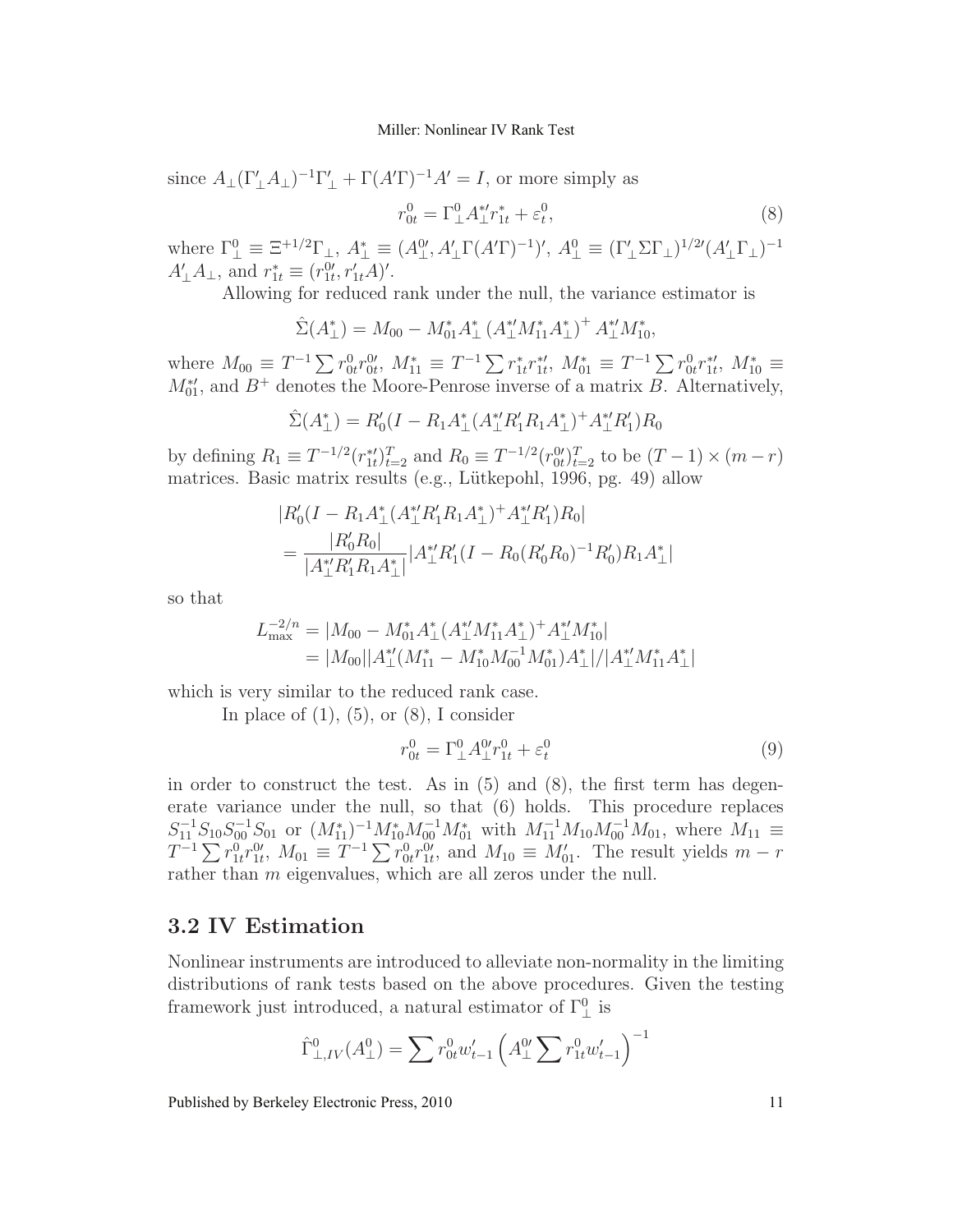where either  $w_{t-1} \equiv z_{t-1}$  for simple IV or  $w_{t-1} \equiv A_{\perp}^{0} \sum r_{1t}^{0} z_{t-1}^{t} (\sum z_{t-1} z_{t-1}^{t})^{-1}$  $z_{t-1}$  for 2SLS. The estimator may contain the same number of of instruments as regressors without loss of generality, so these are identical estimators of  $\Gamma_\perp^0$ under reasonable rank assumptions. For hypothesis testing, however, 2SLS has two advantages over simple IV. (a) The orthogonal projection in the 2SLS estimator is convenient, because it allows a simple quadratic form that yields the chi-squared distribution below. (b) Power of the test converges more rapidly to unity in the 2SLS case than in the simple IV case, because the variance of only the second stage is used.

The second point is illustrated by considering a parameter matrix  $\Upsilon_{\perp}^0$  =  $\Gamma_{\perp}^{0}A_{\perp}^{0}$  (*cf.* Johansen 1995, pg. 94) for the transformed model in (9). In the RR case, the variance estimator is

$$
\hat{\Sigma}(\Upsilon_{\perp}^{0}) = M_{00} - M_{01}M_{11}^{-1}M_{10}.
$$

Under the null, this is simply  $M_{00}$ , but the distribution of the second term collapses at the rate of  $T^{-1}$  because of the linear transformation in the direction of the trends. In this direction,  $M_{01}$ ,  $M_{10} = O_p(1)$  and  $M_{11} = O_p(T)$ . Under the alternative, both terms converge to a stable limit distribution. The null and alternative variances thus diverge at the rate of T.

Consider now the simple IV case. The variance estimator is

$$
\hat{\Sigma}(\Upsilon_{\perp}^{0}) = M_{00} + M_{01}^{rz} (M_{11}^{rz})^{-1} M_{11} (M_{11}^{zr})^{-1} M_{10}^{zr} \n- M_{01} (M_{11}^{zr})^{-1} M_{10}^{zr} - M_{01}^{rz} (M_{11}^{rz})^{-1} M_{10}
$$

using the notation  $M_{h1}^{rz} \equiv T^{-1} \sum r_{ht}^0 z'_{t-1}$  for  $h = 0, 1$ , and  $M_{1h}^{zr} \equiv M_{h1}^{rz'}$ . Under the null, using Lemma 2,

$$
\hat{\Sigma}(\Upsilon_{\perp}^{0}) = M_{00} + T^{-1/2} (T^{3/4} M_{01}^{rz} (M_{11}^{rz})^{-1} T^{-1} M_{11} (M_{11}^{zr})^{-1} T^{3/4} M_{10}^{zr}) \n- T^{-3/4} (M_{01} (M_{11}^{zr})^{-1} T^{3/4} M_{10}^{zr}) - T^{-3/4} (T^{3/4} M_{01}^{rz} (M_{11}^{rz})^{-1} M_{10}),
$$

so that terms after the first are  $O_p(T^{-1/2})$ . The null and alternative variances thus diverge at the slower rate of  $T^{1/2}$ . The simple IV test is therefore less powerful.

As shown below, a 2SLS-type estimator restores the rate of T.

### 3.3 Two-Stage Reduced Rank (2SRR) Regression

The second stage of a 2SLS regression is a linear regression onto the space of the regressors projected onto the instrument space. In the VECM case, the second-stage regression may be written as

$$
r_{0t}^0 = \Gamma_{\perp}^0 A_{\perp}^{0} \sum r_{1t}^0 z_{t-1}^{\prime} (\sum z_{t-1} z_{t-1}^{\prime})^{-1} z_{t-1} + \varepsilon_t^0,
$$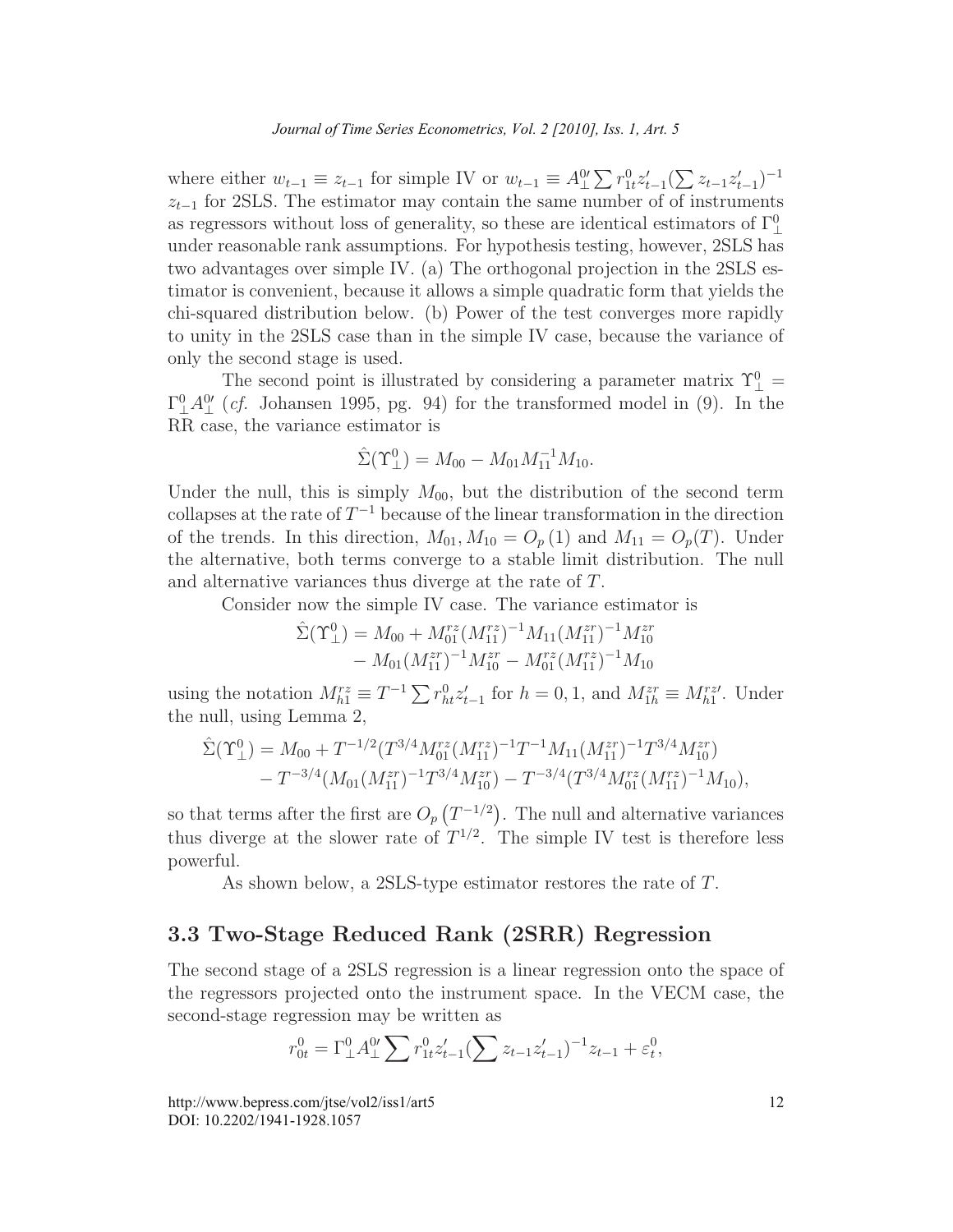or more succinctly as

$$
r_{0t}^{0} = \Gamma_{\perp}^{0} A_{\perp}^{0\prime} M_{11}^{rz} (M_{11}^{zz})^{-1} z_{t-1} + \varepsilon_t^0
$$
\n(10)

using the notation  $M_{11}^{zz} \equiv T^{-1} \sum z_{t-1} z'_{t-1}$ .

The 2SLS estimator is

$$
\Gamma(A^0_\perp) = Q_{01} A^0_\perp (A^0_\perp Q_{11} A^0_\perp)^+
$$

with variance estimator in the *second* stage regression given by

$$
\hat{\Sigma}(A^0_\perp) = M_{00} - Q_{01}A^0_\perp (A^0_\perp Q_{11}A^0_\perp)^+ A^0_\perp Q_{10},
$$

where  $Q_{gh} \equiv M_{g1}^{rz}(M_{11}^{zz})^{-1}M_{1h}^{zr}$  for  $g, h = 0, 1$ . The likelihood at the second stage is

$$
L_{\text{max}}^{-2/n} = |M_{00} - Q_{01}A_{\perp}^{0}(A_{\perp}^{0\prime}Q_{11}A_{\perp}^{0})^{+}A_{\perp}^{0\prime}Q_{10}|
$$
  
= |M\_{00}||A\_{\perp}^{0\prime}(Q\_{11} - Q\_{10}M\_{00}^{-1}Q\_{01})A\_{\perp}^{0}|/|A\_{\perp}^{0\prime}Q\_{11}A\_{\perp}^{0}|,

using similar arguments as above.

Let  $\hat{\lambda}_{NIV,i}$  for  $i = 1, \ldots, m-r$  refer to the  $m-r$  eigenvalues of  $Q_{11}$  –  $Q_{10}M_{00}^{-1}Q_{01}$  subject to  $A_{\perp}^{0}Q_{11}A_{\perp}^{0}=I$ . These may be estimated by solving  $|\lambda I - Q_{11}^{-1} Q_{10} M_{00}^{-1} Q_{01}| = 0$ . In other words, running a reduced rank regression on (10) instead of on (1) or (9) is a two-stage reduced rank (2SRR) regression. These eigenvalues are all zeros under the null.

Finally, note that the variance estimator may be written as

$$
\hat{\Sigma}(\Upsilon_{\perp}^{0}) = M_{00} - Q_{01}Q_{11}^{-1}Q_{10}
$$

where  $Q_{01}, Q_{10} = O_p(T^{-1/4})$  and  $Q_{11} = O_p(T^{1/2})$  by Lemma 2 under the null, so that  $Q_{01}Q_{11}^{-1}Q_{10} = O_p(T^{-1})$ . Like the RR case, but unlike the simple IV case, the rate of divergence between the null and alternative is T.

The reason for the improvement of 2SRR over simple IV (even though the 2SLS and IV estimators of  $\Gamma^0_{\perp}$  are the same when the number of instruments equals the number of regressors) is that the variance estimator for the second stage is not the same as the variance estimator for the original model.

### 3.4 Proposed Rank Test

Johansen (1995) details a battery of tests that may be run for various types of restrictions on the cointegrating vectors in  $A$ . While many of these tests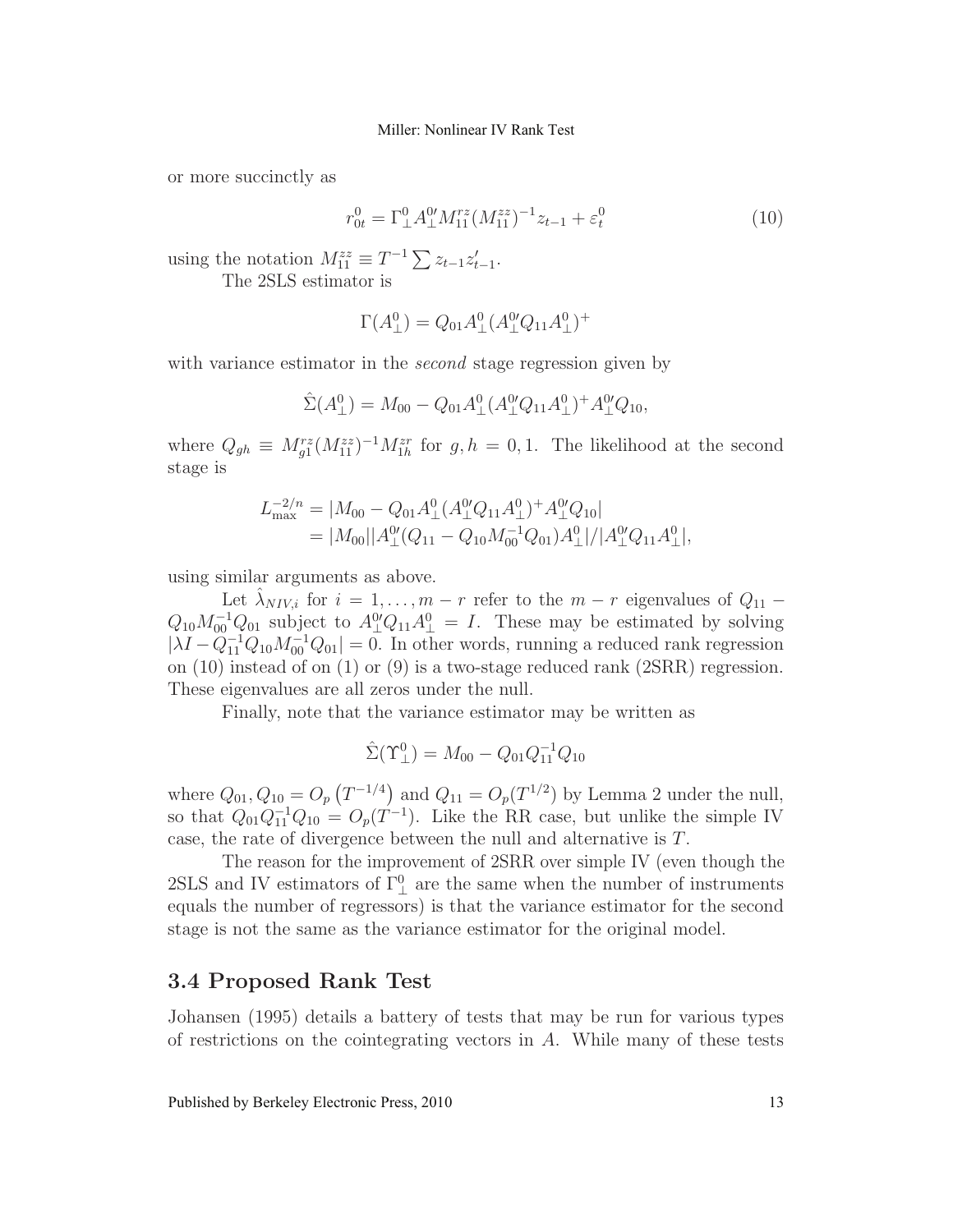have chi-squared distributions, the most important of these – tests for the cointegrating rank – have nonstandard distributions.

The well-known trace test for the cointegrating rank of a VECM is derived as a likelihood ratio test. The null is  $H_0 : r = r_0$ , and the alternative is  $H_A$ :  $r = m$  (stationary, no cointegration). The likelihoods under the null and alternative are given by  $L_{\text{max}}^{-2/n} = |S_{00}| |A'(S_{11} - S_{10}S_{00}^{-1}S_{01})A|$ . The second determinant equals the product of  $(1 - \lambda_{RR,i})$  corresponding to the first  $r_0$ eigenvalues under the null, or it equals the product corresponding to all  $m$ eigenvalues under the alternative. The familiar trace test is therefore

$$
-2\log Q_{RR}(H_{r_0|m}) = -T\sum_{i=r_0+1}^{m} \log(1 - \hat{\lambda}_{RR,i})
$$

since the common factor  $|S_{00}|$  cancels.

For the NIV test, the likelihood is given simply by  $L_{\text{max}}^{-2/n} = |M_{00}|$  under the null, because (9) reduces to (6). Under the alternative that  $r = m$ , the likelihood is given by  $L_{\text{max}}^{-2/n} = |M_{00}| |A_{\perp}^{0}(Q_{11} - Q_{10}M_{00}^{-1}Q_{01}) A_{\perp}^{0}|$ , so that the common factor  $|M_{00}|$  cancels, and

$$
-2\log Q_{NIV}(H_{r_0|m}) = -T\sum_{i=1}^{m-r_0} \log(1 - \hat{\lambda}_{NIV,i})
$$
(11)

is the analog to the standard trace test. Note that the summation is across all of the  $m - r_0$  eigenvalues estimated by 2SRR. I refer to the proposed test as the NIV trace test.

### 3.5 Limiting Distribution of the Test Statistic

It is straightforward to show that the NIV trace statistic is  $T \sum_{i=1}^{m-r_0} \lambda_{NIV,i}$  up to an asymptotically negligible term, using a Taylor-series expansion of  $\lambda_{NIV,i}$ around zero. Letting  $U_T \equiv (M_{11}^{zz})^{-1/2} M_{11}^{zr} (M_{11}^{rz} (M_{11}^{zz})^{-1} M_{11}^{zr})^{-1/2}$  allows

$$
T\sum_{i=1}^{m-r_0} \lambda_{NIV,i} = T \, tr \left\{ (M_{11}^{zz})^{-1/2} U_T U'_T (M_{11}^{zz})^{-1/2} M_{10}^{zr} M_{00}^{-1} M_{01}^{rz} \right\}
$$

by expanding  $Q_{11}$ , etc., and using the equality of the sum of the eigenvalues and the trace of a matrix. Using further properties of the trace,

$$
T\sum_{i=1}^{m-r_0} \lambda_{NIV,i} = v'_T(I_{m-r} \otimes U_T U'_T)v_T
$$
\n(12)

by defining  $v_T \equiv (M_{00} \otimes T^{1/2} M_{11}^{zz})^{-1/2} vec(T^{3/4} M_{10}^{zz}).$ 

As I show in the following theorem, the quadratic form in (12), and therefore the trace test statistic in (11), has a limiting chi-squared distribution.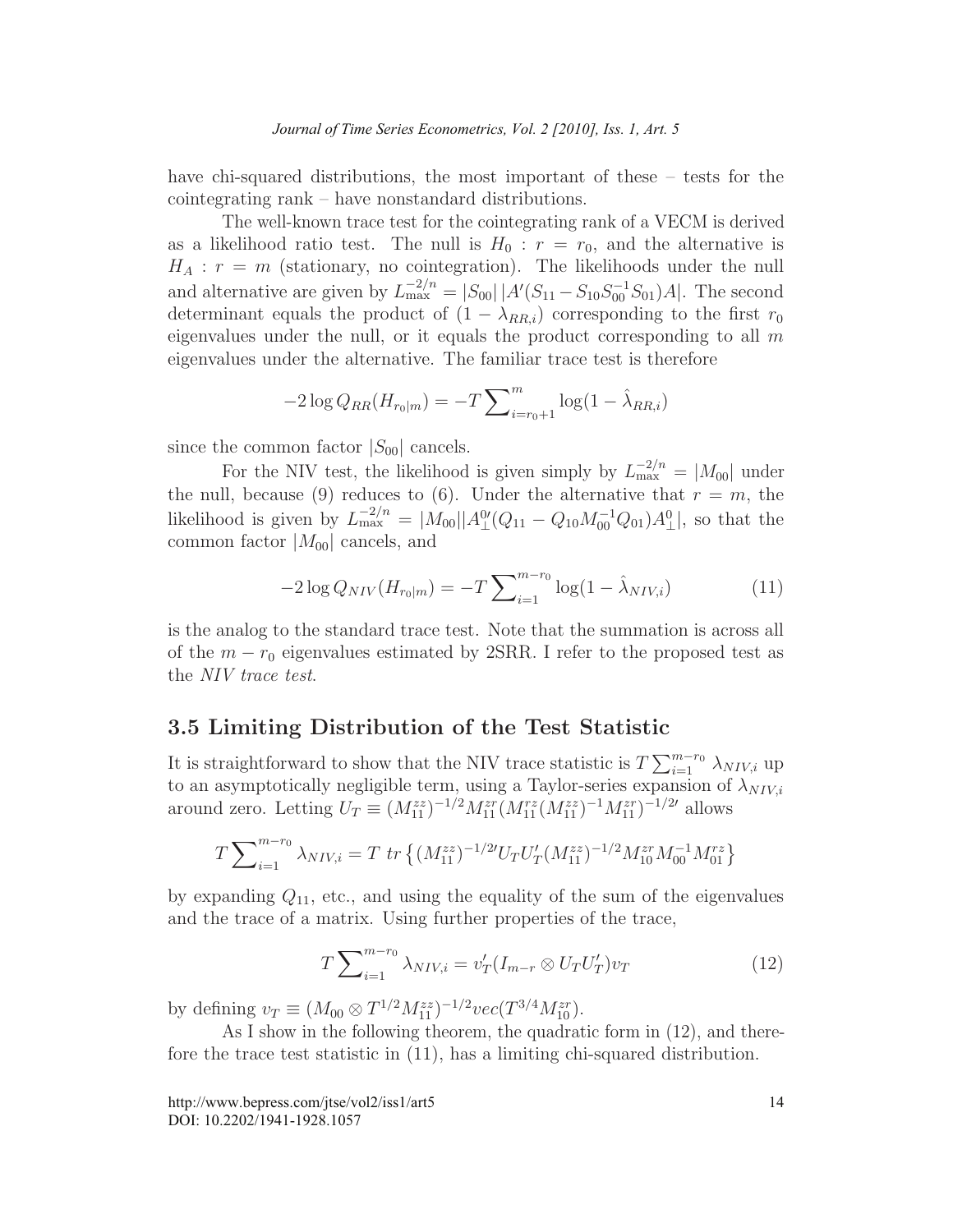Theorem 4 Let the conditions for Lemma 2 or 3 hold for the model in (10) with  $(r_{0t})$  and  $(r_{1t})$  defined by (3). The LR test of  $H_0 : r = r_0$  against  $H_A$ :  $r = m$  has a limiting distribution given by

$$
-2\log Q_{NIV}(H_{r_0|m}) \rightarrow_d \chi^2_{(m-r_0)^2}
$$

as  $T \to \infty$ .

Convenient critical values of the chi-squared limiting distribution replace the nonstandard critical values of the usual trace test.

The implications of  $m-r > 1$  and  $\hat{\Xi}^{+1/2} - \Xi^{+1/2} = o_p(1)$  but not  $o_p(T^{-1/2})$ may now be considered. In this case, from the proof of Lemma 3, the asymptotically dominant terms of the  $k^{\text{th}}$ -order term of expansions of the nonlinear functions in  $M_{11}^{zz}$  and  $M_{10}^{zr}$  are

$$
\sum_{j\neq i} e'_i (\hat{\Xi}^{+1/2}-\Xi^{+1/2}) \Xi^{+1/2} e_j (e'_j \Xi^{+1/2} \Xi^{+1/2} e_j)^{-1} O_p(T^{1/2+k/2})
$$

and

$$
\sum\nolimits_{j\neq i} e'_i (\hat\Xi^{+1/2}-\Xi^{+1/2}) \Xi^{+1/2\prime} e_j (e'_j \Xi^{+1/2}\Xi^{+1/2\prime} e_j)^{-1} O_p(T^{1/4+k/2})
$$

respectively. Thus

$$
v_T = T^{k/4} (M_{00} \otimes T^{1/2-k/2} M_{11}^{zz})^{-1/2} vec(T^{3/4-k/2} M_{10}^{zr})
$$

so that the quadratic in (12) is explosive. The test should over-reject.

# 4. Extension: Mean and Covariates

Extending the rank test from the model in  $(1)$  to that in  $(2)$  requires additional steps. The first step of the standard ML procedure of a VECM along the lines of Johansen (1988) is to use residuals from regressing out  $(1, w_t')'$  from both  $(\triangle y_t)$  and  $(y_{t-1})$  in order to focus on the term  $\Gamma A'y_{t-1}$ . If A were known, this would be exactly the first step of a standard partitioned regression to estimate  $Γ$  with unknown  $μ$  and  $Π$ .

More care must be used with the NIV strategy, however, because the nonlinear nonstationary asymptotics require the argument of the IGF to have the martingale property – at least up to a negligible term if the IGF is sufficiently smooth. The NIV framework therefore necessitates a mixed approach such that  $(\Delta y_t)$  and  $(y_{t-1})$  are handled differently.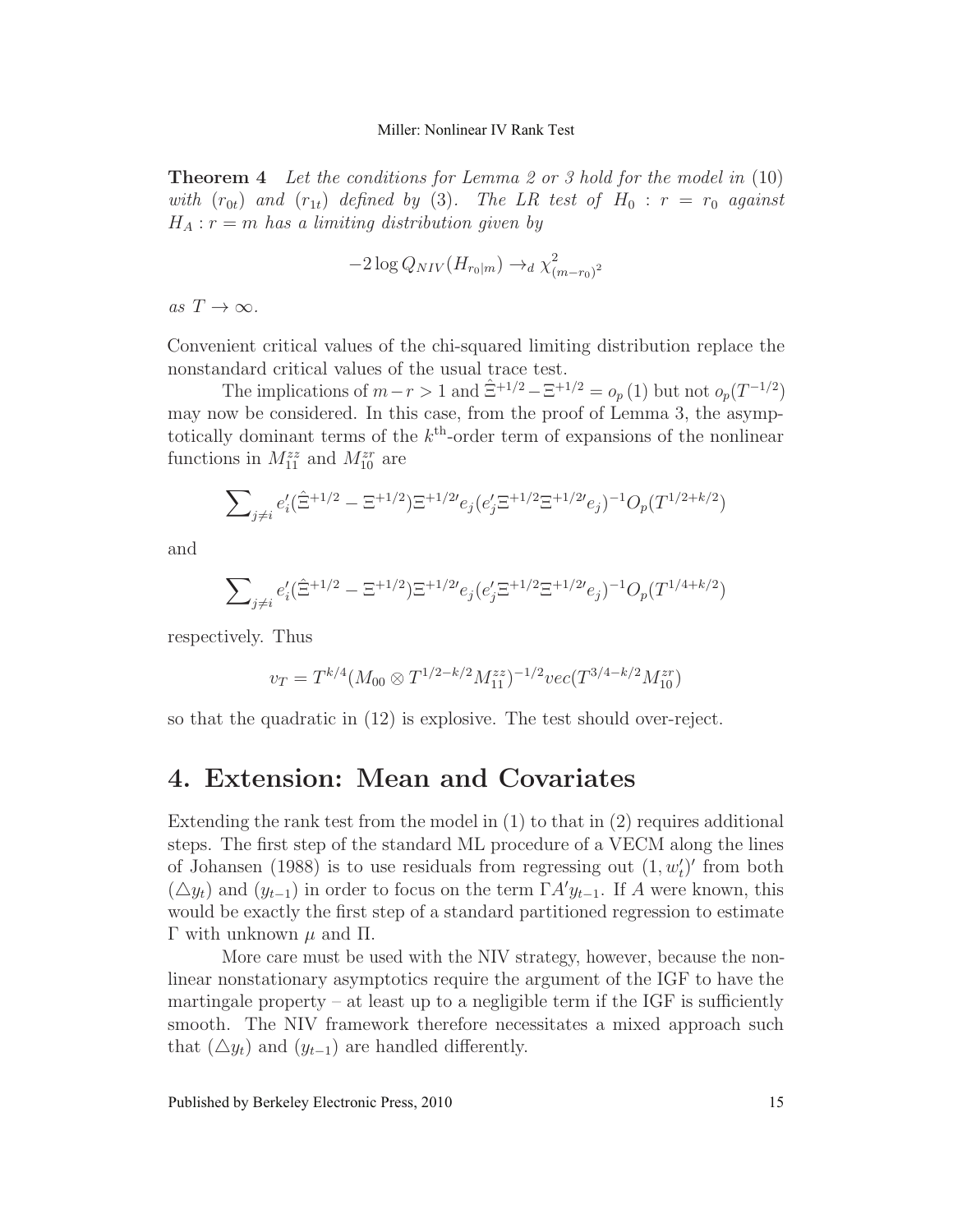## 4.1 Handling  $(\triangle y_t)$

The main appeal of regressing out  $(1, w'_t)'$  from  $(\triangle y_t)$  is to orthogonalize the regressand. This may be accomplished by subtracting  $A_{\perp}(\Gamma'_{\perp}A_{\perp})^{-1}\Gamma'_{\perp}(\mu +$  $\Pi w_t$ ) from both sides, a transformation of the mean and covariates in the direction of the stochastic trends. The modified model becomes

$$
r_{0t} = \Gamma A' y_{t-1} + \eta_t
$$

where

$$
r_{0t} \equiv \Delta y_t - A_{\perp} (\Gamma'_{\perp} A_{\perp})^{-1} \Gamma'_{\perp} (\mu + \Pi w_t), \text{ and}
$$
  
\n
$$
\eta_t \equiv \varepsilon_t + \Gamma (A' \Gamma)^{-1} A' (\mu + \Pi w_t).
$$
\n(13)

Note that (6) holds under the null, as in the case with no additional regressors.

Consistently estimating  $A_{\perp}(\Gamma'_{\perp}A_{\perp})^{-1}\Gamma'_{\perp}(\mu + \Pi w_t)$  is straightforward, so that  $\mu$  and  $\Pi$  need not be known in practice.

**Lemma 5** The matrix  $A_{\perp}(\Gamma'_{\perp}A_{\perp})^{-1}\Gamma'_{\perp}(\mu,\Pi)$  may be  $\sqrt{T}$ -consistently estimated by regressing  $(\triangle y_t)$  onto  $(1, w'_t)'$ .

The lemma confirms the intuitive appeal of using residuals from this regression, so that  $(\Delta y_t)$  may be handled in exactly the same way as in the standard Johansen ML procedure.

# 4.2 Handling  $(y_{t-1})$

On the other hand,  $(y_{t-1})$  must be handled differently from the standard ML procedure. Rather than regressing  $(y_{t-1})$  onto  $(1, w'_t)'$ , there are three differences: (i)  $(w_t)$  may be ignored, (ii) linear detrending using  $(1, t)'$  rather than demeaning must be used, and (iii) the detrending must be adaptive.

Chang (2002) used asymptotic arguments along the lines of Phillips and Solo (1992) to suggest that  $(y_{t-1})$  need not be regressed onto lagged  $(\Delta y_t)$  in the univariate unit root case. Chang's arguments extend to the multivariate case. The same logic may be applied to additional stationary covariates in  $(w_t)$ , as long as they have moving average representations with absolutely summable coefficients.

In order for the argument of the IGF to retain the martingale property, Chang suggested adaptively detrending the argument of the IGF. In the case of a VECM, the mean in differences becomes a mean and linear trend in levels, so  $(1, t)'$  should be used in adaptively detrending  $(y_{t-1})$ , rather than simply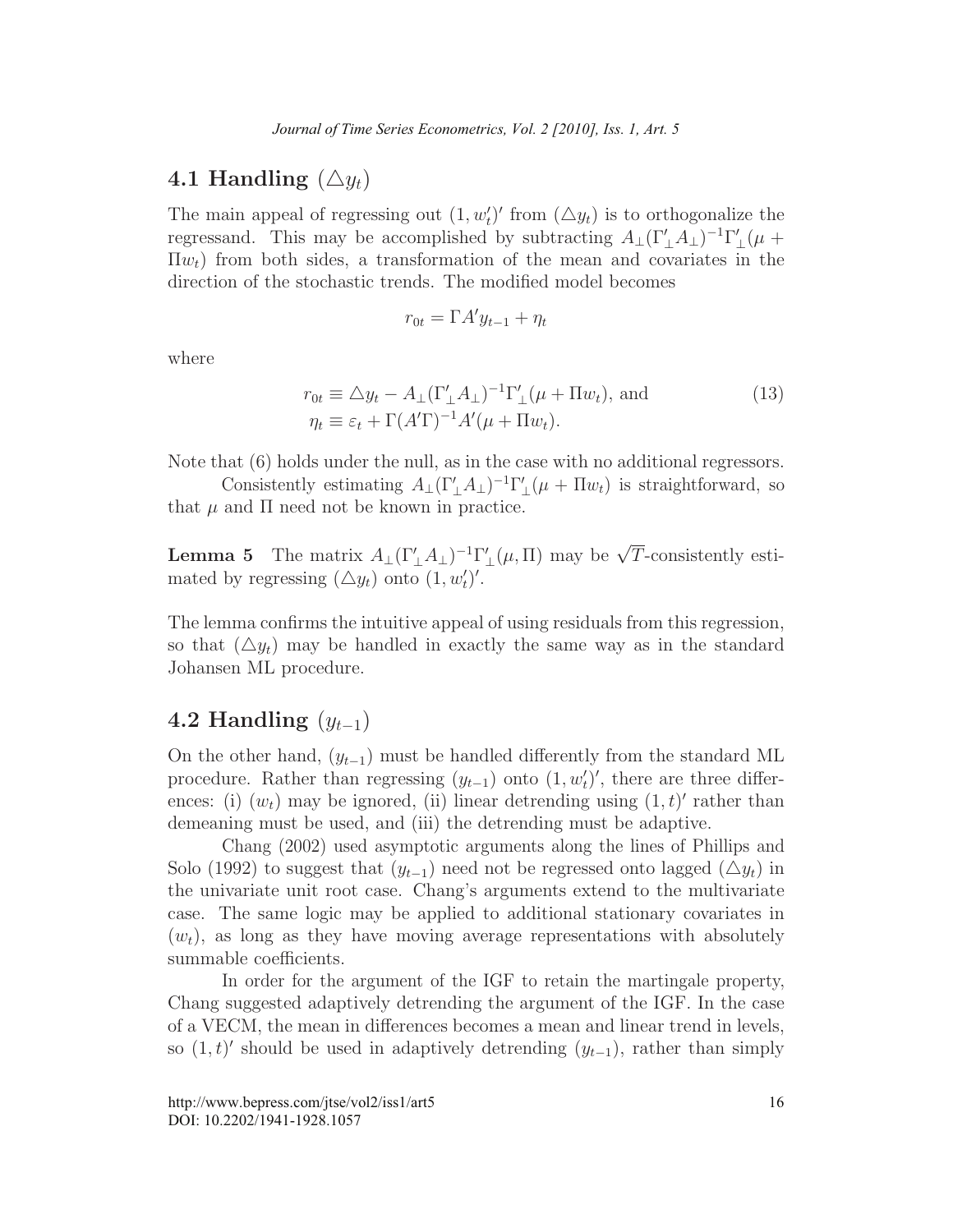demeaning. Specifically, letting  $d_t \equiv (1, t)'$  and  $d_{Tt} = \kappa_T d_t$  with  $\kappa_T = dg(1, T)$ , adaptively detrended  $(y_{t-1})$  is given by

$$
r_{1t} \equiv y_{t-1} - \sum_{i=1}^{t-1} y_i d'_{Ti} \left( \sum_{i=1}^{t-1} d_{Ti} d'_{Ti} \right)^{-1} d_{T,t-1}, \tag{14}
$$

which Chang (2002) showed converges to detrended Brownian motion when properly normalized.

### 4.3 Modified Model and Results

Using this detrending strategy, the model in (2) may be rewritten as

$$
r_{0t} = \Gamma A' r_{1t} + \eta_t^*,\tag{15}
$$

where  $(r_{0t})$  and  $(r_{1t})$  are defined by (13) and (14) and

$$
\eta_t^* \equiv \varepsilon_t + \Gamma(A'\Gamma)^{-1}A'(\mu + \Pi w_t) + \Gamma \sum_{i=1}^{t-1} A'y_i d'_{Ti} \left( \sum_{i=1}^{t-1} d_{Ti} d'_{Ti} \right)^{-1} d_{T,t-1}.
$$

Note *again* that (6) holds under the null.

In this case, the NIV model to be estimated is

$$
r_{0t}^{0} = \Gamma_{\perp}^{0} A_{\perp}^{0\prime} M_{11}^{rz} (M_{11}^{zz})^{-1} z_{t-1} + \eta_{t}^{*0}
$$
\n(16)

with  $\eta_t^{*0} \equiv \Xi^{+1/2} \eta_t^*$  in place of  $(\varepsilon_t^0)$  in (10). Lemmas 2 and 3 are no longer directly useful. However, using Chang's (2002) asymptotic arguments, the results of parts (b) and (d) extend to the adaptively detrended case. The following lemma allows the extension of the results of part (a) and (c) of those lemmas to the model in (16).

**Lemma 6** Define  $\hat{\eta}_t^{*0} \equiv \hat{\Xi}^{+1/2} \eta_t^*$  with  $(r_{0t})$  and  $(r_{1t})$  defined by (13) and  $(14).$ 

(a) 
$$
\sum (\hat{\eta}_t^{*0} \hat{\eta}_t^{*0} - \hat{\varepsilon}_t^0 \hat{\varepsilon}_t^0) = o_p(T)
$$

(b)  $\sum z(r_{1t}^0)(\hat{\eta}_t^{*0\prime} - \hat{\varepsilon}_t^{0\prime}) = o_p(T^{1/4})$ 

as  $T \to \infty$ .

The following theorem replaces Theorem 4 for the more general model with non-zero mean and stationary covariates.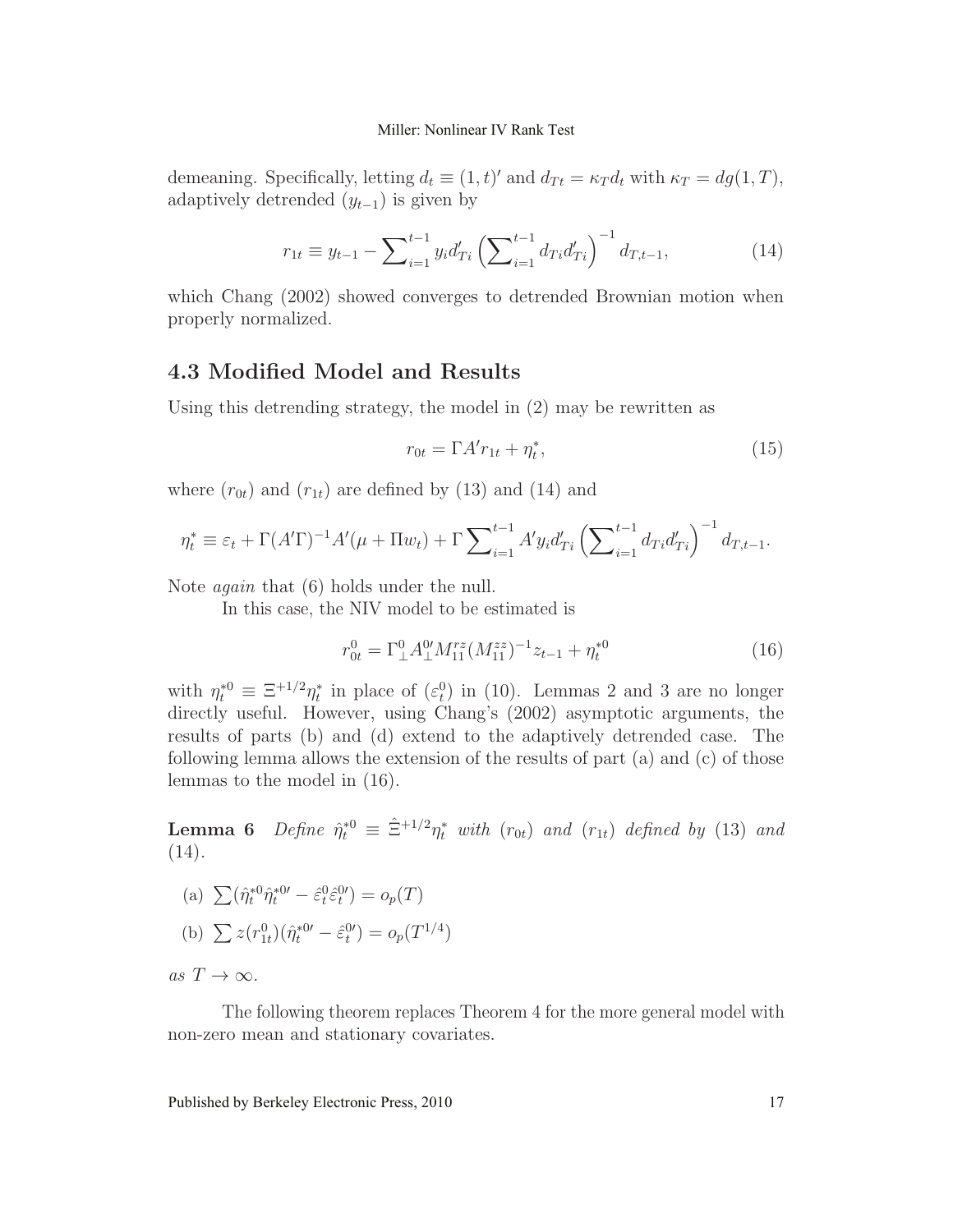Theorem 7 Let the conditions for Lemma 2 or 3 hold for the model in (16) with  $(r_{0t})$  and  $(r_{1t})$  defined by (13) and (14). The LR test of  $H_0: r = r_0$ against  $H_A: r = m$  has a limiting distribution given by

$$
-2\log Q_{NIV}(H_{r_0|m}) \rightarrow_d \chi^2_{(m-r_0)^2}
$$

as  $T \to \infty$ .

The resulting distribution is exactly the same as in the case of the simpler model.

# 5. Extension: Panel VECM

In a single VECM, nonlinear instruments may be used to instrument out nonnormality. Correlation across the vector are explicitly estimated, but implicitly instrumented out by the diagonality of the results of Lemma  $2(a)-(c)$ . The advantage of instrumenting out correlation becomes more apparent in a panel with a potentially large cross-sectional dimension  $N$ . In large-T and large-N panels, normal limiting distributions are the norm rather than the exception. In this case, the main advantage of nonlinear instruments is robustness to cross-sectional correlation.

Let the panel model be denoted by (1) with  $\Gamma \equiv dg(\Gamma_n)$  and  $A \equiv dg(A_n)$ for  $n = 1, ..., N$ . For simplicity, assume that  $rk(\Gamma_n A'_n) = r$  for all n under the null, so that  $rk(\Gamma A') = Nr$ . The system may be written as

$$
\begin{bmatrix}\n\Delta y_{t1} \\
\vdots \\
\Delta y_{tN}\n\end{bmatrix} = \begin{bmatrix}\n\Gamma_1 A'_1 & 0 \\
\vdots \\
0 & \Gamma_N A'_N\n\end{bmatrix} \begin{bmatrix}\ny_{t-1,1} \\
\vdots \\
y_{t-1,N}\n\end{bmatrix} + \begin{bmatrix}\n\varepsilon_{t1} \\
\vdots \\
\varepsilon_{tN}\n\end{bmatrix}
$$

using this convention. Assuming zero cross-sectional correlation in the mean (block-diagonality of  $\Gamma A'$ ) is a common feature of such models for parsimony (e.g., Groen and Kleibergen, 2003). All cross-sectional correlation is therefore relegated to the variance  $\Sigma$  of  $(\varepsilon_t)$ . No restrictions on the off-diagonal blocks of this variance are assumed. The nonlinear IV procedure instruments out this cross-sectional correlation, similarly to the panel unit root tests of Chang (2002, 2006).

In principle, a test may be constructed by simply running a trace test or NIV trace test on the entire system. However, this requires estimating the variance  $(\varepsilon_t)$  for the entire system, which is infeasible for large N.

It is more practical to estimate the individual variances of  $(\varepsilon_{tn})$ , thus calculating a rank test for each cross-sectional unit. Larsson et al. (2001) suggested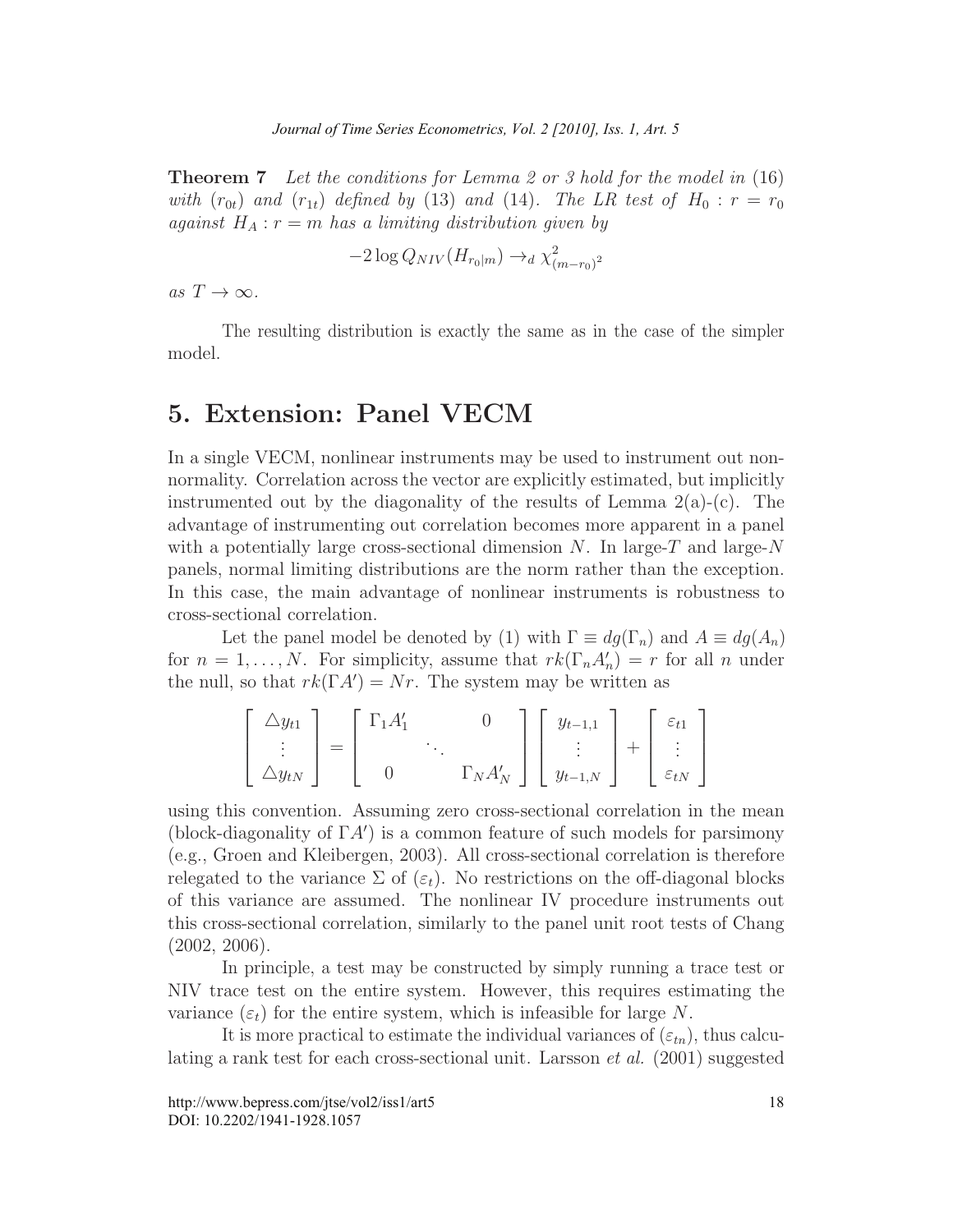this approach for the standard trace test (the LR bar test). An NIV trace test may be similarly performed on each cross-sectional unit. After the transformation in the first step, all of the diagonal blocks of the asymptotic variances are themselves diagonal. It is not obvious, however, that the off-diagonal blocks may be ignored before the transformation. In other words, it is not obvious that only the diagonal blocks  $\Xi_{11}, \ldots, \Xi_{NN}$  of  $\Xi$  must be estimated.

To see this, define  $\varepsilon_{in}^0 \equiv \Xi_{nn}^{+1/2} \varepsilon_{tn}$  and  $r_{htn}^0 \equiv \Xi_{nn}^{+1/2} r_{htn}$  for  $h = 0, 1$  and  $n = 1, \ldots, N$ , where  $\Xi_{nn}^{+1/2}$  is defined as above for the  $n^{\text{th}}$  diagonal block of  $\Xi$ . Redefine  $\varepsilon_t^0 \equiv (\varepsilon_{t1}^0, \ldots, \varepsilon_{tN}^0)'$  and  $r_{ht}^0 \equiv (r_{ht1}^0, \ldots, r_{htN}^0)'$ . The series  $(\varepsilon_t^0)$  and  $(r_{ht}^0)$  are thus defined using only the diagonal blocks  $\Xi_{nn}$  of  $\Xi$ . Only these blocks must be estimated. Using these definitions,

$$
\Omega \equiv \mathbf{var}(\varepsilon_t^0 \varepsilon_t^{0\prime})
$$
\n
$$
= \begin{bmatrix}\n\Xi_{11}^{+1/2} & 0 \\
\vdots & \ddots & \vdots \\
0 & \Xi_{NN}^{+1/2}\n\end{bmatrix}\n\begin{bmatrix}\n\Sigma_{11} & \cdots & \Sigma_{1N} \\
\vdots & \ddots & \vdots \\
\Sigma_{N1} & \cdots & \Sigma_{NN}\n\end{bmatrix}\n\begin{bmatrix}\n\Xi_{11}^{+1/2} & 0 \\
\vdots & \ddots & \vdots \\
0 & \Xi_{NN}^{+1/2} \end{bmatrix}
$$

which by construction has diagonal blocks of  $I_{m-r}$ .

An NIV test of the whole panel is

$$
-2\log Q_{NIV}(H_{r_0|m}) = -T\sum_{i=1}^{N(m-r_0)}\log(1-\hat{\lambda}_{NIV,i})
$$

for  $i = 1, \ldots, N(m - r_0)$ , but this requires calculating particularly large covariance matrices as the cross-sectional dimension grows. Similarly to the non-panel case, the test is equal to  $T \sum_{i=1}^{N(m-r_0)} \hat{\lambda}_{NIV,i}$  up to an asymptotically negligible term. By properties of eigenvalues, this sum is equal to the trace of a matrix with those eigenvalues, which is equal to the trace of another matrix with the same diagonals. Specifically,

$$
T \, tr \left\{ (M_{11}^{zz})^{-1/2} U_T U'_T (M_{11}^{zz})^{-1/2} M_{10}^{zr} M_{00}^{-1} M_{01}^{rz} \right\}
$$

for the whole panel is equivalent to

$$
\sum_{n=1}^{N} T \ tr \left\{ E'_n (M_{11}^{zz})^{-1/2} U_T U'_T (M_{11}^{zz})^{-1/2} M_{10}^{z \tau} \Omega^{-1/2\prime} \right\},\,
$$

where  $E_n$  is the  $Nm \times m$  matrix that selects the  $n^{\text{th}}$  set of m columns of the matrix preceding it.

Since all of the factors  $M_{11}^{zz}$ ,  $U_T U'_T$ ,  $M_{10}^{zr} \Omega^{-1/2}$ , and  $\Omega^{1/2} M_{00}^{-1} \Omega^{1/2}$  are asymptotically block diagonal, looking at the diagonal blocks of the whole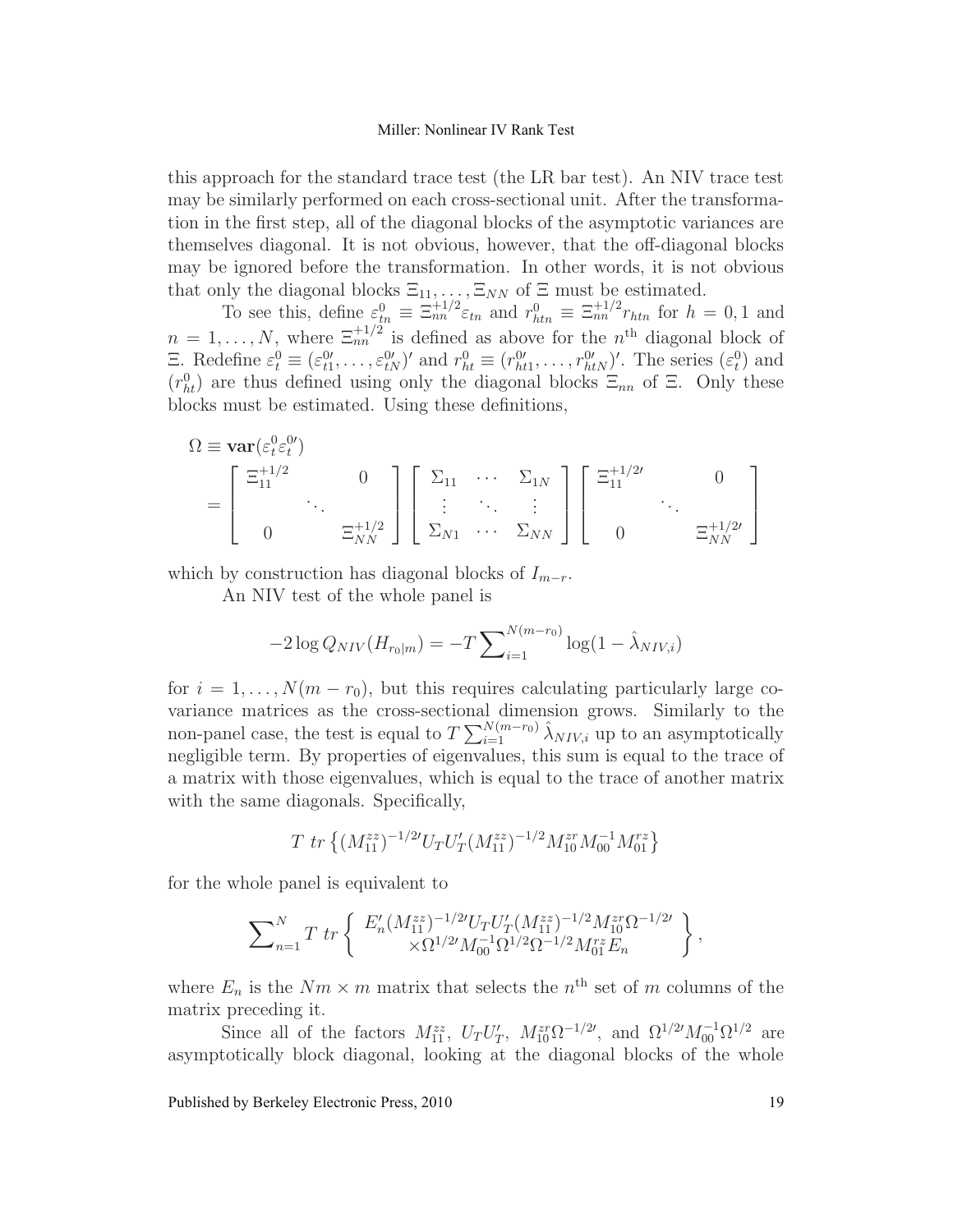expression inside the trace is asymptotically equivalent to looking at the same expression created from diagonal blocks of each factor. The latter approach may be denoted by

$$
\sum_{n=1}^{N} T \, tr \left\{ (M_{11,n}^{zz})^{-1/2} U_{T,n} U'_{T,n} (M_{11,n}^{zz})^{-1/2} M_{10,n}^{zr} M_{00,n}^{-1} M_{01,n}^{rz} \right\} \tag{17}
$$

where  $M_{11,n}^{zz} \equiv E'_n M_{11}^{zz} E_n$ ,  $M_{10,n}^{zr} \equiv E'_n M_{10}^{zr} E_n$ , and  $M_{00,n}^{-1} \equiv E'_n M_{00}^{-1} E_n$ . The asymptotic equality of these expressions holds because the limits of  $E'_n M_{10}^{zr}$  $\Omega^{-1/2} E_n$  and  $M_{10,n}^{zr}$  coincide, as do those of  $E'_n \Omega^{1/2} M_{00}^{-1} \Omega^{1/2} E_n$  and  $M_{00,n}^{-1}$ , by the fact that  $\Omega$  has identity diagonal blocks.

The expression in (17) is simply the sum of the traces of the individual blocks (cross-sectional units). The test statistic is therefore equivalent to

$$
-2\log \tilde{Q}_{NIV}(H_{r_0|m}) = -\sum_{n=1}^{N} T \sum_{i=1}^{(m-r_0)} \log(1 - \hat{\lambda}_{NIV,i,n}) \tag{18}
$$

which is easier to compute in practice, as it does not require computing any covariance matrices larger than  $m \times m$ . I refer to the test in (18) as the *panel* NIV trace test. Clearly, the panel NIV trace test reduces to the NIV trace test when  $N = 1$ .

Theorem 8 Let the conditions for Lemma 2 or 3 hold for the model in (10) with  $n = 1, \ldots, N$  and with notation as defined in Section 5. The LR test of  $H_0: r = r_0$  against  $H_A: r = m$  has a limiting distribution given by

$$
-2\log \tilde{Q}_{NIV}(H_{r_0|m}) \to_d \chi^2_{N(m-r_0)^2}
$$

as  $T \rightarrow \infty$  for fixed N.

Any cross-sectional correlation is effectively eliminated by the nonlinear IV testing strategy, just as in the case of panel unit root tests (Chang, 2002, 2006).

In the case without instruments, the simple trace statistic may still have the stochastic integral limit derived by Johansen (1988), but with a large number of degrees of freedom  $N(m-r_0)$  from the panel dimension. This distribution has been tabulated up to 11 degrees of freedom by Osterwald-Lenum (1992) and 12 degrees of freedom by Johansen (1995), but  $N(m - r_0) \leq 12$  is unrealistic for most panels.

For large N, an approach similar to Chang  $(2002, 2006)$  or Larsson et al. (2001) is reasonable. Letting  $Q_n(H_{r_0}|H_m)$  denote the test for one crosssectional unit  $n$ , tests of this type take the form

$$
\bar{Q}(H_{r_0|m}) = \sqrt{N} \frac{\frac{1}{N} \sum_{n=1}^{N} Q_n(H_{r_0|m}) - \mathbf{E}(Q_n(H_{r_0|m}))}{\sqrt{\text{var}(Q_n(H_{r_0|m}))}}
$$
(19)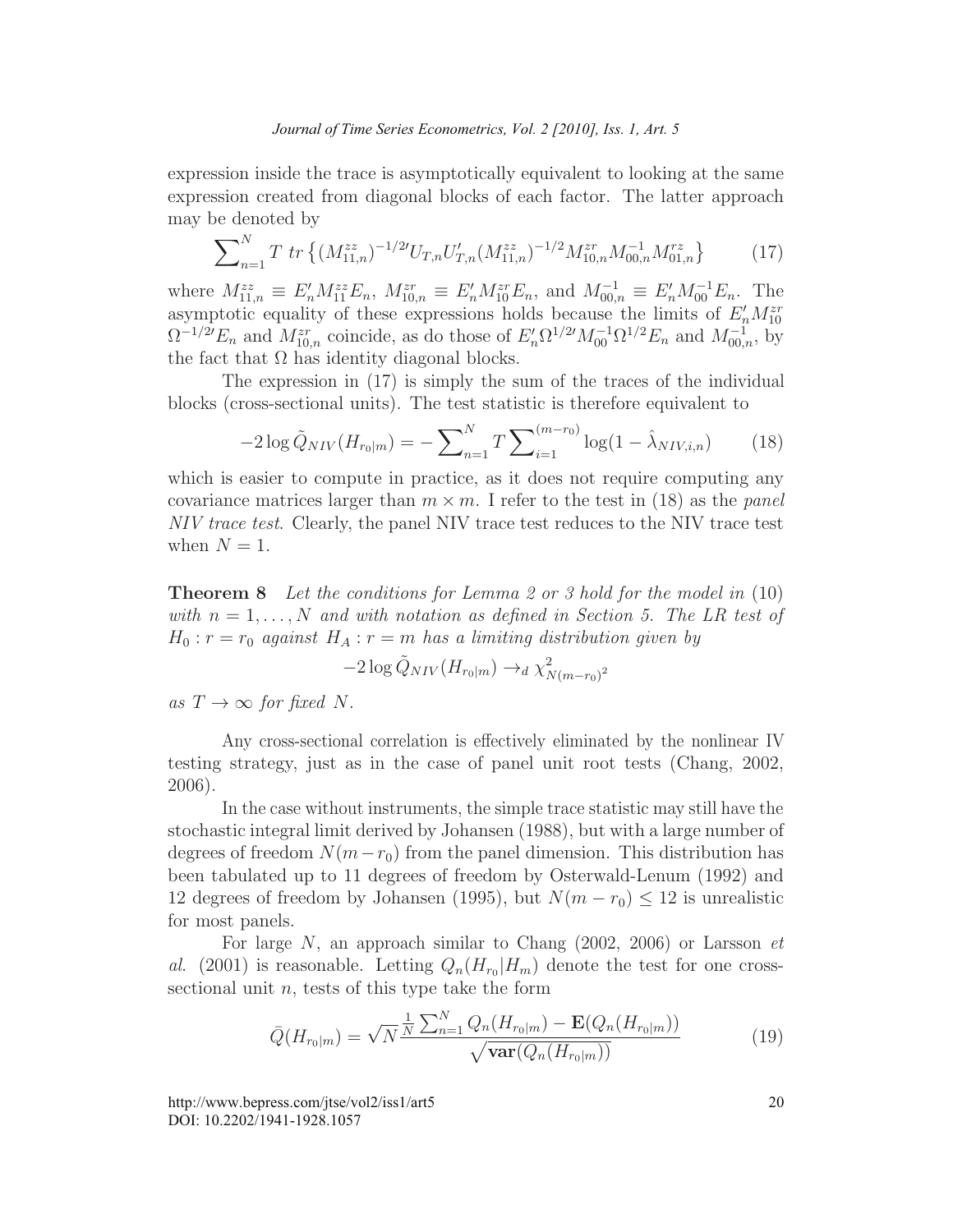for large N. A central limit theorem allows the distribution of this statistic to approximate a standard normal. Larsson *et al.* (2001) called this test the LR bar test when  $Q_n$  is  $Q_{RR,n}$ .

I consider only the test in (18) and not an analogous test of the type in (19). A principal advantage of a test of the latter type lies in replacing the non-standard distribution with a normal distribution for large N. However, this approach relies on a CLT approximation. The test proposed in this paper may be extended in the same way for large  $N$ , but such an extension is unnecessary. Similarly to the case without instruments, a straightforward extension of the non-panel test in  $(11)$  to the panel test in  $(18)$  necessitates finding the critical value from a distribution with a large number of degrees of freedom. However, since this limiting distribution is a chi-squared rather than a nonstandard stochastic integral, critical values for large degrees of freedom may be ascertained easily.

# 6. Small-Sample Results

Empirical size and power from Monte Carlo experiments are presented Tables 1-3, using the usual LR trace test of Johansen (1988), the LR bar test of Larsson *et al.* (2001), and the NIV trace and panel NIV trace tests with consistently estimated long-run variances, conducted on the model in (1).

The experiments used sample sizes of  $T = (24, 60, 120, 360, 600)$  and  $N =$  $(1, 5, 10, 25, 50, 100)$  with pseudo-true values of  $r = 0, \ldots, m$  for  $m = 2$ . For simulations, I chose parameters to mimic macroeconomic data while satisfying assumptions [A1] and [A2]. Specifically, I set  $\Sigma$  to be an  $Nm \times Nm$  matrix with ones on the diagonal and 0.9 elsewhere.<sup>5</sup> I set  $A_n = (I_r, -A_{m-r})'$  for  $n =$ 1, ..., N with  $A_{m-r}$  an  $r \times (m-r)$  matrix with all elements equal to  $(r-m)^{-1}$ . And, I set  $\Gamma_n = (\Gamma_r, \Gamma_{m-r})'$  for  $n = 1, ..., N$  with  $\Gamma_r = \delta_2 \mu' - (\delta_1 + \delta_2)I_r$  (*ι* denotes a vector of ones) and with  $\Gamma_{m-r}$  an  $r \times (m-r)$  matrix with all elements equal to  $\delta_1 (m-r)/r$ . I set  $\delta_1 = 0.1$  and  $\delta_2 = 0.05$ . This experimental design generates time series with at least one root of  $|I - (I + \Gamma A')x| = 0$  (in each block) outside the unit circle. Some results are dissimilar to those of Larsson et al. (2001), because the pseudo-true parameters they employed appear to contain some explosive roots.

For each of these specifications, I conducted 5, 000 repetitions. I employed the usual strategy of starting with  $r_0 = 0$  and increasing until rejection fails or until  $m-1$ , in which case  $r = m$  is chosen if all  $r_0 < m$  are rejected. For

<sup>5</sup> I also tried the same set of simulations with off-diagonals geometrically decreasing by 0.9, with qualitatively similar results.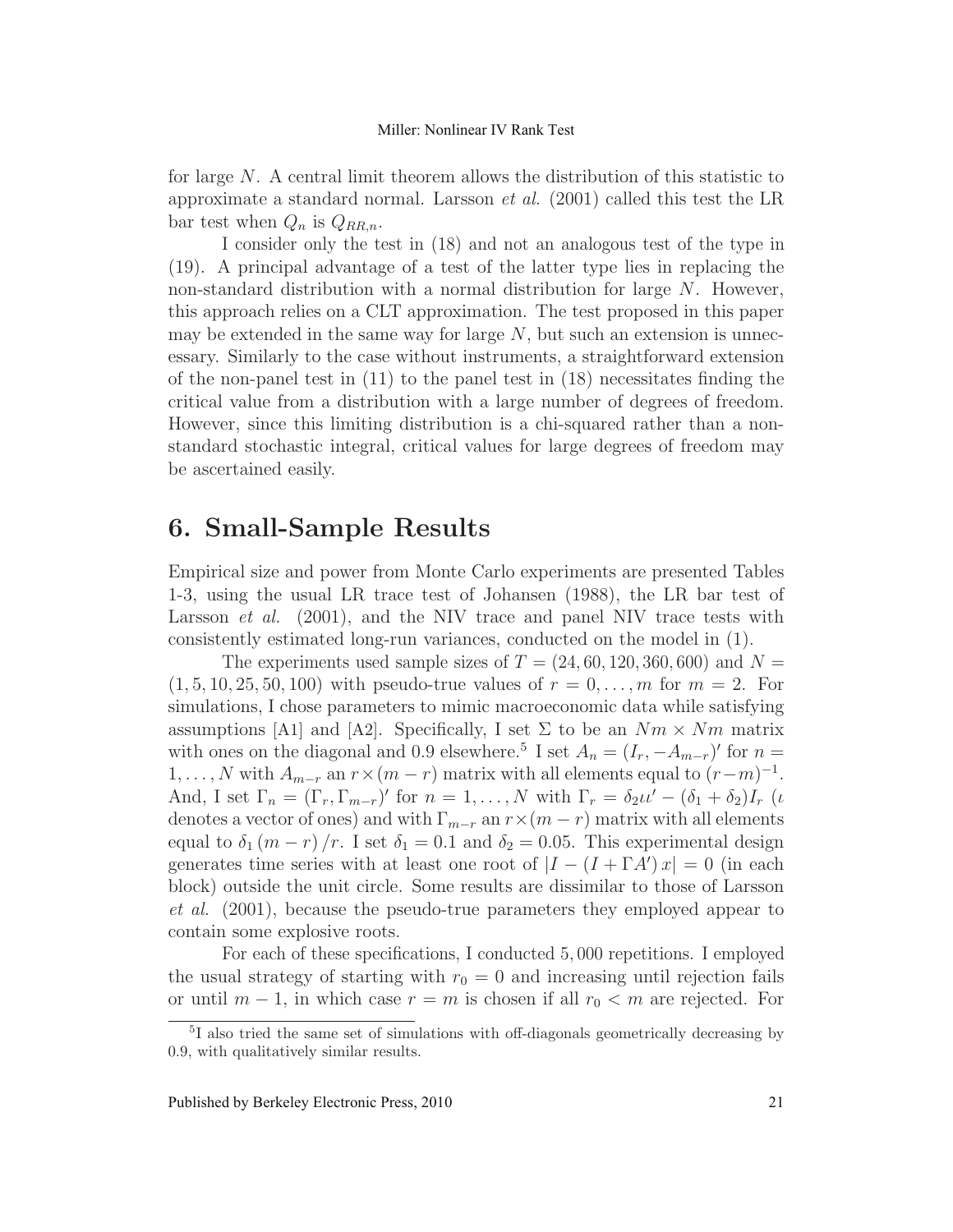the standard trace test, I used the critical values given by Osterwald-Lenum (1992), with a nominal size of 0.05.

After extensive experimentation with different instrument types, I found

$$
z_i(x_i) = x_i \exp(-T^{-1/2} x_i^2)
$$

(in the class suggested by Chang, 2002) to work reasonably well in small samples. Since the argument of the function is normalized by the long-run variance in the NIV procedure, using this function is robust to changes in the long-run variance of actual data.

When the true rank is full  $(r = 2)$ , all of the tests enjoy high power. Since all of the tests are designed with an alternative of full rank, good power is expected.

Similarly, when  $r = 0$ , the first test of  $r_0 = 0$  usually fails to reject, because there is the most contrast between the two hypotheses of zero rank and full rank. In the non-panel case, the LR test does not have very much size distortion even for T as small as 24. The size distortion of the LR bar and NIV trace tests are not unreasonable for  $N = 1$ . As N increases, the size increases for all of the panel tests, but is especially bad for the NIV tests with relatively small T. A formal requirement of Larsson *et al.* (2001) is that  $\sqrt{N}/T \to 0$ , which suggests that T should be much larger than  $\sqrt{N}$  in practice. Similarly, the result for the NIV panel test is valid for finite N. Clearly, all tests perform poorly when N is too large relative to T, such as  $N = 100$  and  $T = 24$ .

The reason why the NIV trace test performs worse in this situation is because the rate of divergence  $T^{1/4}$  in Lemma 2(c) translates into a relatively slow rate of convergence to the chi-squared. This slowness is the price paid for (mixed) normality. The NIV trace test should not be used in samples with  $T < 120$  if  $N > 1$ .

In contrast, when  $r = 1$ , size distortion is extreme for all of the tests when  $T \leq 120$ . The size improves substantially for all tests as T increases, and the NIV trace test is competitive for  $T = 360$  and 600 for all N. As in the case of  $r = 0$ , the size distortion with both panel tests increases as N increases.

Overall, the NIV trace test appears to be competitive with Johansen's trace test when  $N = 1$  even when T is as small as 24. In a panel, the NIV trace test is competitive with the LR bar test for a relatively large time dimension, say  $T \geq 120$ . Even though an "off-label" use of the LR bar test, the LR bar test outperforms the NIV trace test for N substantially larger than T.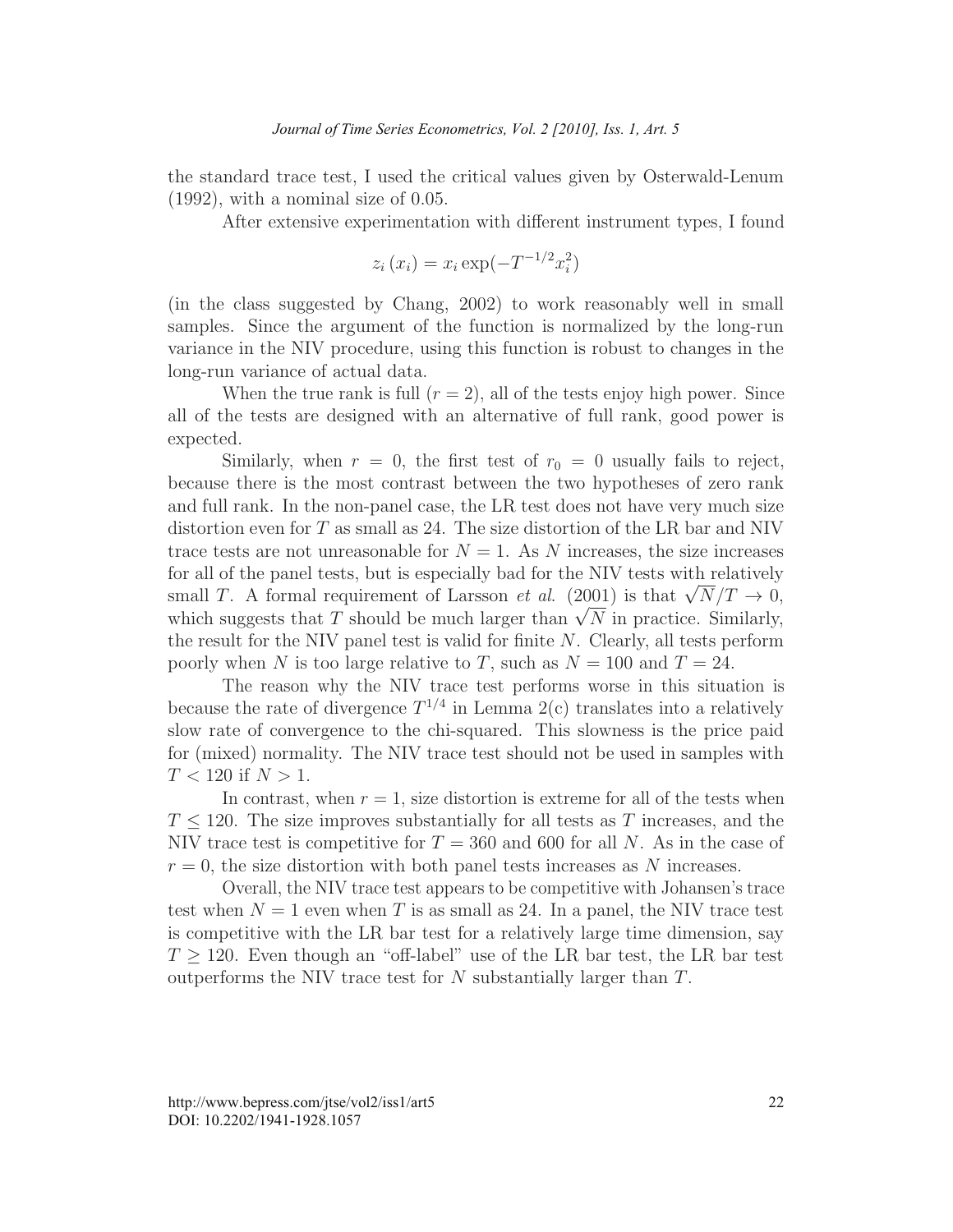| ופט<br>ג<br>$T_{\rho\alpha\gamma}$            |
|-----------------------------------------------|
| Rank                                          |
|                                               |
| inaar<br>$\overline{a}$<br>j<br>$\frac{1}{2}$ |
| $\ddot{\phantom{a}}$                          |

|                  | H(I)                        | 0.99      | <b>1.999</b> | 000.1         | $-00$            | 000.1         | $000$ .        | $-000$                | $-00$     | 000              | 000     | 000              | 000.1          | 0001                  | $-00$           | 000         | 1.000                      | 000.1   | .000           | 0001                        | 500                                                     | 000.1            | 500     | 000.1            | 000                   | 500                         | 500           | $-00$          | 000              | 000              | 600              |
|------------------|-----------------------------|-----------|--------------|---------------|------------------|---------------|----------------|-----------------------|-----------|------------------|---------|------------------|----------------|-----------------------|-----------------|-------------|----------------------------|---------|----------------|-----------------------------|---------------------------------------------------------|------------------|---------|------------------|-----------------------|-----------------------------|---------------|----------------|------------------|------------------|------------------|
|                  | H(0)                        | 0.998     | .000         | $000$ .       | $\overline{000}$ | $000$ .       | 600            | $\frac{8}{1}$         | $000$ .   | 000              | $000$ . | $000$ .          | 600            | $\frac{8}{1}$         | $000$ .         | $000$ .     | $000$ .                    | $000$ . | 600            | $\frac{8}{1}$               | $\frac{600}{\cdot}$                                     | $000$ .          | $000$ . | $000$ .          | 000                   | $\frac{8}{1}$               | $\frac{8}{1}$ | $000$ .        | $000$ .          | $000$ .          | 600              |
| $\breve{\equiv}$ | $\rm r_0=2$                 | 0.989     | 1,999        | 0.000         | 000.             | 0.000         | 000.1          | 000.1                 | 000.1     | 0.0001           | 000.1   | 0.000            | 0.000          | 000.1                 | 0.000           | 0.000       | 1.000                      | 1.000   | 0.000          | 0.0001                      | 1.000                                                   | 000.1            | 1.000   | 0.000            | $000$ .               | 000.1                       | 000.1         | 0.000          | 0.000            | 000.             | .000             |
|                  |                             |           |              |               |                  |               |                |                       |           |                  |         |                  |                |                       |                 |             |                            |         |                |                             |                                                         |                  |         |                  |                       |                             |               |                |                  |                  |                  |
|                  | $\vert\vert$<br>ڀ           | 0.009     | 0.001        | 0.000         | 0.000            | 0.000         | 0.000          | 0.000                 | 0.000     | 0.000            | 0.000   | 0.000            | 0.000          | 0.000                 | 0.000           | 0.000       | 0.000                      | 0.000   | 0.000          | 0.000                       | 0.000                                                   | 0.000            | 0.000   | 0.000            | 0.000                 | 0.000                       | 0.000         | 0.000          | 0.000            | 0.000            | 0.000            |
|                  | $\mathbf{r}_0 = \mathbf{0}$ | 0.002     | 0.000        | 0.000         | 0.000            | 0.000         | 0.000          | 0.000                 | 0.000     | 0.000            | 0.000   | 0.000            | 0.000          | 0.000                 | 0.000           | 0.000       | 0.000                      | 0.000   | 0.000          | 0.000                       | 0.000                                                   | 0.000            | 0.000   | 0.000            | $\frac{0.000}{0.000}$ |                             | 0.000         | 0.000          | 0.000            | 0.000            | 0.000            |
|                  |                             |           |              |               |                  |               |                |                       |           |                  |         |                  |                |                       |                 |             |                            |         |                |                             |                                                         |                  |         |                  |                       |                             |               |                |                  |                  |                  |
|                  | H(1)                        | 0.999     | $\approx$    | $\mathcal{S}$ | $\approx$        | $\mathcal{S}$ | $\frac{8}{1}$  | 000.1                 | $\approx$ | $\overline{000}$ | 000.1   | $\overline{000}$ | 000.1          | 1.000                 | 000.1           | 000         | 000.1                      | 000.1   | .000           | 000.1                       | 000.1                                                   | $\overline{000}$ | 000.1   | $000$ .          | $\infty$              | .000                        | $\frac{8}{1}$ | $\frac{60}{1}$ | $\overline{000}$ | $\overline{000}$ | $\overline{000}$ |
|                  | H(0)                        | 000.1     | 600          | 600           | $\frac{8}{1}$    | 000           | 600            | $\odot$               | 000       | $000$ .          | $000$ . | $000$ .          | 000            | 000                   | $000$ .         | $000$ .     | 000                        | $000$ . | 600            | 600                         | 600                                                     | 000              | 800     | $\overline{000}$ | 600                   | 800                         | 800           | 600            | 600              | 000              | $\overline{000}$ |
| LR Bar           | $r_0 = 2$                   | 0.999     | $000$ .      | $000$ .       | $000$ .          | 0.000         | $\epsilon$     | $\ddot{\mathbf{5}}$   | 0.000     | 000.1            | 000.1   | 0.000            | 000.1          | $\frac{000}{100}$     | 000.1           | 000.1       | 000.1                      | 000.1   | $000$ .        | 000.1                       | 000.1                                                   | 000.1            | 000.1   | 000.1            | $000$ .               | $\ddot{=}$                  | $000$ .       | $000$ .        | $000$ .          | $000$ .          | .000             |
|                  | $\mathbf{r}_0 =$            | 0.001     | 0.000        | 0.000         | 0.000            | 0.000         | 0.000          | 0.000                 | 0.000     | 0.000            | 0.000   | 0.000            | 0.000          | 0.000                 | 0.000           | 0.000       | 0.000                      | 0.000   | 0.000          | 0.000                       | 0.000                                                   | 0.000            | 0.000   | 0.000            | 0.000                 | 0.000                       | 0.000         | 0.000          | 0.000            | 0.000            | 0.000            |
|                  | $r_0 =$                     | 0.000     | 0.000        | 0.000         | 0.000            | 0.000         | 0.000          | 0.000                 | 0.000     | 0.000            | 0.000   | 0.000            | 0.000          | 0.000                 | 0.000           | $0.000$     | 0.000                      | 0.000   | 0.000          | 0.000                       | 0.000                                                   | 0.000            | 0.000   | $0.000$          | 0.000                 | 0.000                       | 0.000         | 0.000          | 0.000            | 0.000            | 0.000            |
|                  | Size                        | 0.001     |              |               |                  |               |                | 0.000                 |           |                  |         |                  |                | 0.000                 |                 |             |                            |         |                |                             |                                                         |                  |         |                  |                       |                             |               |                |                  |                  |                  |
|                  | H(1)                        | 0.999     |              |               |                  |               |                |                       |           |                  |         |                  |                |                       |                 |             |                            |         |                |                             |                                                         |                  |         |                  |                       |                             |               |                |                  |                  |                  |
|                  | H(0)                        | $1.000\,$ |              |               |                  |               |                |                       |           |                  |         |                  |                |                       |                 |             |                            |         |                |                             |                                                         |                  |         |                  |                       |                             |               |                |                  |                  |                  |
| R (Trace)        | $r_0 = 2$                   | $0.999 *$ |              |               |                  |               |                | $1.000 * 1.000 1.000$ |           |                  |         |                  |                | $1.000 * 1.000 1.000$ |                 |             |                            |         |                | $1.000 * 1.000 1.000 0.000$ |                                                         |                  |         |                  |                       | $1.000 * 1.000 1.000 0.000$ |               |                |                  |                  |                  |
|                  | $r_0 =$                     | 0.001     |              |               |                  |               |                | 0.000                 |           |                  |         |                  |                | 0.000                 |                 |             |                            |         |                | 0.000                       |                                                         |                  |         |                  |                       | $0.000$                     |               |                |                  |                  |                  |
|                  | $\mathbf{r}_0 = \mathbf{0}$ | 0.000     |              |               |                  |               |                | 0.000                 |           |                  |         |                  |                | 0.000                 |                 |             |                            |         |                | 0.000                       |                                                         |                  |         |                  |                       | $0.000$                     |               |                |                  |                  |                  |
|                  | z                           |           |              | ≘             | SS               | ິລ            | $\overline{0}$ |                       |           | ≘                | 25      | ຊ                | $\overline{0}$ |                       |                 | $\subseteq$ | SS                         | ຊ       | $\overline{0}$ |                             |                                                         | ≘                | SS      | ິຣ               | $\geq$                |                             |               | ≘              | SS               | ຂ                | $\geq$           |
|                  |                             |           |              |               |                  |               | य य य य य यू   | <u>ය ප</u>            |           | 888              |         |                  | ි              | $\overline{20}$       | $\overline{20}$ | $\Xi$       | $\overline{20}$            | 120     |                |                             | $\frac{2}{5}$ $\frac{2}{5}$ $\frac{2}{5}$ $\frac{2}{5}$ |                  | 360     | 360              | 360                   | 600                         | 600           | $\Im$          | 600              | $600\,$          | 600              |
|                  |                             |           |              |               |                  |               |                |                       |           |                  |         |                  |                |                       |                 |             | $\mathcal{I}=\mathfrak{I}$ |         |                |                             |                                                         |                  |         |                  |                       |                             |               |                |                  |                  |                  |
|                  |                             |           |              |               |                  |               |                |                       |           |                  |         |                  |                |                       |                 |             |                            |         |                |                             |                                                         |                  |         |                  |                       |                             |               |                |                  |                  |                  |

Table 1:  $r = 2$ ,  $\mathord{\text{H}}$  $=\{24, 60, 120, 360, 600\}, N$ = $={1, 5, 10, 25, 50, 100}, 5, 000$  repetitions.

Published by Berkeley Electronic Press, 2010 Published by Berkeley Electronic Press, 2010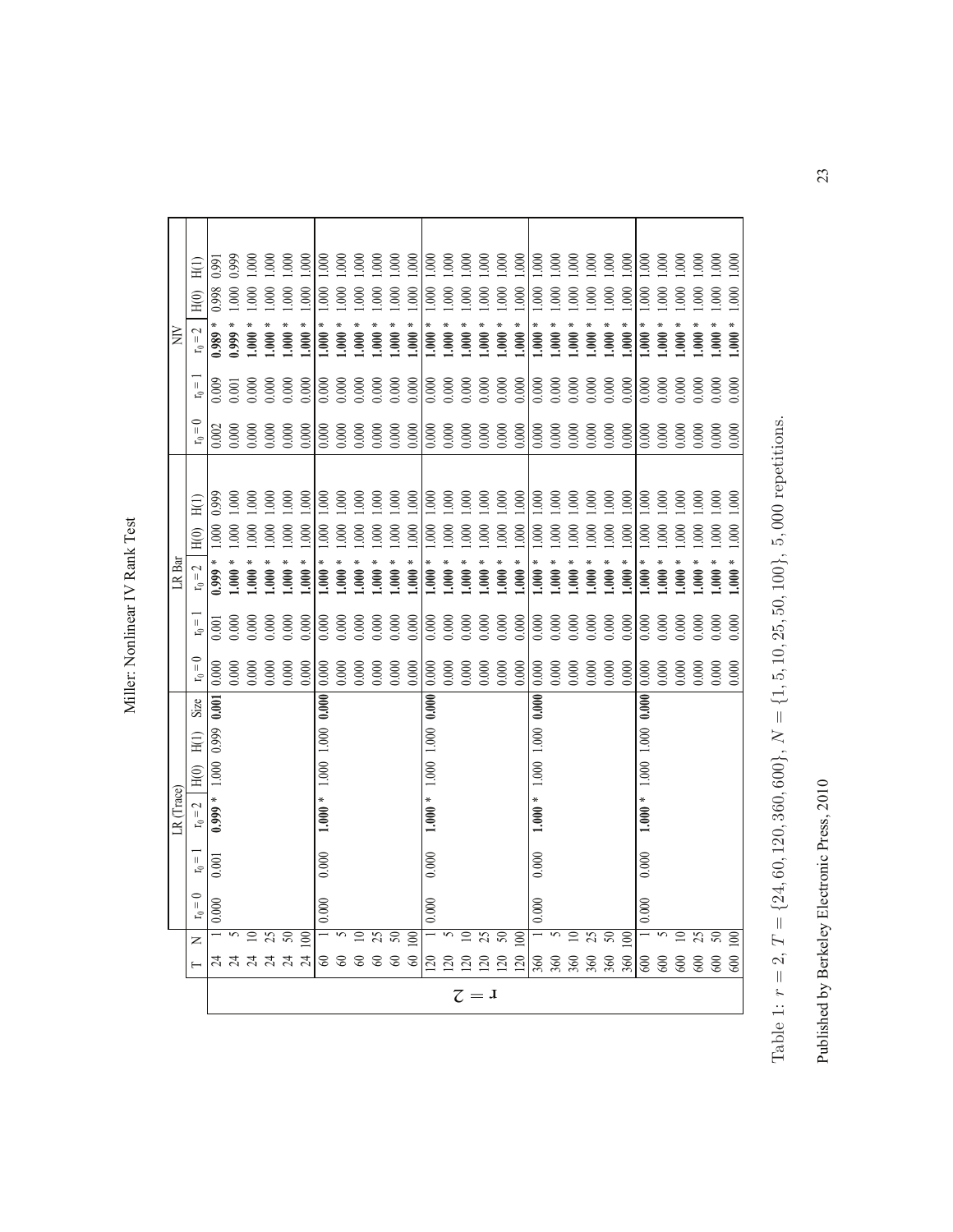| ı<br>l                                                                                                          |
|-----------------------------------------------------------------------------------------------------------------|
| ļ<br>I                                                                                                          |
| $\frac{1}{2}$<br>۱<br>֕<br>í<br>í,<br>۱                                                                         |
| l                                                                                                               |
| l<br>١<br>j<br>j                                                                                                |
| ֕<br>$\sim$<br>֧֧֧֧֧֧֧֚֚֚֚֚֚֚֚֚֚֚֚֚֚֚֚֚֚֚֚֚֚֝֝֝֝֓֝֬֝֓֝֬֝֓֝֬֝֬֝֓֝֬֝֬֝֓<br>֧֪֪֪֪֪֪֪֪֪֪֪֪֪֪֪֪֪֪֪֪֪֪֪֪֪֪֪֝֝֝֝֝<br>ţ |
| ֧֧֧ׅ֧֧֧֧֧֧֧֛֛֛֛֛֛֛֛֛֪֛֪֛֛֛֛֪֛֪֛֛֛֛֪֛֪֛֪֛֪֛֚֚֚֚֚֚֚֚֚֚֚֚֚֚֝֕֝֝֝֜֝֬֝֝֟֓֝֟֜֝֬֝֬֜֜֜֜֜֜֜֜֜֜֜<br>j                     |
| l<br>١                                                                                                          |
| I                                                                                                               |

|              | H(2)                     | 0.954          | 0.835                                           | 0.766          | 0.680          | 0.636          | 0.606          | 0.949             | 0.834          | 0.785                               | 0.718          | 0.678          | 0.649            | 0.939           | 0.848           | 0.805          | 0.742           | 0.703          | 0.666          | 0.934           | 0.860          | 0.816          | 0.762          | 0.721          | 0.687          | 0.937             | 0.866          | 0.819          | 0.768          | 0.725          | 0.689          |
|--------------|--------------------------|----------------|-------------------------------------------------|----------------|----------------|----------------|----------------|-------------------|----------------|-------------------------------------|----------------|----------------|------------------|-----------------|-----------------|----------------|-----------------|----------------|----------------|-----------------|----------------|----------------|----------------|----------------|----------------|-------------------|----------------|----------------|----------------|----------------|----------------|
|              | Size                     | 0.890          | 0.789                                           | 0.723          | 0.591          | 0.507          | 0.453          | 0.750             | 0.425          | 0.308                               | 0.293          | 0.323          | 0.351            | 0.394           | 0.171           | 0.197          | 0.258           | 0.297          | 0.334          | 0.100           | 0.140          | 0.184          | 0.238          | 0.279          | 0.313          | 0.078             | 0.134          | 0.181          | 0.232          | 0.275          | 1311           |
|              | H(0)                     | 0.157          | 0.376                                           | 3.511          | 0.729          | 0.857          | 0.941          | 0.301             | 0.740          | 0.907                               | 0.988          | 0.999          | 000              | 0.667           | 0.981           | 0.998          | 1.000           | 1.000          | 000            | 0.966           | 1.000          | 000.1          | 000.1          | 0.000          | 000            | 0.985             | 000.1          | 000.1          | 000.1          | $000$ .        | 600            |
| È            | $\rm r_0=2$              | 0.046          | 0.165                                           | 0.234          | 0.320          | 0.364          | 0.394          | 0.051             | 0.166          | 0.215                               | 0.282          | 0.322          | 0.351            | 0.061           | 0.152           | 0.195          | 0.258           | 0.297          | 0.334          | 0.066           | 0.140          | 0.184          | 0.238          | 0.279          | 0.313          | 0.063             | 0.134          | 0.181          | 0.232          | 0.275          | 0.311          |
|              | $\sf II$                 | 110            | 0.211                                           | .277           | 0.409          | 0.493          | 0.547          | 0.250             | 0.575          | 0.692                               | 0.707          | $0.677 *$      | $0.649 *$        | 0.606           | $0.829 *$       | $0.803 *$      | $0.742 * 0.703$ |                | $0.666 *$      | $0.900 *$       | $0.860 *$      | $0.816 *$      | $0.762 *$      | 0.721          | 1.687          | $0.922 *$         | 0.866          | 0.819          | 0.768          | 0.725          | 0.689          |
|              | $\mathbf{r}_0=0$         |                |                                                 |                |                |                |                |                   |                |                                     |                |                |                  |                 |                 |                |                 |                |                |                 |                |                |                |                |                |                   |                |                |                |                |                |
|              |                          | 0.843<br>0.974 | 0.624<br>0.927                                  | 0.489<br>0.874 | 0.271<br>0.801 | 0.143<br>0.760 | 0.059<br>0.725 | 0.699<br>8+6:0    | 0.260<br>0.850 | 0.093<br>0.798                      | 0.012<br>0.749 | 0.001<br>0.714 | 0.000<br>0.688   | 0.333<br>0.932  | 0.019<br>0.839  | 0.002<br>0.799 | 0.000<br>0.745  | 0.000<br>0.715 | 0.000<br>0.693 | 0.034<br>0.929  | 0.000<br>0.837 | 0.000<br>0.797 | 0.000<br>0.741 | 0.000<br>0.712 | 0.000          | 0.015<br>0.930    | 0.000<br>0.846 | 0.000<br>0.798 | 0.000<br>0.752 | 0.000<br>0.723 | 0.000<br>0.703 |
|              | H <sub>(2)</sub><br>Size | 0.874          | 0.757                                           | 0.679          | 0.563          | 0.485          | 0.425          | 0.673             | 0.272          | 0.218                               | 0.251          | 0.286          | 0.312            | 0.176           | 1.161           | 0.201          | <b>1.255</b>    | 0.285          | 0.307          | 0.071           | 0.163          | 1.203          | 0.259          | 0.288          | 0.691<br>1.309 | 0.070             | 154            | 1.202          | 0.248          | 1277           | 1297           |
|              | H(0)                     | 0.153          | 0.316                                           | 0.447          | 0.635          | 0.755          | 0.850          | 0.379             | 0.878          | 0.984                               | 1.000          | 000            | $\overline{000}$ | 0.892           | 000.1           | $000$ .        | $000$ .         | 1.000          | 000            | 000             | $000$ .        | $000$ .        | $000$ .        | $000$ .        | 000            | 000               | 000.           | $000$ .        | 000            | $000$ .        | 600            |
| LR Bar       | $\rm r_0=2$              |                |                                                 |                |                |                |                |                   |                |                                     |                |                |                  |                 |                 |                |                 |                |                |                 |                |                |                |                |                |                   |                |                |                |                |                |
|              |                          | 0.026          | 0.73                                            | 0.126          | 0.199          | 0.240          | 0.275          | 0.052             | 0.150          | 0.202                               | 0.251          | 0.286          | 0.312            | 0.068           | 0.161           | 0.201          | 0.255           | 0.285          | 0.307          | 0.071           | 0.163          | 0.203          | 0.259          | 0.288          | 0.309          | 0.070             | 0.154          | 0.202          | 0.248          | 0.277          | 0.297          |
|              | $r_0 =$                  | 0.126          | 0.243                                           | 1321           | 0.437          | 0.515          | 0.575          | 0.327             | 0.728          | $0.782 *$<br>$0.749 *$<br>$0.714 *$ |                |                | $0.688 *$        | $0.824 *$       | $0.839 *$       | $0.799 *$      | $0.745 * 0.715$ |                | $0.693 *$      | $0.929 *$       | $0.837 *$      | $0.797 *$      | $0.741 *$      | 0.712          | $0.691 *$      | $0.930 *$         | $0.846 *$      | $0.798 *$      | 0.752          | 0.723          | 0.703          |
|              | $\rm r_0=0$              | 0.847          | 0.684                                           | 0.553<br>0.365 |                | 0.245          | 0.150          | 0.621             | 0.122          | 0.016                               | 0.000          | 0.000          | 0.000            | 0.108           | 0.000           | 0.000          | 0.000           | 0.000          | 0.000          | 0.000           | 0.000          | 0.000          | 0.000          | 0.000          | 0.000          | 0.000             | 0.000          | 0.000          | 0.000          | 0.000          | 0.000          |
|              | H(2)                     | 0.981          |                                                 |                |                |                |                |                   |                |                                     |                |                |                  | 0.941           |                 |                |                 |                |                | 0.939           |                |                |                |                |                |                   |                |                |                |                |                |
|              | Size                     | 0.911          |                                                 |                |                |                |                | 0.283 0.753 0.964 |                |                                     |                |                |                  | $0.820$ 0.239   |                 |                |                 |                |                | 1.000 0.061     |                |                |                |                |                | 1.000 0.059 0.941 |                |                |                |                |                |
|              | H(0)                     | $0.107$        |                                                 |                |                |                |                |                   |                |                                     |                |                |                  |                 |                 |                |                 |                |                |                 |                |                |                |                |                |                   |                |                |                |                |                |
| $LR$ (Trace) | $\rm r_0\,{=}\,2$        | 0.019          |                                                 |                |                |                |                | 0.036             |                |                                     |                |                |                  | 0.059           |                 |                |                 |                |                |                 |                |                |                |                |                |                   |                |                |                |                |                |
|              | $\mathbf{r}_0 =$         | 0.089          |                                                 |                |                |                |                |                   |                |                                     |                |                |                  | $0.761 *$       |                 |                |                 |                |                | $0.939 * 0.061$ |                |                |                |                |                | $0.941 * 0.059$   |                |                |                |                |                |
|              | $\mathbf{r}_0 = 0$       | $0.893 *$      |                                                 |                |                |                |                | $0.717 * 0.247$   |                |                                     |                |                |                  | 0.180           |                 |                |                 |                |                | 0.000           |                |                |                |                |                | 0.000             |                |                |                |                |                |
|              |                          |                |                                                 | ≘              | 25             | ຂ              | $\geq$         |                   |                | ≘                                   | 52             | ິຣ             | $\geq$           |                 |                 | $\mathop{=}$   | SS              | ຂ              | $\geq$         |                 |                |                | 2S             | ສ              | $\geq$         |                   |                | ≘              | 25             | ສ              | $\geq$         |
|              | Z                        |                | $\begin{array}{c}\n 777777788888\n \end{array}$ |                |                |                |                |                   |                |                                     |                | 60             | 60               | $\overline{20}$ | $\overline{20}$ | $\overline{2}$ | $\frac{20}{20}$ |                | 120            | 360<br>360      |                | 360            | 360            | 360            | 360            | 600               | 600            | $\Im$          | 600            | $600\,$        | 600            |
|              |                          |                |                                                 |                |                |                |                |                   |                |                                     |                |                |                  |                 |                 |                | $I = J$         |                |                |                 |                |                |                |                |                |                   |                |                |                |                |                |

Table 2:  $r = 1$ ,  $\mathord{\text{H}}$  $=\{24, 60, 120, 360, 600\}, N$  ${1, 5, 10, 25, 50, 100}, 5, 000$  repetitions.

http://www.bepress.com/jtse/vol2/iss1/art5<br>DOI: 10.2202/1941-1928.1057 http://www.bepress.com/jtse/vol2/iss1/art5 DOI: 10.2202/1941-1928.1057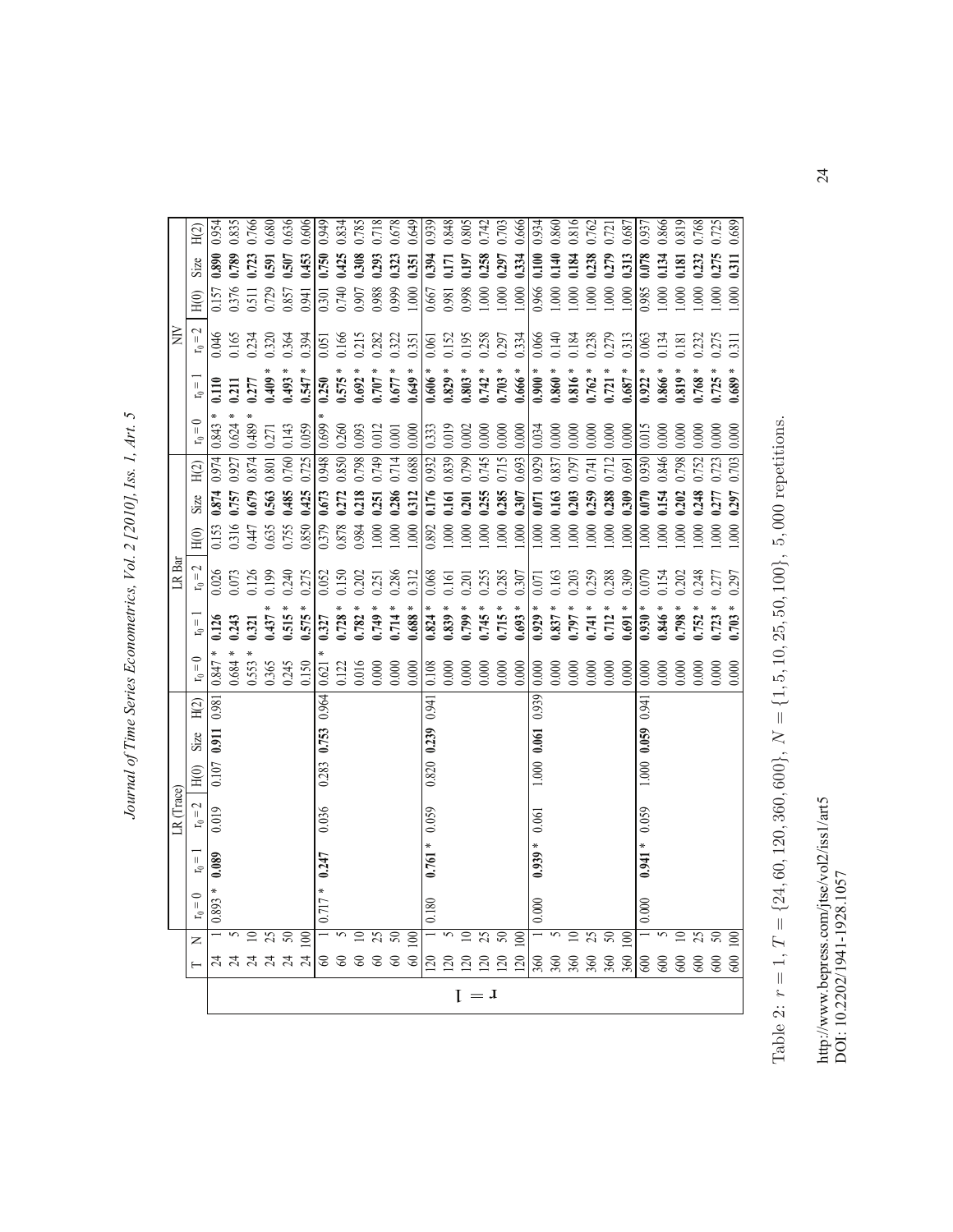| م<br>F<br>Rank   |  |
|------------------|--|
| $\vdots$<br>֪֪֓֟ |  |
|                  |  |

|            | H(2)                        | 0.958                                                             | 0.847            | 0.775     | 0.688     | 0.639     | 0.604     | 0.968           | 0.884             | 0.829     | 0.742     | 0.693     | 0.652     | 0.970           | 0.900        | 0.855             | 0.784              | 0.728                | 0.683     | 0.972           | 0.918     | 0.875     | 0.810     | 0.764             | 0.718      | 0.975                       | 0.924     | 0.884     | 0.824     | 0.776        | 0.737           |
|------------|-----------------------------|-------------------------------------------------------------------|------------------|-----------|-----------|-----------|-----------|-----------------|-------------------|-----------|-----------|-----------|-----------|-----------------|--------------|-------------------|--------------------|----------------------|-----------|-----------------|-----------|-----------|-----------|-------------------|------------|-----------------------------|-----------|-----------|-----------|--------------|-----------------|
|            |                             | 0.901                                                             | 0.854            | 3.811     | 0.732     | 0.664     | 0.592     | 0.937           | 0.915             | 0.897     | 0.869     | 0.836     | 0.802     | 0.947           | 0.942        | 0.932             | 0.912              | 0.902                | 0.873     | 0.952           | 0.950     | 0.944     | 0.933     | 0.936             | 0.915      | 0.954                       | 0.954     | 0.951     | 0.943     | 0.942        | 0.929           |
|            | Size                        | 0.141                                                             | 0.299            | 1414      | 0.580     | 0.697     | 0.803     | 0.096           | 0.201             | 0.275     | 0.389     | 0.471     | 0.546     | 0.083           | 0.159        | 0.214             | 0.303              | 0.370                | 0.444     | 0.076           | 0.133     | 0.181     | 0.256     | 0.300             | 0.367      | 0.072                       | 0.123     | 1.165     | 0.233     | 0.282        | 0.334           |
| À          | $\rm r_0=2$                 | 0.042                                                             | 0.153            | 0.225     | 0.312     | 0.361     | 0.396     | 0.032           | 0.116             | 0.171     | 0.258     | 0.307     | 0.348     | 0.030           | 0.100        | 0.145             | 0.216              | 0.272                | 0.317     | 0.028           | 0.082     | 0.125     | 0.190     | 0.236             | 0.282      | 0.025                       | 0.076     | 0.116     | 0.176     | 0.224        | 0.263           |
|            | $\mathbf{r}_0 =$            | 0.099                                                             | 0.146            | 0.189     | 0.268     | 0.336     | 0.408     | 0.063           | 0.085             | 0.103     | 0.131     | 0.164     | 0.198     | 0.053           | 0.058        | 0.068             | 0.088              | 0.098                | 0.127     | 0.048           | 0.050     | 0.056     | 0.067     | 0.064             | 0.085      | 0.046                       | 0.046     | 0.049     | 0.057     | 0.058        | 0.071           |
|            | $\mathbf{r}_0 = \mathbf{0}$ | $0.859 *$                                                         | $0.701 *$        | 0.586     | $0.420 *$ | 0.303     | 0.197     | 0.904           | $0.799 *$         | $0.725 *$ | $0.611 *$ | $0.529 *$ | $0.454 *$ | $0.917 *$       | $0.841 *$    | $0.786 *$         | $0.697 *$          | $0.630$ $^{\ast}$    | $0.556 *$ | $0.924 *$       | $0.867 *$ | $0.819 *$ | $0.744 *$ | $0.700$ $^{\ast}$ | $0.633 *$  | $0.928 *$                   | 0.877     | $0.835 *$ | $0.767 *$ | $0.718 *$    | 0.666           |
|            | H(2)                        | 0.989                                                             | 0.988            | 0.982     | 0.977     | 0.969     | 0.965     | 166'0           | 0.991             | 0.990     | 0.987     | 0.981     | 0.973     | 0.991           | 0.993        | 0.992             | 0.988              | 0.983                | 0.979     | 0.992           | 0.993     | 0.991     | 0.988     | 0.982             | 0.978      | 0.992                       | 0.993     | 0.993     | 0.987     | 0.982        | 0.980           |
|            | $\Xi$                       | 0.909                                                             | 0.844            | 0.807     | 0.736     | 0.684     | 0.622     | 0.926           | 0.889             | 0.865     | 0.816     | 0.770     | 0.737     | 0.936           | 0.905        | 0.879             | 0.842              | 0.804                | 0.768     | 0.934           | 0.904     | 0.881     | 0.840     | 0.811             | 0.778      | 0.936                       | 0.908     | 0.885     | 0.843     | 0.818        | 0.784           |
|            | Size                        | 0.102                                                             | 0.168            | 0.211     | 0.288     | 0.348     | 0.413     | 0.083           | 0.120             | 0.145     | 0.198     | 0.249     | 0.290     | 0.072           | 101          | 0.129             | 0.170              | 0.213                | 0.253     | 0.075           | 1.103     | 0.128     | 0.171     | 0.208             | 0.245      | 0.071                       | 0.098     | 0.123     | 0.170     | 0.200        | 1.237           |
| LR Bar     | $\rm r_0=2$                 | 0.01                                                              | 0.012            | 0.018     | 0.023     | 0.031     | 0.035     | 0.009           | 0.009             | 0.010     | 0.013     | 0.019     | 0.027     | 0.009           | $0.007$      | 0.008             | 0.012              | 0.017                | 0.021     | 0.008           | 0.007     | 0.009     | 0.012     | 0.018             | 0.022      | 0.008                       | 0.007     | 0.007     | 0.013     | 0.018        | 0.020           |
|            | $r_0 =$                     | 0.091                                                             | 0.156            | 0.193     | 0.264     | 0.316     | 0.378     | 0.074           | 0.111             | 0.135     | 0.184     | 0.230     | 0.263     | 0.064           | 0.095        | 0.121             | 0.158              | 0.196                | 0.232     | 0.066           | 0.096     | 0.119     | 0.160     | 0.189             | 0.222      | 0.064                       | 0.092     | 0.115     | 0.157     | 0.182        | 0.216           |
|            | $\mathbf{r}_0 = 0$          | $0.898 *$                                                         | $0.832 *$        | $0.789 *$ | $0.712 *$ | $0.652 *$ | $0.587 *$ | $0.917 *$       | $0.880$ $^{\ast}$ | $0.855 *$ | $0.802 *$ | $0.751 *$ | $0.710 *$ | $0.928 *$       | $0.899 *$    | $0.871 *$         | $0.830 *$          | $0.787 *$            | $0.747 *$ | $0.925 *$       | $0.897 *$ | $0.872 *$ | $0.829 *$ | $0.792 *$         | $0.755 *$  | $0.047$ 0.958 0.995 0.929 * | $0.902 *$ | $0.877 *$ | $0.830 *$ | $0.800 *$    | 0.763           |
|            | H(2)                        |                                                                   |                  |           |           |           |           |                 |                   |           |           |           |           |                 |              | 0.048 0.956 0.995 |                    |                      |           |                 |           |           |           |                   |            |                             |           |           |           |              |                 |
|            | H(1)                        | 0.058 0.948 0.994<br>$0.066$ $0.940$ $0.993$<br>0.051 0.956 0.993 |                  |           |           |           |           |                 |                   |           |           |           |           |                 |              |                   |                    |                      |           |                 |           |           |           |                   |            |                             |           |           |           |              |                 |
|            | Size                        |                                                                   |                  |           |           |           |           |                 |                   |           |           |           |           |                 |              |                   |                    |                      |           |                 |           |           |           |                   |            |                             |           |           |           |              |                 |
| LR (Trace) | $r_0 = 2$                   | $0.007$                                                           |                  |           |           |           |           | 0.006           |                   |           |           |           |           | 0.007           |              |                   |                    |                      |           | 0.005           |           |           |           |                   |            | 0.005                       |           |           |           |              |                 |
|            | $\rm r_0=1$                 |                                                                   |                  |           |           |           |           |                 |                   |           |           |           |           | 0.044           |              |                   |                    |                      |           |                 |           |           |           |                   |            |                             |           |           |           |              |                 |
|            | $\mathbf{r}_0 = \mathbf{0}$ | $0.934 * 0.060$                                                   |                  |           |           |           |           | $0.942 * 0.052$ |                   |           |           |           |           | $0.949 *$       |              |                   |                    |                      |           | $0.952 * 0.044$ |           |           |           |                   |            | $0.953 * 0.042$             |           |           |           |              |                 |
|            | Z                           |                                                                   | <b>A A A A A</b> |           | 52        | ສ         | 100<br>24 |                 | 8888              |           | SS        | 50<br>60  | 100<br>60 | $\overline{20}$ | $\mathbb{Z}$ | $\mathbb{Z}$      | SS<br>$\mathbb{S}$ | ຂ<br>$\overline{20}$ | $\geq$    | $\frac{20}{28}$ |           | 360       | 25<br>360 | న్<br>360         | 100<br>360 | 600                         | 600       | 600       | 25<br>600 | ສ<br>$600\,$ | $\infty$<br>600 |
|            | ⊢                           |                                                                   |                  |           |           |           |           |                 |                   |           |           |           |           |                 |              |                   | $0=1$              |                      |           |                 |           |           |           |                   |            |                             |           |           |           |              |                 |
|            |                             |                                                                   |                  |           |           |           |           |                 |                   |           |           |           |           |                 |              |                   |                    |                      |           |                 |           |           |           |                   |            |                             |           |           |           |              |                 |

Table 3:  $r = 0$ ,  $\vdash$  $=\{24,60,120,360,600\},\,N$  $={1, 5, 10, 25, 50, 100}, {5, 000$  repetitions.

Published by Berkeley Electronic Press, 2010 Published by Berkeley Electronic Press, 2010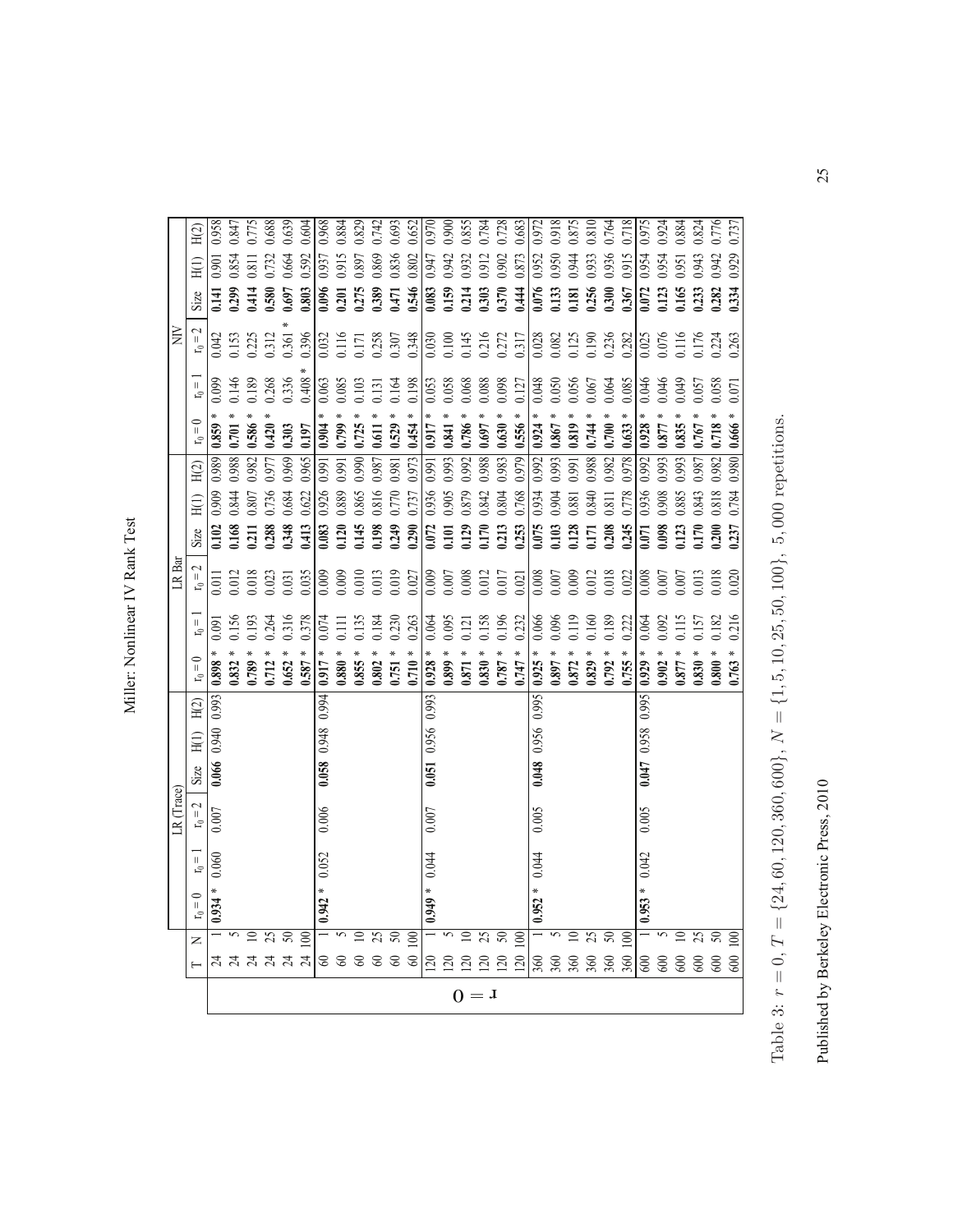# 7. Concluding Remarks

I have introduced rank tests alternative to the standard reduced rank trace test for a VECM and LR bar test for a panel VECM. These tests employ the nonlinear instrument approach that Chang (2002) applied to testing for unit roots in panel data, and the nonlinearity instruments out both non-normality and cross-sectional correlation. In a non-panel setting, this innovation may be viewed as an extension of the nonlinear IV unit root tests of Phillips et al. (2004). However, the rank testing strategy is vastly different from the unit root testing strategy. The optimal instrument of Phillips et al. is not admissible in the multivariate case. The class of regularly integrable instrument generating functions discussed by Chang (2002) (but restricted so that its inverse image does not concentrate mass) is more appropriate in this context.

Based on small-sample results, the main advantages of NIV tests lie not in increasing the power or controlling the size of standard tests, although the NIV tests appear to be competitive with extant tests, particularly when  $T$  is relatively large and  $N$  is relatively small. Rather, the asymptotic results show that the desirability of these tests lies in standard chi-squared critical values, rather than the critical values of model-dependent stochastic integrals.

# Appendix: Mathematical Proofs

Before proceeding to the proofs of the main results, I present two ancillary lemmas. The relevant parts of Lemma 5 of Chang et al. (2001) are presented as Lemma A.1 simply for the reader's convenience and no proof is given here.

**Lemma A.1 (Chang et al., 2001)** Let  $z_i$  be the i<sup>th</sup> element of the function z defined by assumption [Z]. Let  $(x_{it})$  be the i<sup>th</sup> element of an  $I(1)$  vector series  $(x_t)$  with increments satisfying an invariance principle, such that the limiting Brownian motion has unit variance and local time  $L_i(1,0)$ . Let  $(u_t)$  be a univariate  $I(0)$  series satisfying an invariance principle with unit variance. Then

- (a)  $T^{-1/2} \sum z_i^2(x_{it}) \rightarrow_d L_i(1,0) \int_{-\infty}^{\infty} z_i(s)^2 ds,$
- (b)  $T^{-1/2} \sum z_i(x_{it}) z_j(x_{jt}) \rightarrow_p 0$  for  $i \neq j$ ,
- (c)  $T^{-1/4} \sum z_i(x_{it}) u_t \rightarrow_d (L_i(1,0)) \int_{-\infty}^{\infty} z_i(s)^2 ds)^{1/2} \mathbf{N}(0,1)$ , and
- (d)  $T^{-1} \sum z_i(x_{it}) x_{jt} = O_p(1)$  for  $i \neq j$

as  $T \to \infty$ . The convergences in (a) and (c) hold jointly.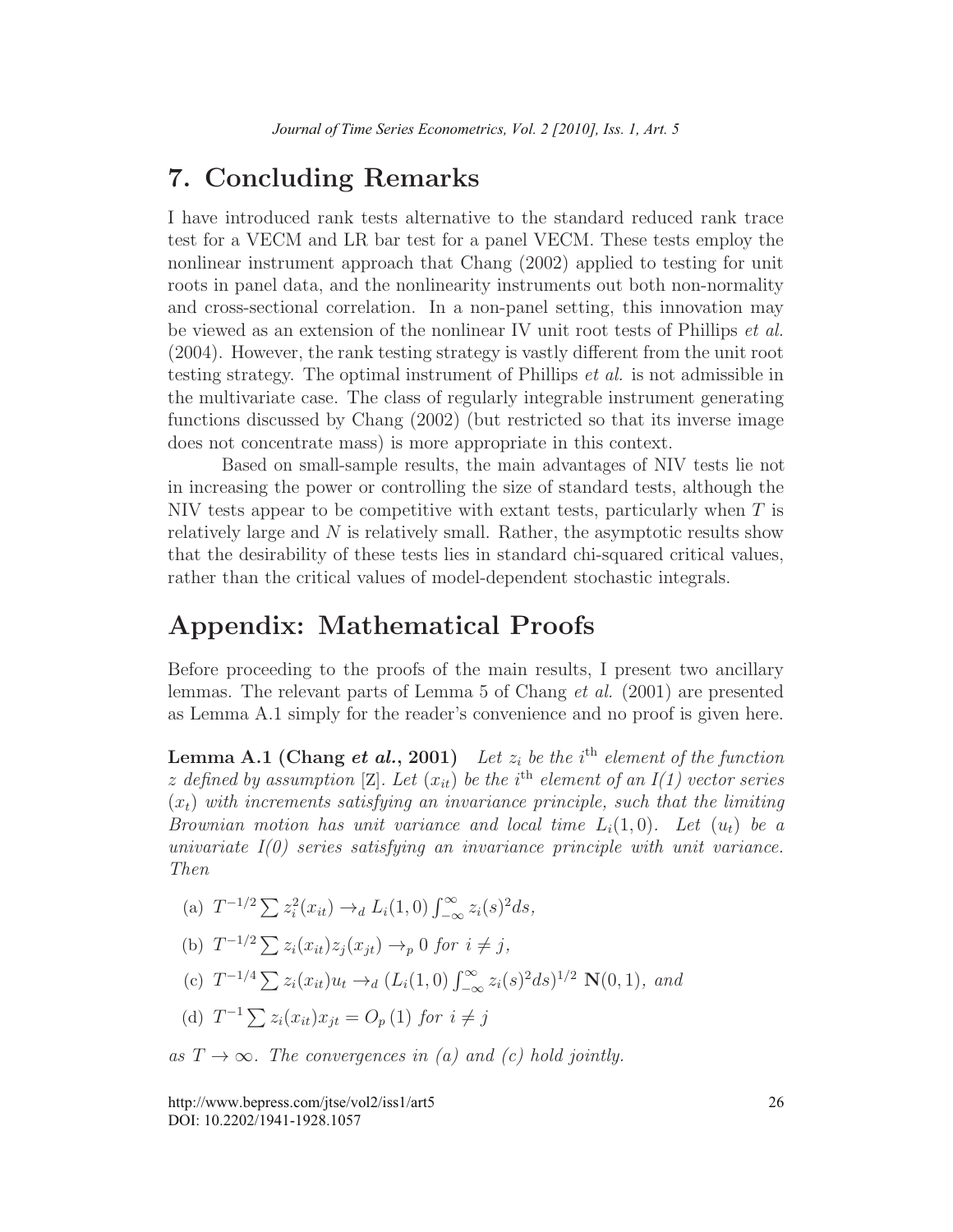**Lemma A.2** Let assumptions [A1]-[A2] and [Z] hold. Then  $U_T U'_T = I_{m-r}$ with probability 1.

**Proof of Lemma A.2** Let  $Q_T(r) \equiv T^{-1/2} \sum_{t=1}^{[Tr]} \varepsilon_t^0$  and let " $=$ a" denote distributional equivalence. There exists some stochastic process  $Q_T^0(r)$  such that  $Q_T(r) =_d Q_T^0(r)$  and  $Q_T^0(r) \rightarrow_{a.s.} Q(r)$ , according to the Skorokhod representation theorem, where  $Q(r)$  is standard Brownian motion. The  $T \times (m-r)$ matrix defined by  $Q \equiv (Q_T'(r))_{t=1}^T$ , has full column rank with probability  $1,^6$ because its rows consist of continuously distributed random variables that are not perfectly correlated, even in the limit.

Let  $Z \equiv (z_{t-1}')_{t=2}^T$ . Since  $z(x)$  is assumed to be an element-wise transformation of  $x$ ,  $Z$  may preserve the rank of  $Q$  if constructed properly.  $Z$  is a random matrix with full column rank and imperfectly correlated elements if their distributions are also continuous. Using a change of variables theorem (e.g., Theorem 4.1.11 of Dudley, 2002), the distribution of one such element is  $P_{z_{i,t-1}} = \int p_{z_{i,t-1}} d(\mu \circ z^{-1})$  where  $\mu$  is Lebesgue measure. This distribution is continuous if the measure  $\mu \circ z^{-1}$  is absolutely continuous w.r.t. Lebesgue measure. Absolute continuity holds if the inverse image under z of any set with measure zero also has measure zero. Then the Borel-Cantelli lemma applies to the distribution of  $z_{i,t-1}$ . Thus, Z also has full column rank with probability 1. Letting  $R \equiv (r_{1t}^{0t})_{t=2}^T$ , note that R also has full column rank  $m-r$ , using the same arguments as above for Q.

The matrix in the lemma may be rewritten as

$$
U_T U'_T = (Z'Z)^{-1/2} Z' R (R'Z(Z'Z)^{-1}Z'R)^{-1} R' Z (Z'Z)^{-1/2'},
$$

which is a square matrix of dimension  $m-r$ , having full rank with probability 1. Since it is also idempotent, it must be equal to  $I_{m-r}$  with probability 1. □

**Proof of Lemma 1**  $A'y_{t-1} = B(L) A' \varepsilon_t$  using (1) and invertibility due to assumption [A2](c). Plugging this back into (1),  $\Delta y_t = (I + \Gamma B(L) A') \varepsilon_t$ easily follows. To establish that this is in fact a Wold representation, write  $C_k$ explicitly in terms of k. By defining  $C_k \equiv I + \Gamma B_k A'$ , the representation in the lemma follows. Summability is straightforward to verify from assumption  $[A2](c)$ . Finally, the derivation of long-run variance is given by Cheng and Phillips  $(2009)$ , for example.

**Proof of Lemma 2** The proof of part (a) follows from a standard law of large numbers for iid sequences and by construction of  $(\varepsilon_t^0)$ . The instrument

 ${}^{6}$ See, e.g., Feng and Zhang  $(2007)$ .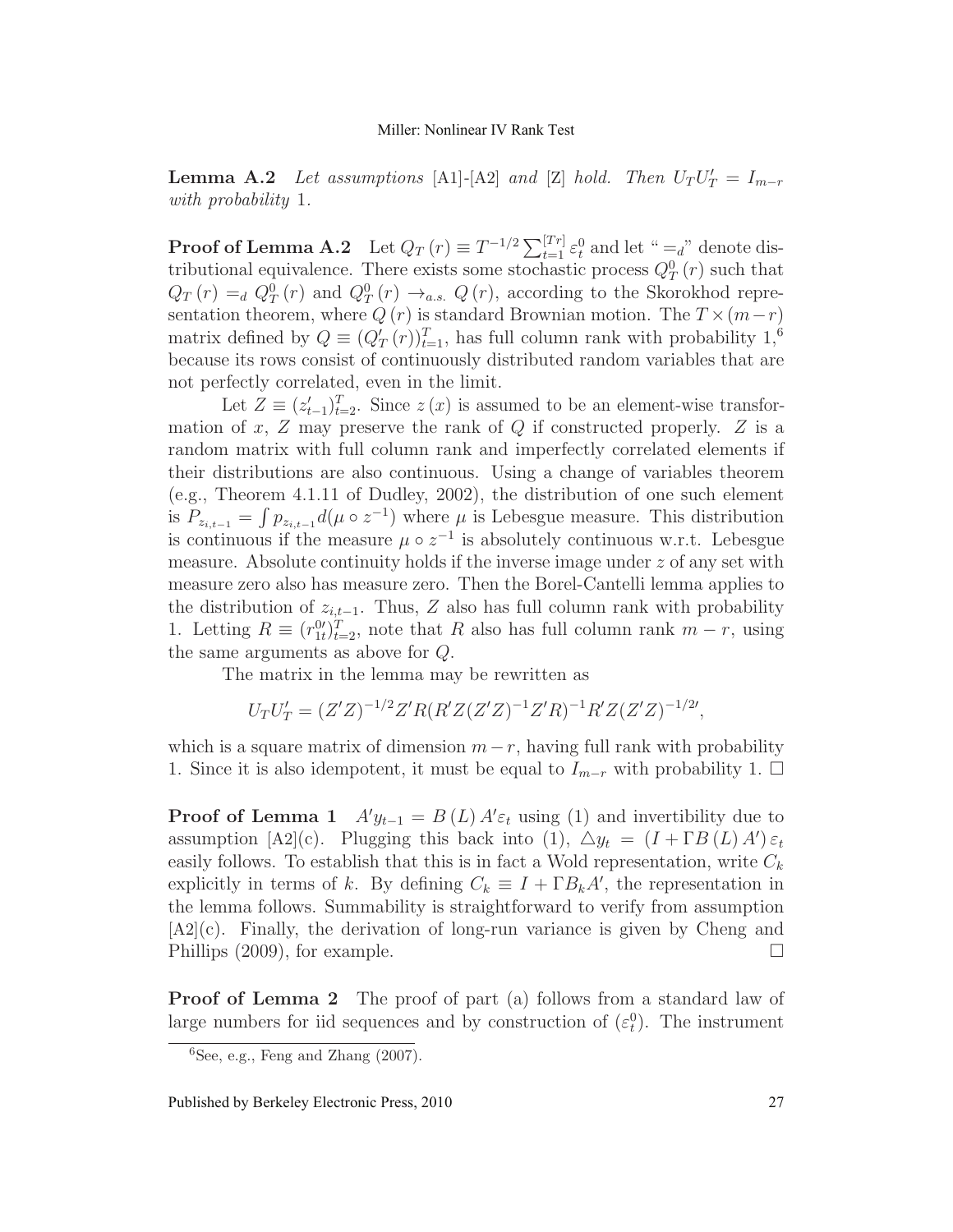is defined to be  $z(r_{1t}^0) = z(\Xi^{+1/2}y_{t-1})$ , where  $T^{-1/2}y_{[Tr]}$  converges to Brownian motion under assumptions [A1]-[A2]. The stated result in part (b) therefore follows directly from Lemma A.1(a) and (b). The limiting distribution of part  $(c)$  follows from a straightforward generalization of Lemma  $A.1(c)$  to account for the vectorization operation. The proof of part (d) follows from Lemma  $A.1(d).$ 

**Proof of Lemma 3** The proof of part (a) is straightforward and is omitted.

For the proof of part (b), first consider the diagonals of  $z(\hat{r}_{1t}^0)z(\hat{r}_{1t}^0)'$ , which are  $z_i^2(e'_i \hat{r}_{1t}^0)$ . The first-order term of a Taylor series expansion of  $\sum (z_i^2(e'_i \hat{r}_{1t}^0)$  $z_i^2(e'_i r_{1t}^0)$  around  $e'_i r_{1t}^0$  is

$$
a_{iiT} \sum \tilde{z}_i^2 (e'_i r_{1t}^0) e'_i r_{1t}^0 + \sum\nolimits_{j \neq i} a_{ijT} \sum \tilde{z}_i^2 (e'_i r_{1t}^0) e'_j r_{1t}^0 + \sum \tilde{z}_i^2 (e'_i r_{1t}^0) b_{iT} (I - P_{\Xi}) r_{1t}
$$
\n
$$
\tag{20}
$$

where

$$
a_{iiT} \equiv e'_i(\hat{\Xi}^{+1/2} - \Xi^{+1/2})\Xi^{+1/2}e_i(e'_i\Xi^{+1/2}\Xi^{+1/2}e_i)^{-1}
$$
  
\n
$$
a_{ijT} \equiv e'_i(\hat{\Xi}^{+1/2} - \Xi^{+1/2})\Xi^{+1/2}e_j(e'_j\Xi^{+1/2}\Xi^{+1/2}e_j)^{-1}
$$
  
\n
$$
b_{iT} \equiv e'_i(\hat{\Xi}^{+1/2} - \Xi^{+1/2})
$$

and  $\tilde{z}_i^2(x_i) \equiv \frac{\partial}{\partial x_i} z_i^2(x_i)$ , using the decomposition in (7). Now, assuming that  $\partial x_i$  $\tilde{z}_i^2(x)x$  is regularly integrable, the first term of (20) is  $O_p(a_{iiT}T^{1/2}) = o_p(T^{1/2})$ . The third term of (20) is  $O_p(||b_{iT}||T^{1/4}) = o_p(T^{1/2})$  with the rate  $T^{1/4}$  from Theorem 5 of Jeganathan (2008).<sup>7</sup> If  $m - r = 1$ , then the second term of (20) is zero and  $z(\hat{r}_{1t}^0)z(\hat{r}_{1t}^0)'$  is a scalar, since there is only one stochastic trend in that case. The proof of part (b) is completed by noting that higher-order terms in the expansion are negligible.

On the other hand, if  $m-r>1$ , then the second term of (20) is  $O_p(a_{ij}T)$ by Lemma 1 of Chang and Park (2003). Moreover, in this case, the matrix  $z(\hat{r}_{1t}^0)z(\hat{r}_{1t}^0)'$  contains off-diagonal terms of the form  $z_i(e_i'\hat{r}_{1t}^0)z_k(e_k'\hat{r}_{1t}^0)$ . The first-order term of a Taylor series expansion of  $\sum (z_i (e'_i \hat{r}_{1t}^0) z_k (e'_k \hat{r}_{1t}^0) - z_i (e'_i r_{1t}^0)$  $z_k(e'_k r_{1t}^0)$  around  $e'_i r_{1t}^0$  and  $e'_k r_{1t}^0$  is given by

$$
a_{iiT} \sum z_{ik} e'_i r_{1t}^0 + a_{kkT} \sum z_{ki} e'_k r_{1t}^0
$$
  
+ 
$$
\sum_{j \neq i,k} a_{ijT} \sum z_{ik} e'_j r_{1t}^0 + \sum_{j \neq i,k} a_{kjT} \sum z_{ki} e'_j r_{1t}^0
$$
  
+ 
$$
\sum z_{ik} b_{iT} (I - P_{\Xi}) r_{1t} + \sum z_{ki} b_{kT} (I - P_{\Xi}) r_{1t}
$$

<sup>7</sup>Jeganathan's (2008) result requires generalized linear processes with summable coefficients, as Lemma 1 shows is the case in the present context. Also, his relevant moment conditions are satisfied by the assumptions about  $(\varepsilon_t)$ .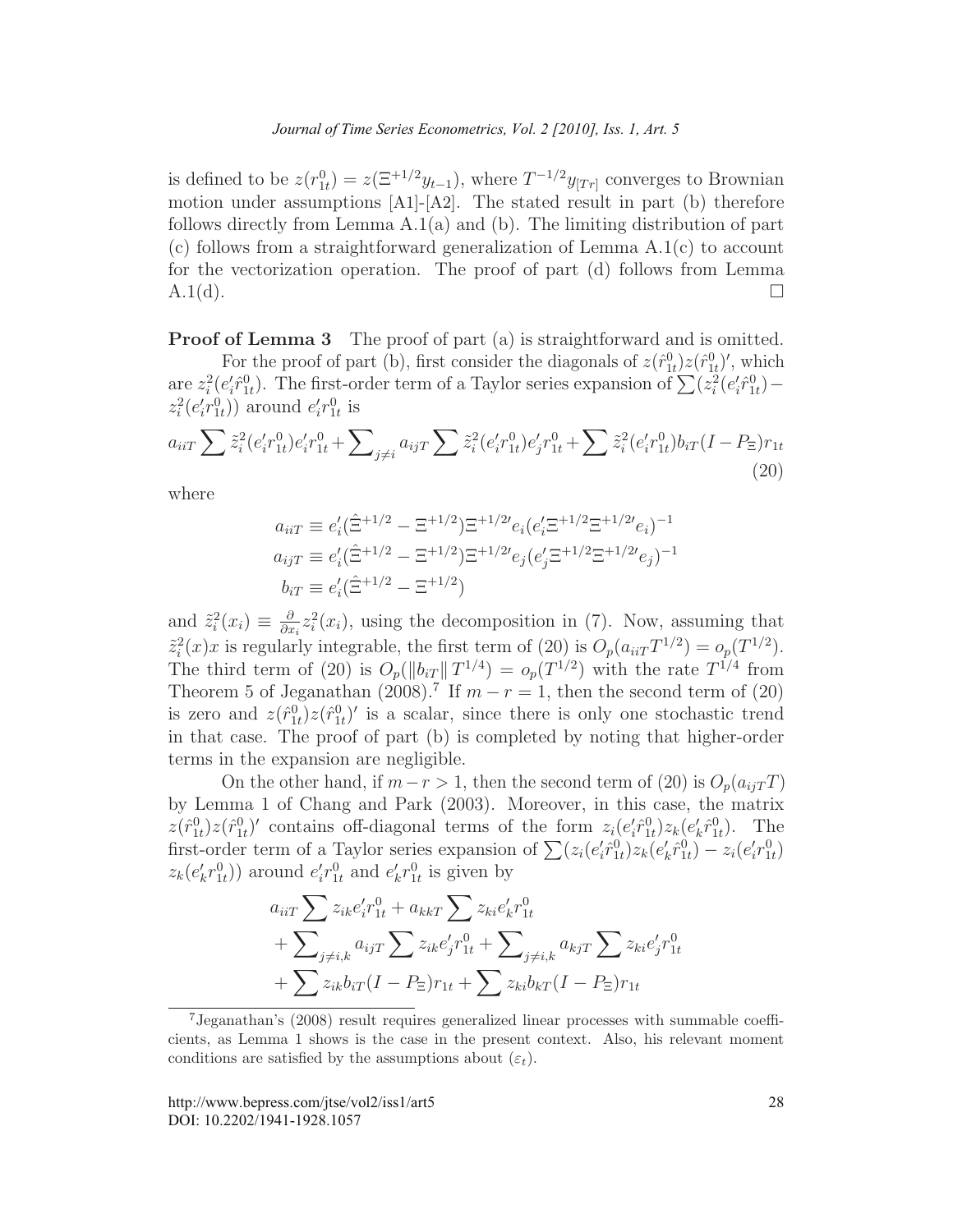where  $z_{ik}(x_i, x_k) = \frac{\partial}{\partial x_i} z_i(x_i) z_k(x_k)$ . The summands in the first and second terms may be written as products of two regularly integrable functions, since  $e'_i r_{1t}^0$  and  $e'_k r_{1t}^0$  are arguments of  $z_{ik}$  and  $z_{ki}$ . These terms are  $o_p(a_{iiT}T^{1/2})$  and  $o_p(a_{kkT}T^{1/2})$  by Lemma A.1(b) and thus pose no problem. The fifth and sixth terms also pose no problem, since the Cauchy-Schwarz inequality allows

$$
T^{-3/8} \sum z_{ki} b_{iT} (I - P_{\Xi}) r_{1t}
$$
  
 
$$
\leq \sqrt{T^{-1/2} \sum z_i^{(1)} (e'_i r_{1t}^0) T^{-1/4} \sum z_k (e'_k r_{1t}^0) b_{iT} (I - P_{\Xi}) r_{1t}}
$$

so that these terms are  $O_p(||b_{iT}||T^{3/8})$  and  $O_p(||b_{kT}||T^{3/8})$ . The third and fourth terms are more problematic. Note that

$$
\sum z_{ik} e'_j r_{1t}^0 \le \sqrt{T^{-1/2} \sum z_i^{(1)} (e'_i r_{1t}^0) T^{-1} \sum z_k (e'_k r_{1t}^0) e'_j r_{1t}^0}
$$

so that these terms are  $O_p(a_{ij}T^{3/4})$  and  $O_p(a_{kj}T^{3/4})$ . The largest term is  $O_p(a_{ijT}T)$ , which is  $o_p(T^{1/2})$  only if the estimation error is  $o_p(T^{1/2})$  in the direction of the trends. In this case, higher order terms will also be negligible.

 $\sum (z_i (e'_i \hat{r}_{1t}^0) - z_i (e'_i r_{1t}^0))$  around  $e'_i r_{1t}^0$  is For parts (c) and (d), the first-order term of a Taylor series expansion of

$$
a_{iiT} \sum \tilde{z}_i (e'_i r_{1t}^0) e'_i r_{1t}^0 + \sum_{j \neq i} a_{ijT} \sum \tilde{z}_i (e'_i r_{1t}^0) e'_j r_{1t}^0 + \sum \tilde{z}_i (e'_i r_{1t}^0) b_{iT} (I - P_{\Xi}) r_{1t}
$$
\n(21)

where  $\tilde{z}_i(x_i) \equiv \frac{\partial}{\partial x_i}$  $\frac{\partial}{\partial x_i} z_i(x_i)$ .

Consider multiplying each term of (21) by  $\varepsilon'_{t} \hat{\Xi}^{+1/2}$  for part (c). The first term becomes

$$
a_{iiT} \sum \tilde{z}_i (e'_i r_{1t}^0) e'_i r_{1t}^0 \varepsilon'_t \hat{\Xi}^{+1/2} = O_p(a_{iiT} T^{1/4}),
$$

and the third term similarly becomes

$$
\sum \tilde{z}_i (e'_i r_{1t}^0) b_{iT} (I - P_{\Xi}) r_{1t} \varepsilon'_t \hat{\Xi}^{+1/2} = O_p(||b_{iT}|| T^{1/4}),
$$

since  $(I - P_{\Xi})r_{1t}\epsilon'_{t}$  is an MDS with finite conditional variance, due to the stationarity of  $(I - P_{\Xi})r_{1t}$ . The second term is zero if  $m - r = 1$ . Higher order terms are similarly negligible.

If  $m-r > 1$ , then the second term of (21) multiplied by  $\varepsilon'_{t} \hat{\Xi}^{+1/2}$  is a sum of  $a_{ijT} \sum \tilde{z}_i (e'_i r_{1t}^0) e'_j r_{1t}^0 \tilde{\epsilon}_t^{\prime} \tilde{\Xi}^{+1/2'},$  which is  $O_p(a_{ijT} T^{3/4})$  by Lemma 1 of Chang and Park (2003). The result for  $m-r > 1$  in part (c) again requires the estimation error to be  $o_p(T^{1/2})$  in the direction of the trends.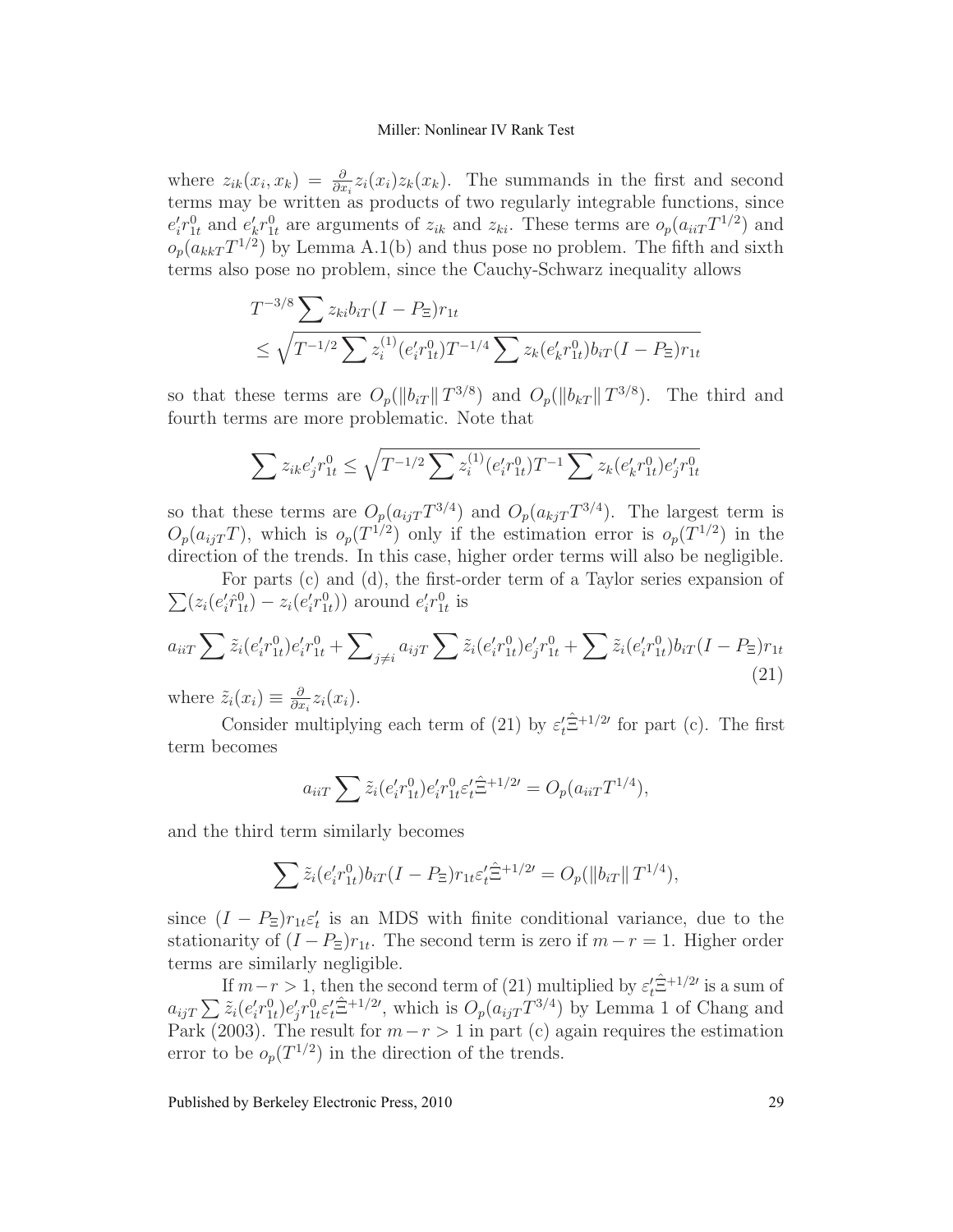#### *Journal of Time Series Econometrics, Vol. 2 [2010], Iss. 1, Art. 5*

Consider first the diagonal elements of the matrix in the summand of part (d). The first-order term of a Taylor series expansion of  $\sum (z_i (e'_i \hat{r}_{1t}^0) e'_i \hat{r}_{1t}^0$  $z_i(e'_i r_{1t}^0)e'_i r_{1t}^0$  around  $e'_i r_{1t}^0$  is

$$
a_{iiT} \sum z_i^*(e_i' r_{1t}^0) e_i' r_{1t}^0 + \sum\nolimits_{j \neq i} a_{ijT} \sum z_i^*(e_i' r_{1t}^0) e_j' r_{1t}^0 + \sum z_i^*(e_i' r_{1t}^0) b_{iT} (I - P_{\Xi}) r_{1t}
$$

where  $z_i^*(x_i) \equiv x_i \frac{\partial}{\partial x_i}$  $\frac{\partial}{\partial x_i}z_i(x_i) + z_i(x_i)$ . The first and third term have the same asymptotics as the respective terms of (20), as long as  $z_i^*(x_i)$  is regularly integrable, which completes the proof for  $m - r = 1$ .

For  $m-r > 1$ , the second term is non-zero, but  $O_p(a_{ijT}T)$ , similarly to part (b). For the off-diagonal elements of the summand in the case of  $m-r > 1$ , the first-order term of a Taylor series expansion of  $\sum (z_i (e'_i \hat{r}_{1t}^0) e'_k \hat{r}_{1t}^0 - z_i (e'_i r_{1t}^0) e'_k r_{1t}^0)$ around  $e'_i r_{1t}^0$  and  $e'_k r_{1t}^0$  is given by

$$
a_{iiT} \sum z_{ik}^* e_i' r_{1t}^0 + a_{kkT} \sum z(e_i' r_{1t}^0) e_k' r_{1t}^0
$$
  
+ 
$$
\sum_{j \neq i,k} a_{ijT} \sum z_{ik}^* e_j' r_{1t}^0 + \sum_{j \neq i,k} a_{kjT} \sum z(e_i' r_{1t}^0) e_j' r_{1t}^0
$$
  
+ 
$$
\sum z_{ik}^* b_{iT} (I - P_{\Xi}) r_{1t} + \sum z(e_i' r_{1t}^0) b_{kT} (I - P_{\Xi}) r_{1t}
$$

where  $z_{ik}^*(x_i, x_k) = \frac{\partial}{\partial x_i} z(x_i) x_k$ . The asymptotics of each term follow from Lemma 1 of Chang and Park (2003). The first and second terms are  $O_p(a_{iiT}T)$ and  $O_p(a_{kkT}T)$ . The third and fourth are  $O_p(a_{ijT}T^{3/2})$  and  $O_p(a_{kjT}T)$ . Finally, the last two terms are  $O_p(||b_{iT}||T^{3/4})$  and  $O_p(||b_{kT}||T^{1/4})$ . As the largest term is  $O_p(a_{ij}T^{3/2})$ , the estimation error must again be  $o_p(T^{1/2})$  in the direction of the trends when  $m - r > 1$ .

**Proof of Theorem 4** The proof follows by noting from Lemma A.1 that the convergences are joint, so that the local times, though random, may be canceled directly. As a result,  $v_T \to d \mathbf{N}(0, I_{(m-r)^2})$ , so that  $v'_T(I \otimes U_T U'_T)v_T \to d \mathbf{N}(0, I_{(m-r)^2})$  $\chi^2_\ell$  $^{2}_{(m-r)^2}$  by the continuous mapping theorem and Lemma A.2. □

**Proof of Lemma 5** Let  $\Pi^* \equiv (\mu, \Pi)$  and  $w_t^* = (1, w_t')'$ . The Wold representation in Lemma 1 may be modified to  $\Delta y_t = C(L) (\Pi^* w_t^* + \varepsilon_t)$ , although it is no longer an MA if  $(w_t)$  contains lagged  $(\Delta y_t)$ 's. A Beveridge-Nelson decomposition of  $C(L)$  allows

$$
\triangle y_t = C(1) \Pi^* w_t^* + C(1) \varepsilon_t + \tilde{C}(L) (\Pi \triangle w_t + \varepsilon_t)
$$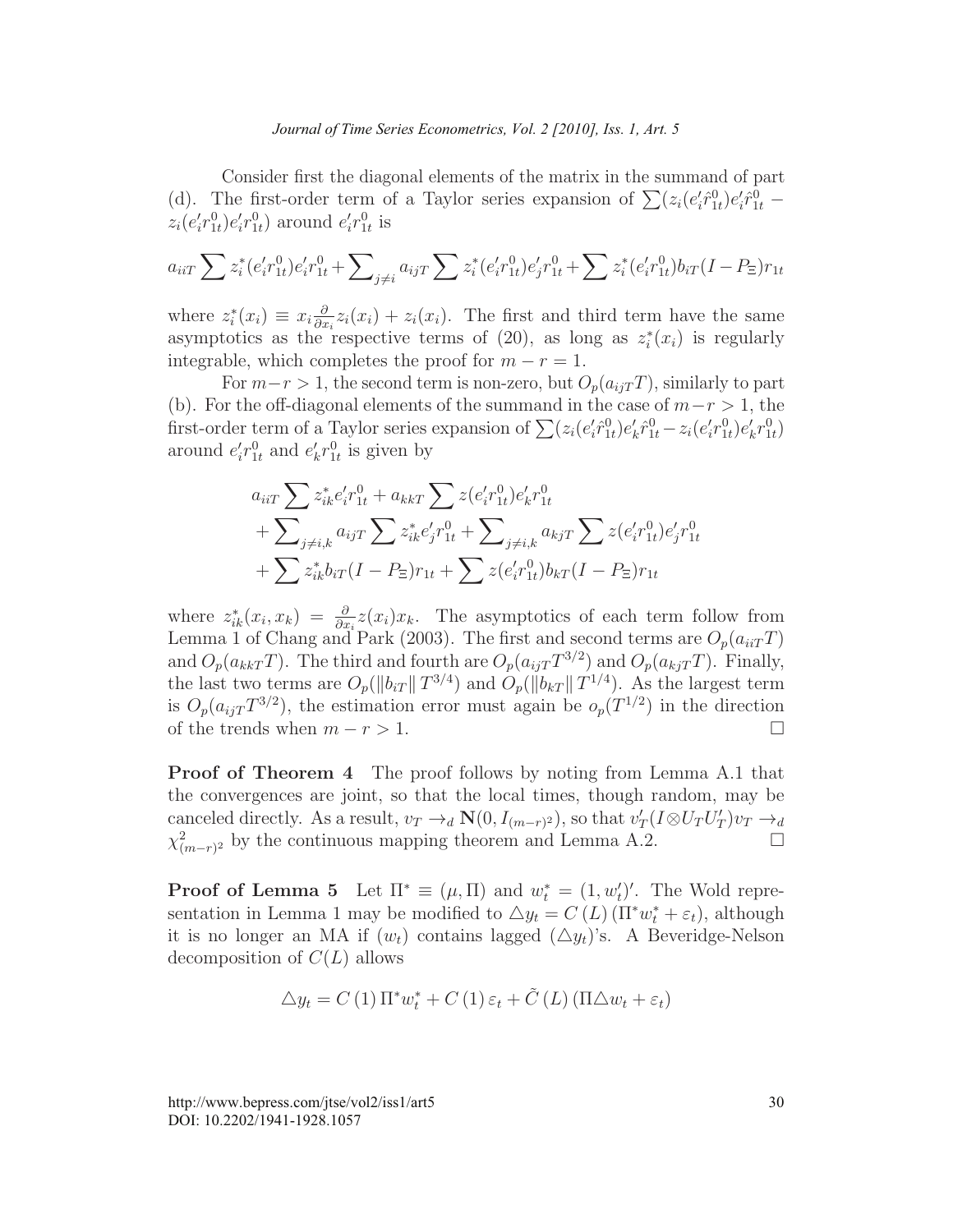where  $\tilde{C}(z)$  is defined by  $\sum_{k=0}^{\infty}\sum_{s=k+1}^{\infty}C_s z^k$  as in Phillips and Solo (1992). The least squares estimator of  $C(1)$   $\Pi^*$  is given by

$$
\widehat{C(1) \Pi^*} - C(1) \Pi^* = \left( \sum C(1) \varepsilon_t w_t^{*t} + \sum \tilde{C}(L) (\Pi \triangle w_t + \triangle \varepsilon_t) w_t^{*t} \right) \times \left( \sum w_t^* w_t^{*t} \right)^{-1}
$$

The first term is  $O_p(T^{-1/2})$  due to the fact that  $(w_t^*)$  includes a constant and stationary covariates, and  $(\varepsilon_t w_t^*)$  is a martingale difference sequence due to the serial independence of  $(\varepsilon_t)$  and contemporaneous independence of  $(\varepsilon_t)$  and  $(w_t)$ . The second term is  $o_p(T^{-1/2})$  along the lines of the proof of Theorem 3.4 of Phillips and Solo (1992). Finally, the definition of  $C(1)$  in terms of  $A_{\perp}(\Gamma'_{\perp}A_{\perp})^{-1}\Gamma'_{\perp}$  gives the stated result.

Proof of Lemma 6 From the definitions,

$$
\hat{\eta}_t^{*0} - \hat{\varepsilon}_t^0 = \hat{\Xi}^{+1/2} (C\left(1\right) \Pi^* - \widehat{C\left(1\right)} \Pi^*) w_t^* + (\hat{\Xi}^{+1/2} - \Xi^{+1/2}) \Gamma (A'\Gamma)^{-1} A' \Pi^* w_t^*
$$
\n
$$
+ (\hat{\Xi}^{+1/2} - \Xi^{+1/2}) \Gamma \sum_{i=1}^{t-1} A' y_i d_{Ti}' \left( \sum_{i=1}^{t-1} d_{Ti} d'_{Ti} \right)^{-1} d_{T,t-1}
$$
\n
$$
(22)
$$

may be verified, using the facts that  $\Xi^{+1/2}\Gamma = 0$  and

$$
I = \Gamma(A'\Gamma)^{-1}A' + A_{\perp}(\Gamma'_{\perp}A_{\perp})^{-1}\Gamma'_{\perp},
$$

and using an estimate of  $C(1)\Pi^*$ . Now, from the definition of  $d_{Ti}$ ,

$$
\Gamma \sum_{i=1}^{t-1} A' y_i d'_{Ti} \left( \sum_{i=1}^{t-1} d_{Ti} d'_{Ti} \right)^{-1} d_{T,t-1} = 2 \sum_{i=1}^{t-1} \frac{3i-t}{t(t-1)} \Gamma A' y_i
$$

and it is straightforward to verify that

$$
2\sum_{i=1}^{t-1} \frac{3i-t}{t(t-1)} \Gamma A' y_i = -\Gamma (A'\Gamma)^{-1} A' \mu + 2\sum_{i=1}^{t-1} \frac{3i-t}{t(t-1)} \Gamma B(L) A' (\Pi w_i + \varepsilon_i)
$$

Now, the common term  $(\hat{\Xi}^{+1/2} - \Xi^{+1/2}) \Gamma(A'\Gamma)^{-1} A'\mu$  cancels, so that (22) may be rewritten as

$$
\hat{\eta}_t^{*0} - \hat{\varepsilon}_t^0 = \hat{\Xi}^{+1/2} (C (1) \Pi^* - \widehat{C (1)} \Pi^*) w_t^* + (\hat{\Xi}^{+1/2} - \Xi^{+1/2}) \Gamma (A' \Gamma)^{-1} A' \Pi w_t \n+ (\hat{\Xi}^{+1/2} - \Xi^{+1/2}) \sum_{i=1}^{t-1} \Gamma B(L) A' (\Pi w_i + \varepsilon_i) \n\times d'_{Ti} \left( \sum_{i=1}^{t-1} d_{Ti} d'_{Ti} \right)^{-1} d_{T,t-1}
$$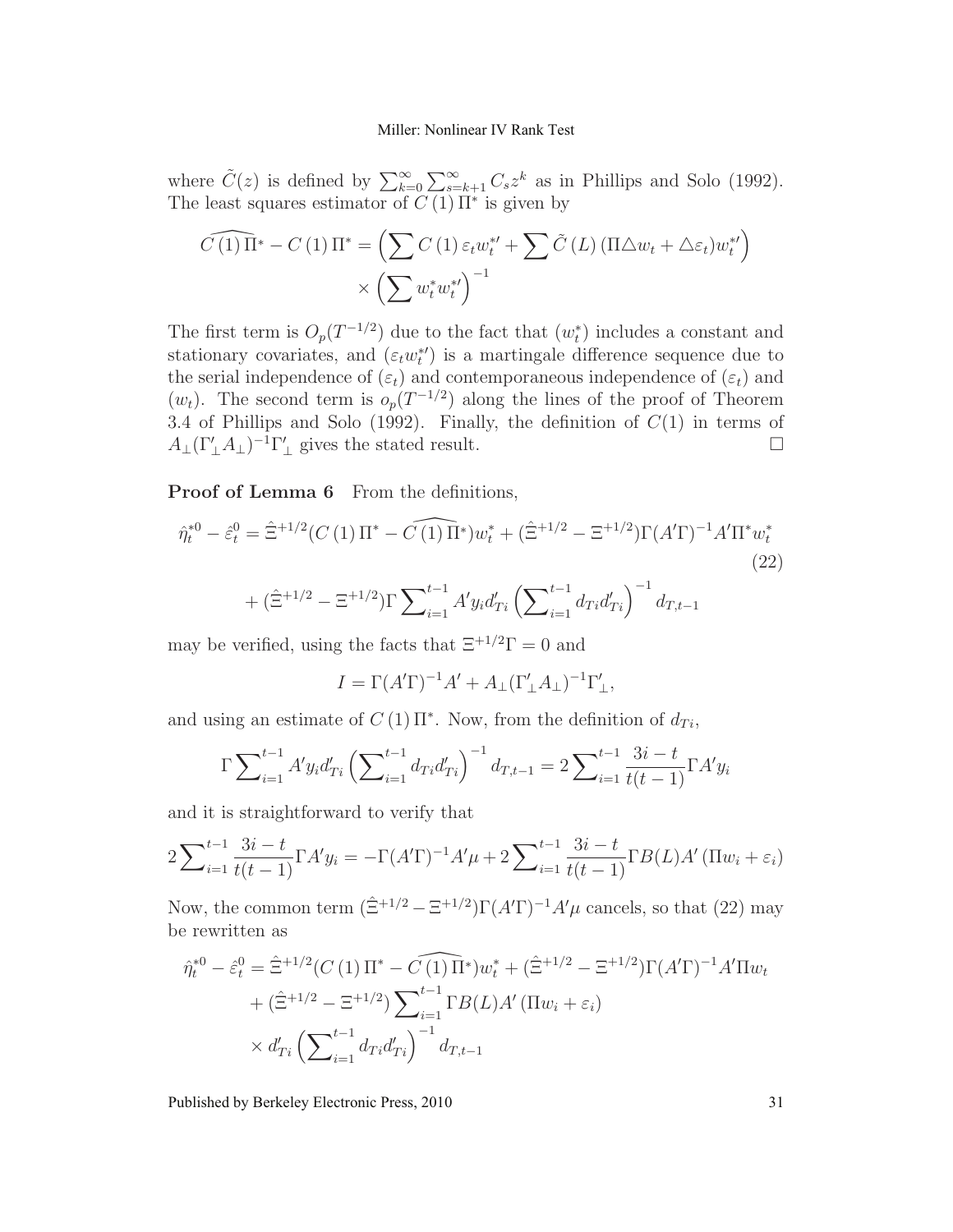or more simply as

$$
\hat{\eta}_t^{*0} - \hat{\varepsilon}_t^0 = O_p(T^{-1/2})\hat{\Xi}^{+1/2}w_t^* + O_p(T^{-1/2})(\hat{\Xi}^{+1/2} - \Xi^{+1/2})d_{T,t-1}
$$
\n
$$
+ (\hat{\Xi}^{+1/2} - \Xi^{+1/2})\Gamma(A'\Gamma)^{-1}A'\Pi w_t
$$
\n(23)

where the  $O_p(T^{-1/2})$  in the first term comes directly from Lemma 5 and the  $O_p(T^{-1/2})$  in the second term may be deduced from a FCLT for weakly dependent processes (e.g., Davidson, 1994).

An expansion of the summation in part (a) of the lemma reveals that all terms are  $o_p(1)$ , as long as  $(\hat{\Xi}^{+1/2} - \Xi^{+1/2}) = o_p(1)$ . Many of these terms involve a product of a stationary series and a properly scaled deterministic trend, and their asymptotic orders may be deduced from CLT's for martingale difference sequences for  $(\hat{\varepsilon}_t^0)$  (e.g., McLeish, 1974) or weakly dependent processes for  $(w_t)$  (e.g., de Jong, 1997). The asymptotic orders of the remaining terms are standard.

The summation in part (b) may be written as

$$
O_p(T^{-1/2}) \sum z(r_{1t}^0) w_t^{* \prime} \hat{\Xi}^{+1/2} + o_p(T^{-1/2}) \sum z(r_{1t}^0) d'_{T,t-1}
$$
\n
$$
+ o_p(1) \sum z(r_{1t}^0) w_t^{\prime} \Pi^{\prime} A (\Gamma^{\prime} A)^{-1} \Gamma^{\prime}
$$
\n(24)

using (23) and the consistency of  $\hat{\Xi}^{+1/2} - \Xi^{+1/2}$ . The first column of the first term is  $O_p(1)$  due to the unit in the first element of  $w_t^*$ . As the remaining columns involve stationary  $(w_t)$ , they are  $O_p(T^{-1/4})$ . The second term is  $o_p(1)$ using Lemma 5(g) of Chang *et al.* (2001). The last term is  $o_p(T^{1/4})$  using standard Park and Phillips (1999) asymptotics. The stated result holds since all terms in (24) are thus  $o_p(T^{1/4})$  $\Box$ 

**Proof of Theorem 7** By Lemma 6 and the convergence of an adaptively detrended I(1) process to detrended Brownian motion (Chang, 2002), the asymptotic results of the appropriate sample moments reduce to those of Lemma 2. The same result as that of Theorem 4 is thus obtained.  $\Box$ 

**Proof of Theorem 8** The proof follows directly from Theorem 4 by noting that the sum of independent  $\chi^2$  variates is also a  $\chi^2$  variate with degrees of freedom given by the sum of the degree of freedom.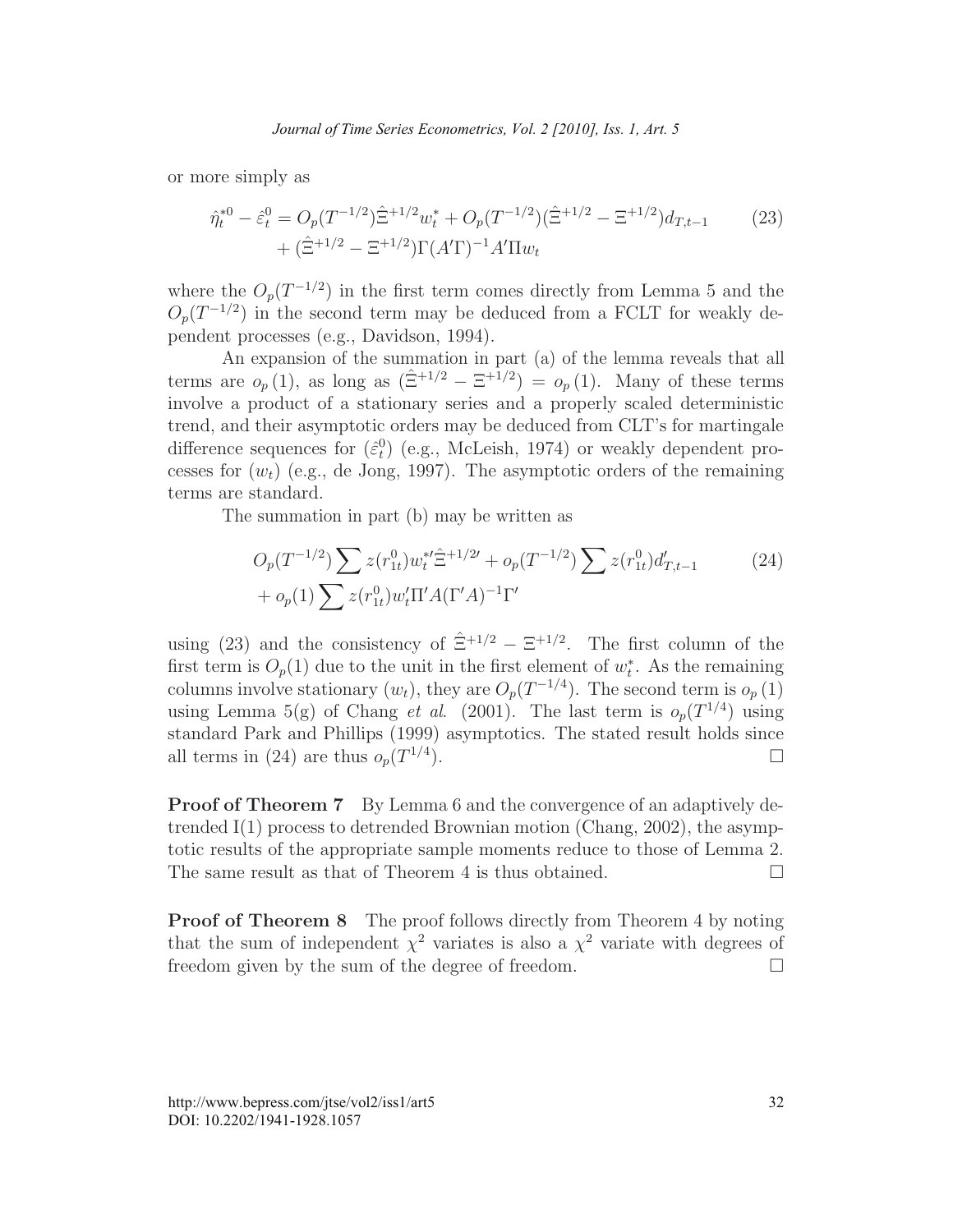# References

- Ahn, S.K. and G.C. Reinsel (1990). "Estimation for Partially Nonstationary Multivariate Autoregressive Models," Journal of the American Statistical Association 85, 813-823.
- Andrews, D.W.K. (1991). "Heteroskedasticity and Autocorrelation Consistent Covariance Matrix Estimation," Econometrica 59, 817-858.
- Aznar, A. and M. Salvador (2002). "Selecting the Rank of Cointegration and the Form of the Intercept Using Information Criterion," Econometric Theory 18, 926-947.
- Baltagi, B.H. and C. Kao (2000). "Nonstationary Panels, Cointegration in Panels, and Dynamic Panels: A Survey," Advances in Econometrics 15, 7-52.
- Breitung, J. (2002). "Nonparametric Tests for Unit Roots and Cointegration," Journal of Econometrics 108, 343-363.
- Chang, Y. (2002). "Nonlinear IV Unit Root Tests in Panels with Cross-Sectional Dependency," Journal of Econometrics 110, 261-292.
- Chang, Y. (2006). "Nonlinear IV Panel Unit Root Tests," in Econometric Theory and Practice: Frontiers of Analysis and Applied Research (D. Corbae, S.N. Durlauf, and B.E. Hansen, eds.). New York: Cambridge University Press, 334-358.
- Chang, Y. and C.M. Nguyen (2010). "Residual Based Tests for Cointegration in Dependent Panels," mimeograph, Indiana University.
- Chang, Y. and J.Y. Park (2003). "Index Models with Integrated Time Series," Journal of Econometrics 114, 73-106.
- Chang, Y., J.Y. Park, and P.C.B. Phillips (2001). "Nonlinear Econometrics Models with Cointegrated and Deterministically Trending Regressors," The Econometrics Journal 4, 1-36.
- Chang, Y. and W. Song (2009). "Testing for Unit Roots in Small Panels with Short-Run and Long-Run Cross-Sectional Dependencies," Review of Economic Studies 76, 903-935.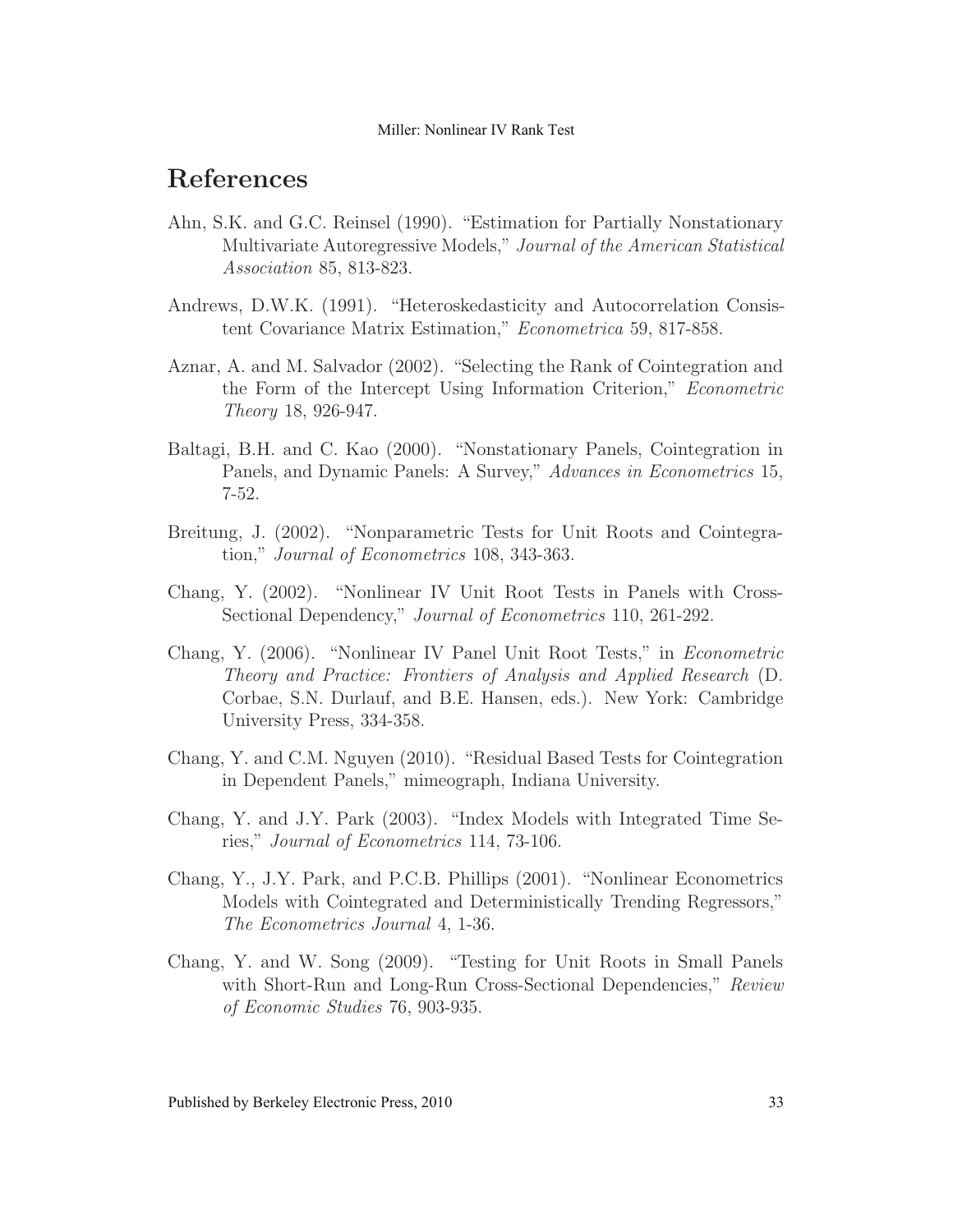- Chao, J.C. and P.C.B. Phillips (1999). "Model Selection in Partially Nonstationary Vector Autoregressive Processes with Reduced Rank Structure," Journal of Econometrics 91, 227-271.
- Cheng, X. and P.C.B. Phillips (2009). "Semiparametric Cointegrating Rank Selection," The Econometrics Journal 12, S83-S104.
- Davidson, J. (1994). Stochastic Limit Theory: An Introduction for Econometricians. Oxford: Oxford University Press.
- Demetrescu, M. (2009). "Panel Unit Root Testing with Nonlinear Instruments for Infinite-Order Autoregressive Processes," Journal of Time Series Econometrics 1, Article 3.
- Demetrescu, M. and A.I. Tarcolea (2008). "Panel Cointegration Testing Using Nonlinear Instruments," mimeograph, Goethe-University Frankfurt.
- Dudley, R.M. (2002). Real Analysis and Probability. Cambridge: Cambridge University Press.
- Feng, X. and Z. Zhang (2007). "The Rank of a Random Matrix," Applied Mathematics and Computation 185, 689-694.
- Gonzalo, J. and J.Y. Pitarakis (1998). "Specification via Model Selection in Vector Error Correction Models," Economics Letters 60, 321-328.
- Groen, J.J.J. and Kleibergen, F. (2003). "Likelihood-Based Cointegration Analysis in Panels of Vector Error-Correction Models," Journal of Business and Economic Statistics, 21, 295-318.
- Hansen, B.E. (1992). "Consistent Covariance Matrix Estimation for Dependent Heterogeneous Processes," Econometrica 60, 967-972.
- Jeganathan, P. (2008). "Limit Theorems for Functionals of Sums that Converge to Fractional Brownian and Stable Motions," Discussion Paper No. 1649, Cowles Foundation, Yale University.
- Johansen, S. (1988). "Statistical Analysis of Cointegration Vectors," Journal of Economic Dynamics and Control 12, 231-254.
- Johansen, S. (1995). Likelihood-Based Inference in Cointegrated Vector Autoregressive Models. Oxford: Oxford University Press.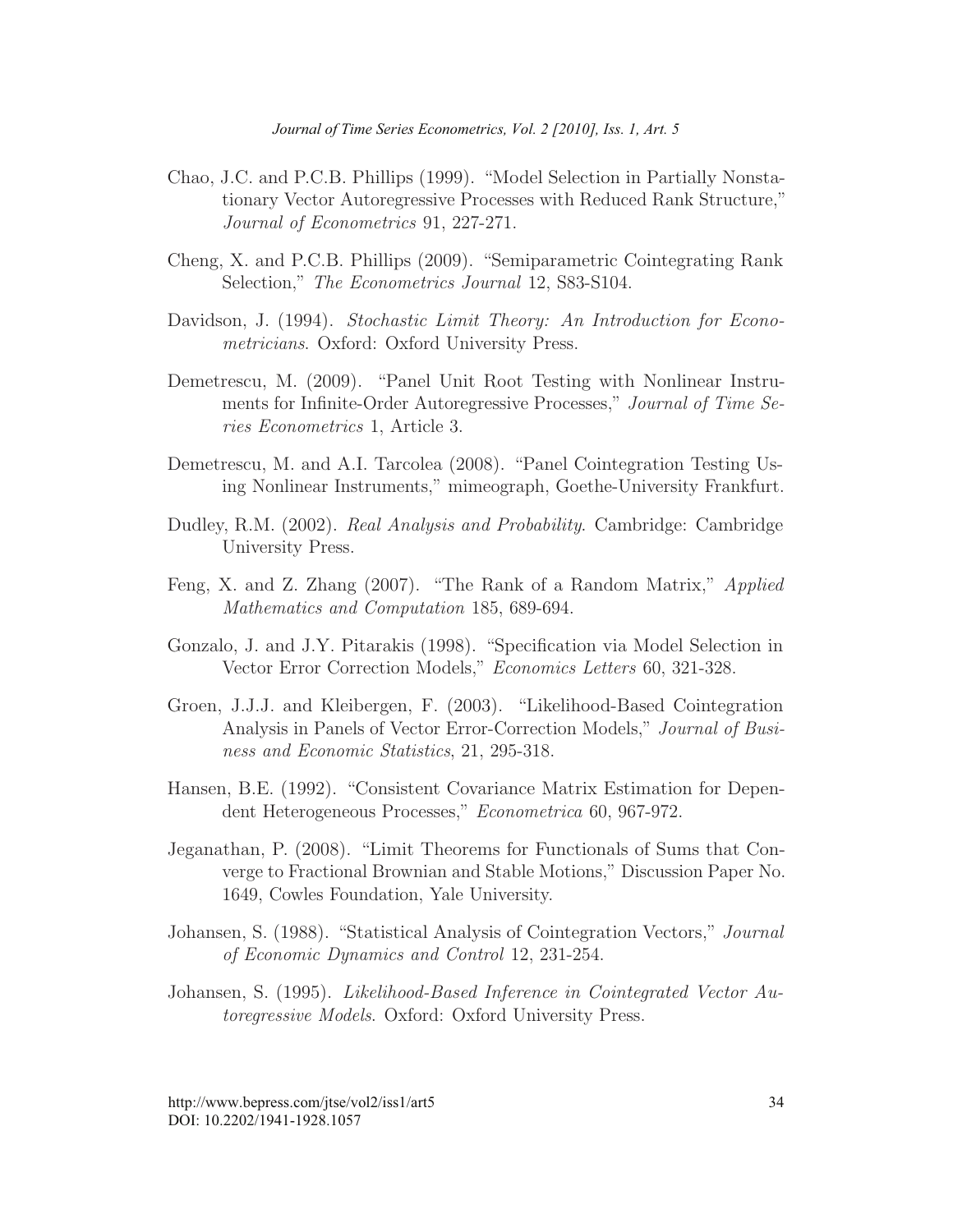- Johansen, S. and K. Juselius (1990). "Maximum Likelihood Estimation and Inference on Cointegration – With Applications to the Demand for Money," Oxford Bulletin of Economics and Statistics 52, 169-210.
- de Jong, R.M. (1997). "Central Limit Theorems for Dependent Heterogeneous Random Variables," Econometric Theory 13, 353-367.
- de Jong, R.M. (2004). "Addendum to 'Asymptotics for Nonlinear Transformation of Integrated Time Series,'" Econometric Theory 20, 627-635.
- de Jong, R.M. and J. Davidson (2000). "Consistency of Kernel Estimators of Heteroscedastic and Autocorrelated Covariance Matrices," Econometrica 68, 407-423.
- de Jong, R.M. and C.-H. Wang (2005). "Further Results on the Asymptotics for Nonlinear Transformations of Integrated Time Series," Econometric Theory 21, 413-430.
- Kao, C. (1999). "Spurious Regression and Residual-Based Tests for Cointegration in Panel Data," Journal of Econometrics 90, 1-44.
- Kapetanios, G. (2004). "The Asymptotic Distribution of the Cointegrating Rank Estimator Under the Akaike Information Criterion," Econometric Theory 20, 735-742.
- Larsson, R., J. Lyhagen, and M. Löthgren (2001), "Likelihood-Based Cointegration Tests in Heterogeneous Panels," The Econometrics Journal 4, 109-122.
- Lütkepohl, H. (1996). Handbook of Matrices. New York: John Wiley & Sons.
- McCoskey, S. and C. Kao (1998). "A Residual-Based Test of the Null of Cointegration in Panel Data," Econometric Reviews 17, 57-84.
- McLeish, D.L. (1974). "Dependent Central Limit Theorems and Invariance Principles," Annals of Probability 2 620-628.
- Osterwald-Lenum, M. (1992). "A Note with Quantiles of the Asymptotic Distribution of the Maximum Likelihood Cointegration Rank Test Statistics," Oxford Bulletin of Economics and Statistics 54, 461-472.
- Park, J.Y. and P.C.B. Phillips (1999). "Asymptotics for Nonlinear Transformation of Integrated Time Series," Econometric Theory 15, 269-298.